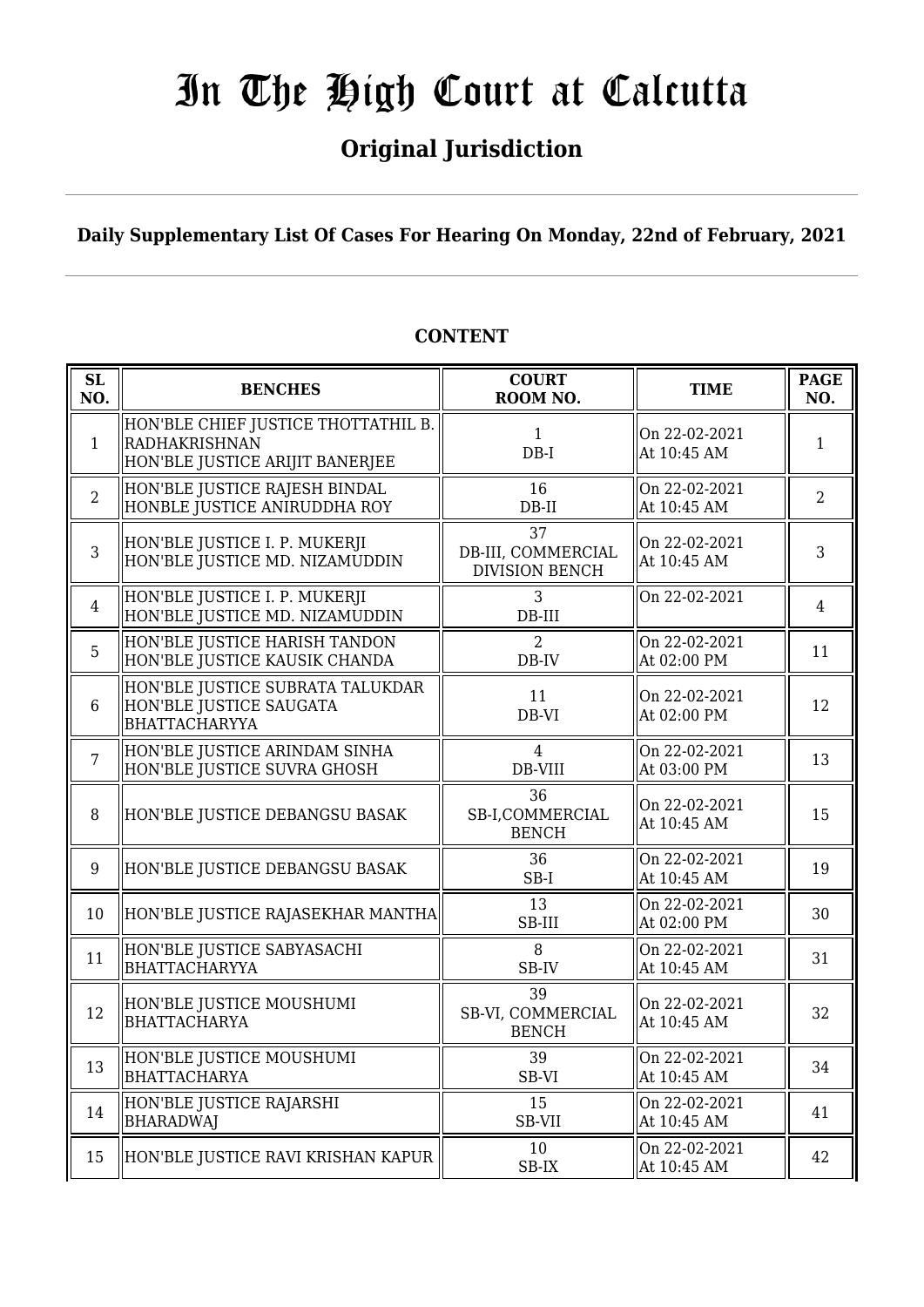| SL<br>NO. | <b>BENCHES</b>                                 | <b>COURT</b><br>ROOM NO. | <b>TIME</b>                     | <b>PAGE</b><br>NO. |
|-----------|------------------------------------------------|--------------------------|---------------------------------|--------------------|
| 16        | HON'BLE JUSTICE ARINDAM<br>MUKHERJEE           | 23<br>$SB-X$             | On 22-02-2021<br>At 02:00 PM    | 43                 |
| 17        | HON'BLE JUSTICE BISWAJIT BASU                  | 18<br>SB-XI              | On 22-02-2021<br> At 10:45 AM   | 44                 |
| 18        | HON'BLE JUSTICE AMRITA SINHA                   | 24<br>SB-XII             | On 22-02-2021<br> At 10:45 AM   | 45                 |
| 19        | HON'BLE JUSTICE ABHIJIT<br><b>GANGOPADHYAY</b> | 22<br><b>SB-XIII</b>     | On 22-02-2021<br>At 03:30 PM    | 47                 |
| 20        | HON'BLE JUSTICE JAY SENGUPTA                   | 32                       | $ On 22-02-2021$<br>At 03:00 PM | 48                 |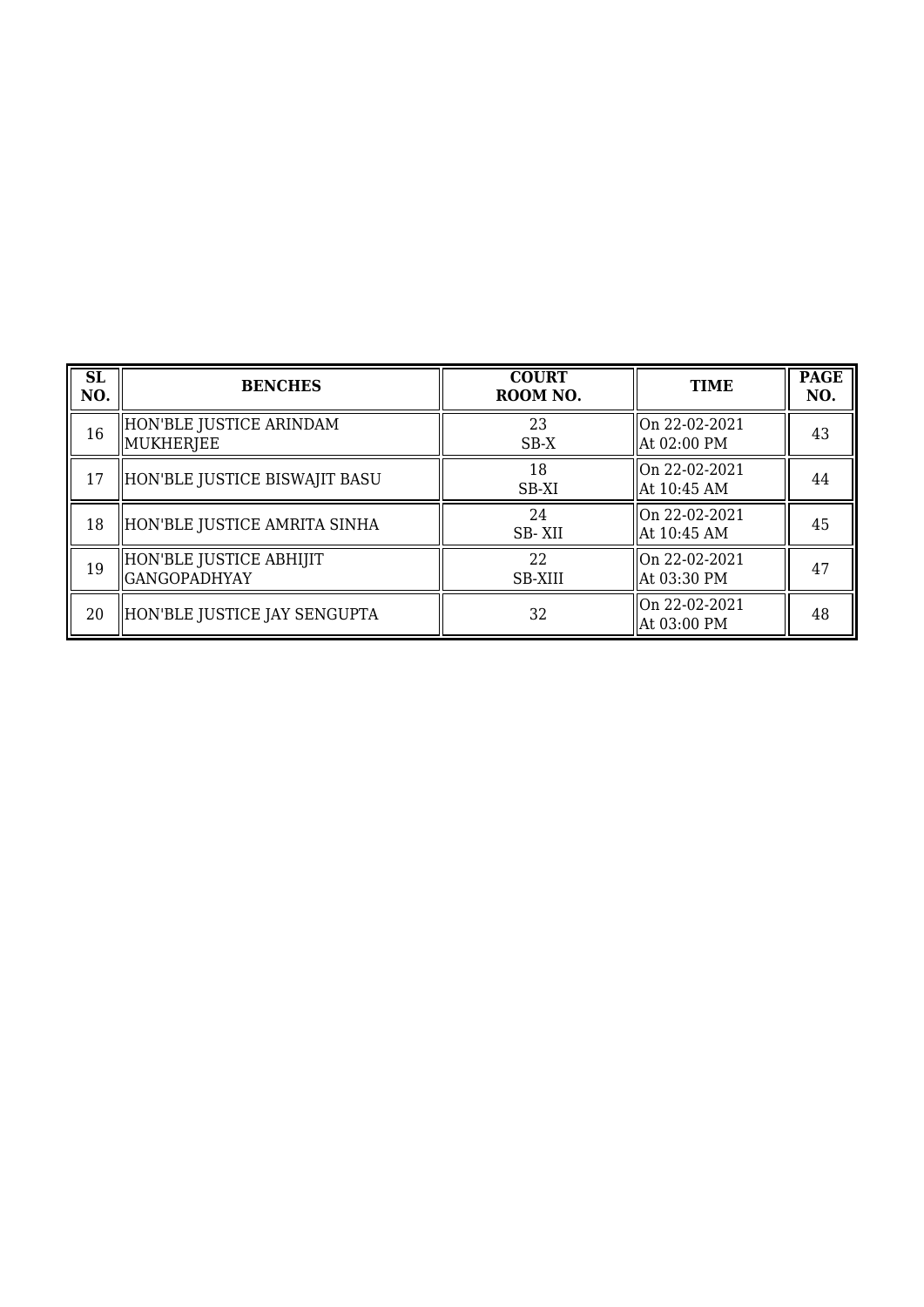

### **Original Side**

**DAILY CAUSELIST For Monday The 22nd February 2021**

**COURT NO. 1**

#### **DIVISION BENCH (DB-I)**

#### **AT 10:45 AM**

**HON'BLE CHIEF JUSTICE THOTTATHIL B. RADHAKRISHNAN HON'BLE JUSTICE ARIJIT BANERJEE (VIA VIDEO CONFERENCE)**

**ON AND FROM MONDAY, THE 1ST FEBRUARY, 2021 AS LONG AS THE DIVISION BENCH COMPRISING OF HON'BLE CHIEF JUSTICE THOTTATHIL B. RADHAKRISHNAN AND HON'BLE JUSTICE ARIJIT BANERJEE DOES NOT SIT- HON'BLE JUSTICE RAJESH BINDAL AND HON'BLE JUSTICE ANIRUDDHA ROY- WILL TAKE, IN ADDITION TO THEIR OWN LIST AND DETERMINATION, URGENT MATTERS RELATING TO THE LIST AND DETERMINATION OF THE DIVISION BENCH COMPRISING OF HON'BLE CHIEF JUSTICE THOTTATHIL B. RADHAKRISHNAN AND HON'BLE JUSTICE ARIJIT BANERJEE.**

> **ON AND FROM WEDNESDAY, THE 13TH JANUARY, 2021 - APPEALS FROM ORDERS RELATING TO RESIDUARY UNDER GROUP - IX INCLUDING APPLICATIONS CONNECTED THERETO; PUBLIC INTEREST LITIGATION; CRIMINAL CONTEMPT MATTERS; APPEALS UNDER SECTION 19(1)(a) OF THE CONTEMPT OF COURT'S ACT; APPLICATIONS UNDER SECTION 27 OF THE ELECTRICITY REGULATORY COMMISSION ACT, 1998, INCLUDING APPLICATIONS CONNECTED THERETO; HABEAS CORPUS;**

**ANY OTHER MATTER, IRRESPECTIVE OF CLASSIFICATION, AS DIRECTED BY THE HON'BLE CHIEF JUSTICE.**

**NOTE:MATTERS WILL BE TAKEN UP THROUGH PHYSICAL HEARING ONLY WHEN BOTH THE PARTIES ARE AGREED.**

**NOTE:(1) ON THURSDAY, APPEALS FROM ORDERS RELATING TO RESIDUARY UNDER GROUP-IX INCLUDING APPLICATIONS CONNECTED THERETO, WILL BE TAKEN UP. (2) ON FRIDAY, PUBLIC INTEREST LITIGATION MATTERS WILL BE TAKEN UP.**

**NOTE: NO MENTIONING IN COURT**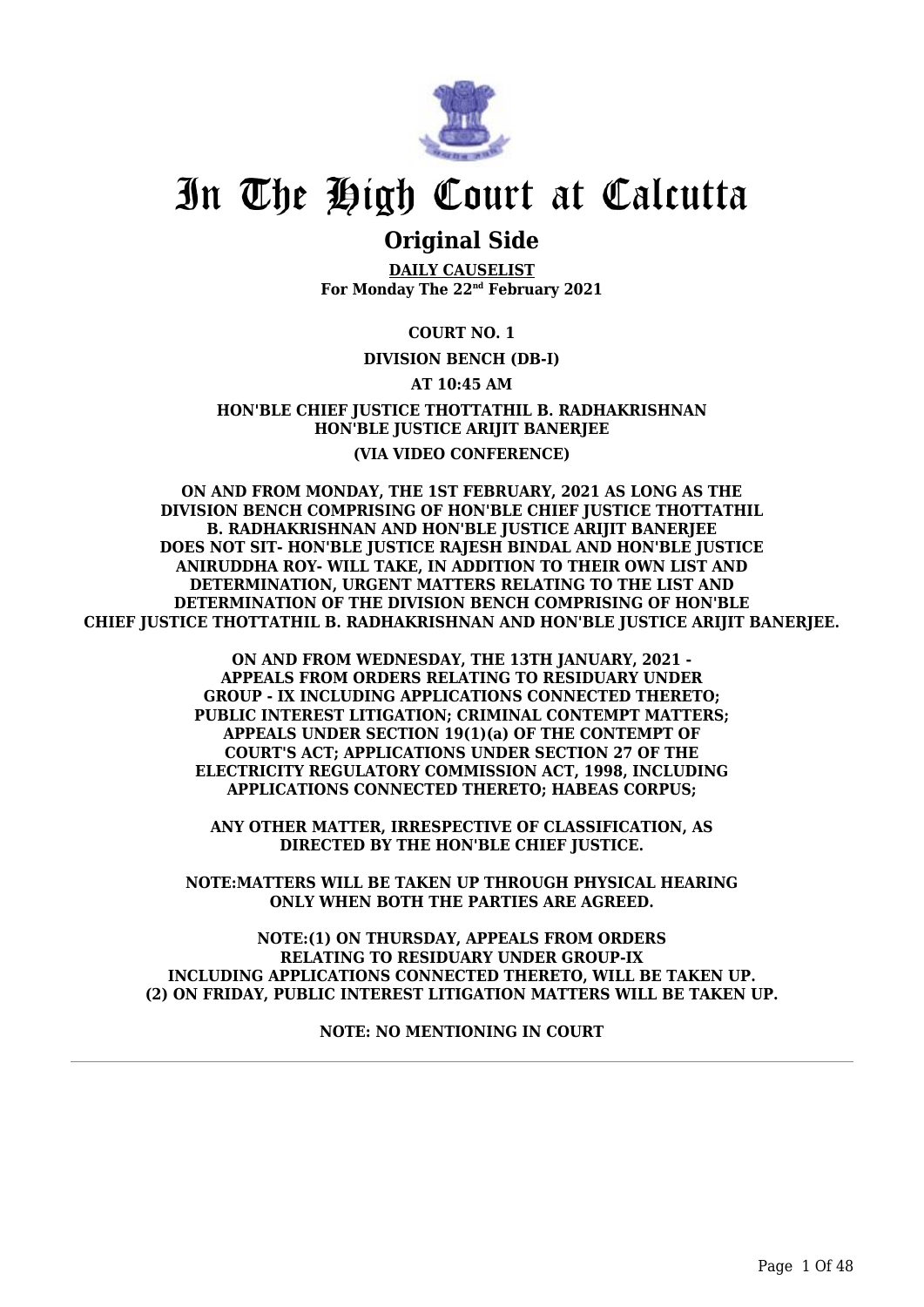

### **Original Side**

**DAILY CAUSELIST For Monday The 22nd February 2021**

**COURT NO. 16**

**DIVISION BENCH (DB-II)**

**AT 10:45 AM HON'BLE JUSTICE RAJESH BINDAL HONBLE JUSTICE ANIRUDDHA ROY (VIA VIDEO CONFERENCE)**

#### **NOTE:MATTERS WILL BE TAKEN UP THROUGH PHYSICAL HEARING ONLY WHEN BOTH THE PARTIES ARE AGREED.**

**E-MENTIONING WILL BE TAKEN UP AT THE FIRST SITTING OF THE COURT. OUT OF WHICH ORIGINAL SIDE WILL BE TAKEN UP FIRST. AND THEN APPELLATE SIDE WILL BE TAKEN UP.**

**FROM FRIDAY, i.e. 19/02/2021 ONWARDS ONLY NON-REVENUE MATTERS WILL BE TAKEN UP AT 10:45 A.M.**

**REVENUE MATTERS WILL BE TAKEN UP AT 10:45 A.M. ON EVERY THURSDAY IN FIRST HALF.**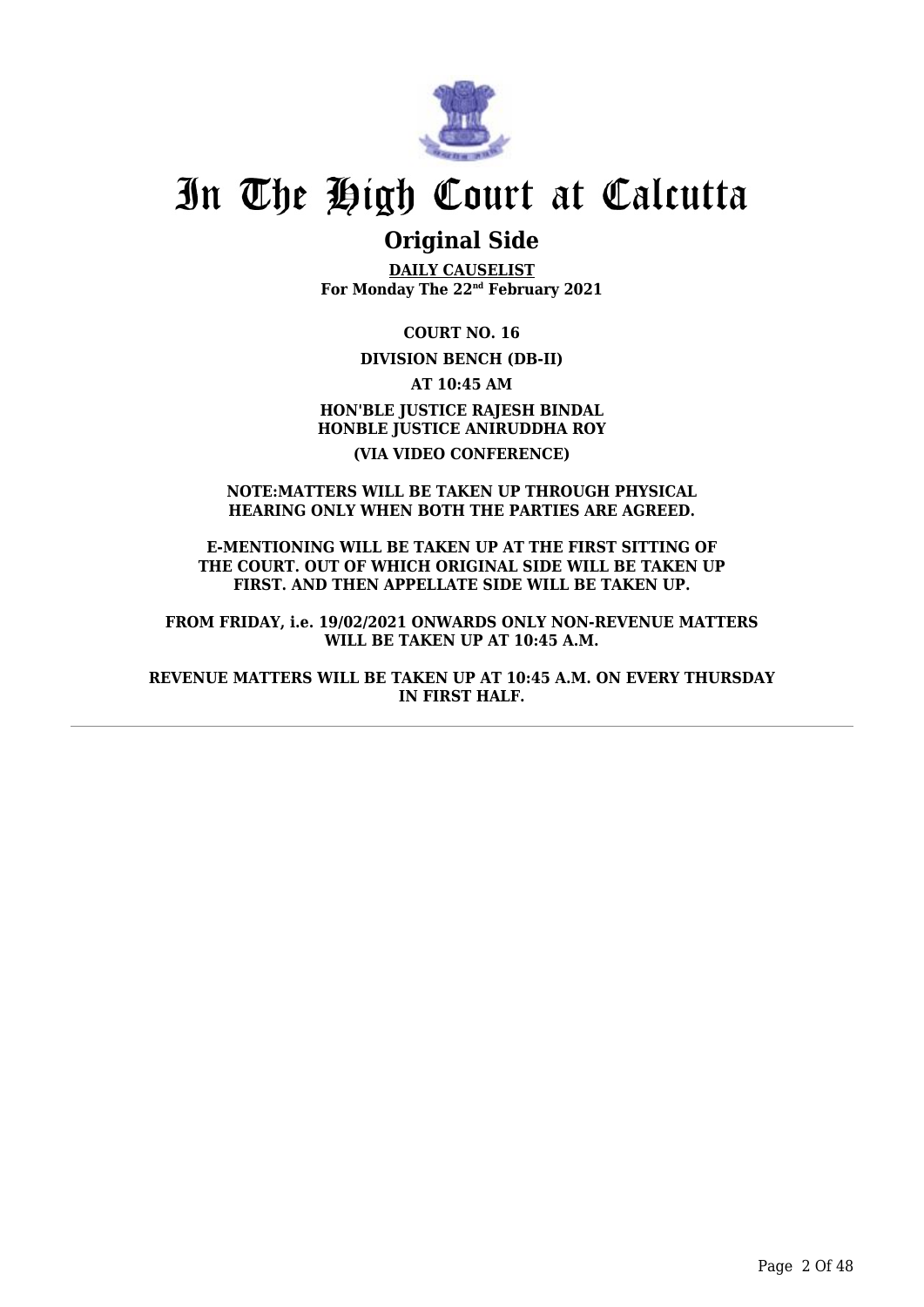

### **Original Side**

**DAILY CAUSELIST For Monday The 22nd February 2021**

**COURT NO. 37**

**DIVISION BENCH (DB-III, COMMERCIAL DIVISION BENCH)**

**AT 10:45 AM**

**HON'BLE JUSTICE I. P. MUKERJI HON'BLE JUSTICE MD. NIZAMUDDIN (VIA VIDEO CONFERENCE)**

**NOTE:MATTERS WILL BE TAKEN UP THROUGH PHYSICAL HEARING ONLY WHEN BOTH THE PARTIES ARE AGREED.**

**ORIGINAL SIDE MATTERS WILL BE TAKEN UP FIRST. ---------------------------------------------------------------------------**

**NOTE: COMMERCIAL COURT WILL NOT SIT AFTER 1:00 P.M. ---------------------------------------------------------------------------------------**

**NOTE: (1) THIS LIST WILL BE TAKEN UP EVERYDAY FROM 10:45 A.M. TILL RECESS OR UNTIL ITS EXHAUSTION WHICHEVER IS EARLIER.**

**(2) IF THERE IS NO COMMERCIAL COURT MATTERS IN THE LIST, MENTIONING OF COMMERCIAL COURT MATTERS WILL BE ENTERTAINED AT COURT NO. 3 ON THE REGULAR BASIS.**

**(3) COMMERCIAL COURT SHALL NOT SIT AT COURT NO. 37 IF THERE IS NO COMMERCIAL MATTER.**

#### **NEW APPLICATIONS**

| 1 | APO/11/2021<br>WITH AP/405/2020 | <b>GANNON DUNKERLEY AND</b><br>CO. LTD.<br>VS<br>SREI EQUIPMENT FINANCE<br>LTD.     | <b>SWETA GANDHI</b><br>(MURGAI) |
|---|---------------------------------|-------------------------------------------------------------------------------------|---------------------------------|
| 2 | APO/26/2021<br>WITH AP/429/2020 | <b>BALASORE ALLOYS</b><br><b>LIMITED</b><br>VS<br>SREI EQUIPMENT FINANCE<br>LIMITED | MEGHAJIT<br><b>MUKHERJEE</b>    |

IA NO: GA/1/2021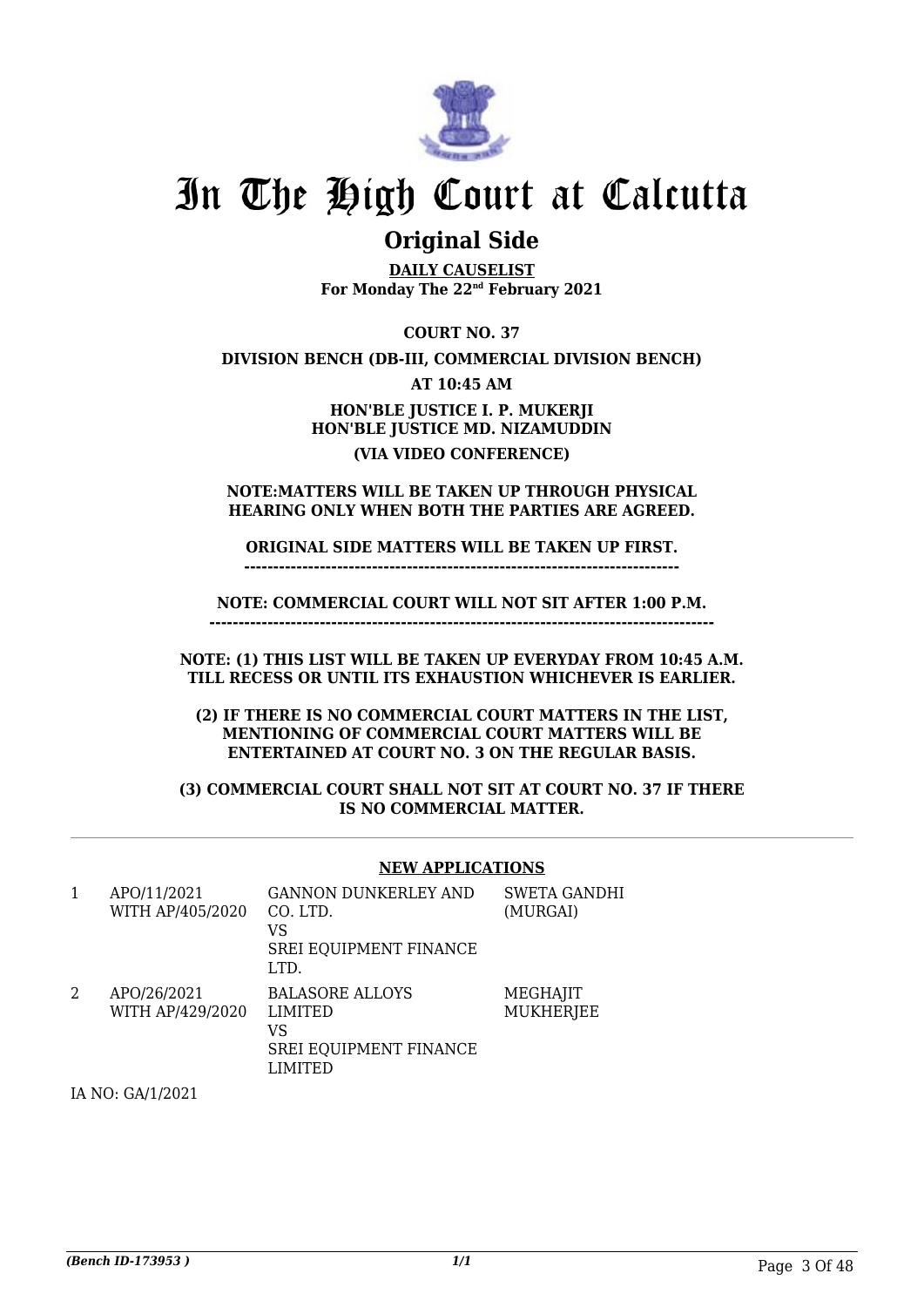

### **Original Side**

**DAILY CAUSELIST For Monday The 22nd February 2021**

#### **COURT NO. 3**

#### **DIVISION BENCH (DB-III)**

#### **HON'BLE JUSTICE I. P. MUKERJI HON'BLE JUSTICE MD. NIZAMUDDIN**

#### **AFTER COMMERCIAL COURT ------------------------------------------**

**NOTE: COMMERCIAL COURT WILL NOT SIT AFTER 1:00 P.M.**

**--------------------------------------------------------------------------------------- (VIA VIDEO CONFERENCE)**

**NOTE:MATTERS WILL BE TAKEN UP THROUGH PHYSICAL HEARING ONLY WHEN BOTH THE PARTIES ARE AGREED.**

**NOTE: (1)THIS LIST WILL BE TAKEN UP AT 2:00 P.M. OR AT 10:45 A.M. IF THERE IS NO COMMERCIAL COURT MATTERS OR ON EXHAUSTION OF THE COMMERCIAL COURT LIST WHICHEVER IS EARLIER.**

**(2) IF THERE IS NO COMMERCIAL COURT MATTERS IN THE LIST, MENTIONING OF COMMERCIAL COURT MATTERS WILL BE ENTERTAINED AT COURT NO. 3 ON THE REGULAR BASIS.**

**(3) COMMERCIAL COURT SHALL NOT SIT AT COURT NO. 37 IF THERE IS NO COMMERCIAL MATTER.**

**(4) MENTIONING WILL BE ENTERTAINED ONLY ON MONDAY.**

**(5) APPEALS FROM DECREE WILL BE TAKEN UP FIRST ON EVERY MONDAY AND TUESDAY.**

**(6) APPEALS FROM ORDER WILL BE TAKEN UP FIRST ON EVERY WEDNESDAY AND THURSDAY.**

**(7) WRIT APPEALS WILL BE TAKEN UP FIRST ON EVERY FRIDAY.**

#### **TO BE MENTIONED**

| IA NO. GA/1/2020 | GOLDEN STEEL CO      | AYIN CO |
|------------------|----------------------|---------|
| (Old No:         | CORPORATION LTD      | AYIN CO |
| GA/797/2020)     | Vs                   |         |
|                  | JYOTSNA KUMARI MOGHA |         |
| CS 141/2018      |                      |         |

In APD/2/2020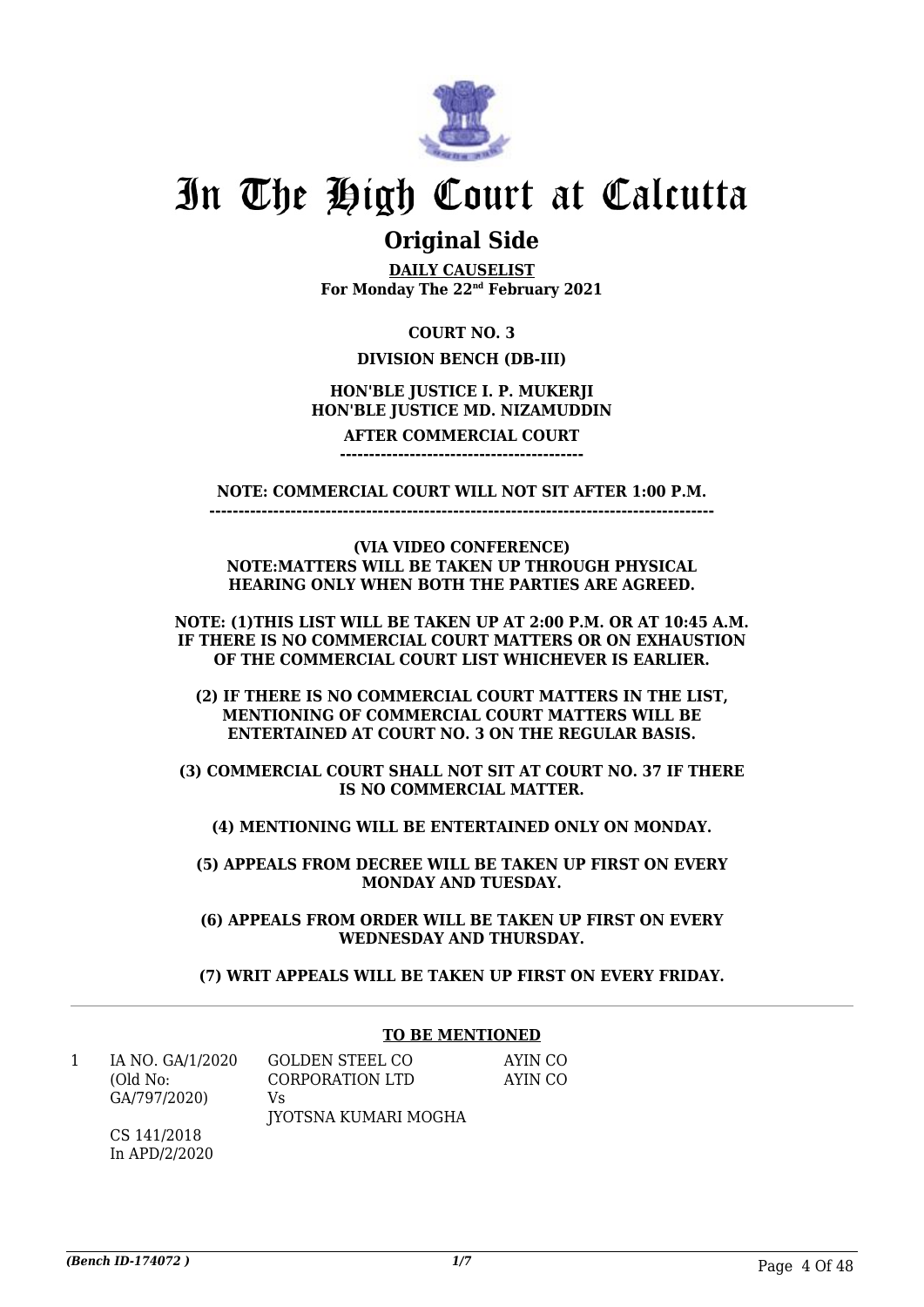| 2  | APOT/33/2019                                    | MALA SANYAL(GHOSH)<br><b>VS</b><br>THE SECRETARY,<br>DEPARTMENT OF LABOUR<br><b>AND ORS</b> | RANANEESH GUHA<br><b>THAKURTA</b> |
|----|-------------------------------------------------|---------------------------------------------------------------------------------------------|-----------------------------------|
| 3  | IA NO. GA/1/2018<br>(Old No:<br>GA/1169/2018)   | MAHUA MOITRA<br>Vs<br>DIPAK KUMAR GHOSH &<br>ORS.                                           | FOX & MANDAL<br>FOX & MANDAL      |
|    | WITH CS/361/2012<br>In APD/46/2019              |                                                                                             |                                   |
| 4  | RVWO/3/2021<br>WITH APO/65/2013<br>CP/233/2008  | KANTI COMMERCIAL<br>PRIVATE LIMITED<br>VS<br>DUNLOP INDIA LIMITED<br><b>AND ANR</b>         | SOUMYAJYOTI NANDY                 |
|    | IA NO: ACO/1/2021                               |                                                                                             |                                   |
| 5  | APD/269/2018<br>WITH EC/146/2017<br>CS/524/1984 | <b>IYOTI BISWAS &amp; ORS</b><br><b>VS</b><br>RAJ KUMAR GHOSH & ORS                         | <b>SAURABH PRASAD</b>             |
|    | IA NO: GA/2/2020                                |                                                                                             |                                   |
| 6  | APD/270/2018<br>WITH EC/146/2017<br>CS/524/1984 | CINE CLUB OF CALCUTTA &<br>ANR.<br><b>VS</b><br>RAJ KUMAR GHOSH & ORS.                      | <b>AVIJIT DEY</b>                 |
| 7  | APD/271/2018<br>WITH EC/146/2017<br>CS/524/1984 | <b>AMBAR ROY</b><br><b>VS</b><br>RAJ KUMAR GHOSH & ORS                                      | <b>AVIJIT DEY</b>                 |
| 8  | APD/272/2018<br>WITH EC/146/2017<br>CS/524/1984 | RANJIT KARUNAKAR<br><b>VS</b><br>RAJ KUMAR GHOSH & ORS.                                     | <b>AVIJIT DEY</b>                 |
| 9  | APD/288/2018<br>WITH EC/146/2017<br>CS/524/1984 | <b>BINA KOLEY</b><br><b>VS</b><br>RAJ KUMAR GHOSH & ORS                                     | <b>AVIJIT DEY</b>                 |
| 10 | APD/289/2018<br>WITH EC/146/2017<br>CS/524/1984 | RADIANT PHOTO SERVICE<br>VS<br>RAJ KUMAR GHOSH & ORS.                                       | <b>AVIJIT DEY</b>                 |
| 11 | APD/290/2018<br>WITH EC/146/2017<br>CS/524/1984 | <b>UMA ARORA &amp; ANR</b><br><b>VS</b><br>RAJ KUMAR GHOSH & ORS                            | <b>AVIJIT DEY</b>                 |
| 12 | APD/291/2018<br>WITH EC/146/2017<br>CS/524/1984 | NIRMAL KUMAR JAIN<br><b>VS</b><br>RAJ KUMAR GHOSH & ORS                                     | <b>AVIJIT DEY</b>                 |
| 13 | APD/292/2018<br>WITH EC/146/2017<br>CS/524/1984 | PARSHU RAM CHOUDHURY<br>VS<br>RAJ KUMAR GHOSH & ORS.                                        | <b>AVIJIT DEY</b>                 |
| 14 | APD/293/2018<br>WITH EC/146/2017<br>CS/524/1984 | <b>SUSOVAN GHOSH</b><br><b>VS</b><br>RAJ KUMAR GHOSH & ORS                                  | <b>AVIJIT DEY</b>                 |
| 15 | APD/294/2018<br>WITH EC/146/2017<br>CS/524/1984 | KAMLA SIKCHI & ANR<br><b>VS</b><br>RAJ KUMAR GHOSH & ORS                                    | <b>AVIJIT DEY</b>                 |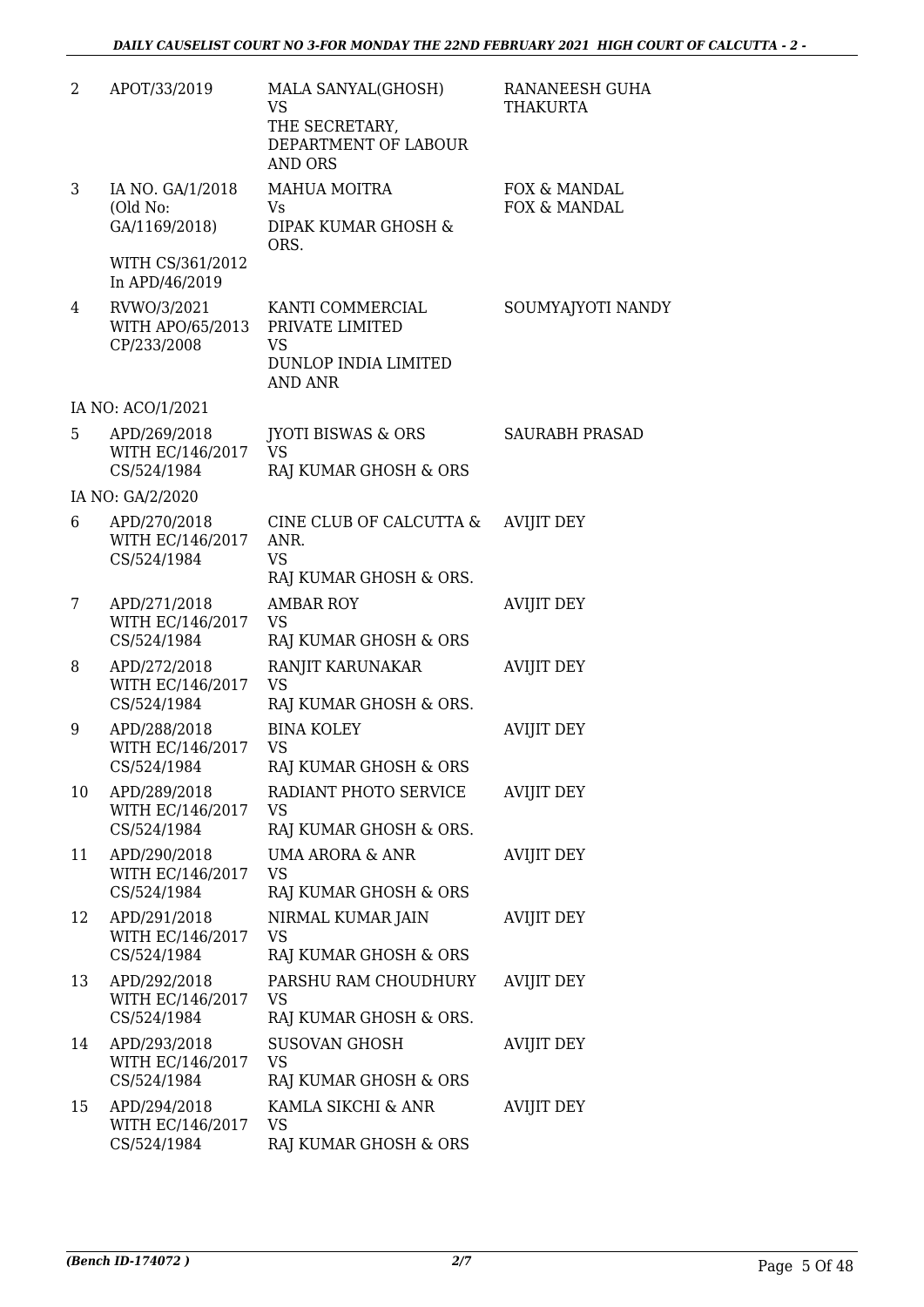| 16 | APD/295/2018<br>WITH EC/146/2017<br>CS/524/1984 | NAUSHAD AKHTAR & ANR.<br>VS<br>RAJ KUMAR GHOSH & ORS.                        | <b>AVIJIT DEY</b>                |
|----|-------------------------------------------------|------------------------------------------------------------------------------|----------------------------------|
| 17 | APD/296/2018<br>WITH EC/146/2017<br>CS/524/1984 | KRISHNA PAUL & ANR<br><b>VS</b><br>RAJ KUMAR GHOSH & ORS                     | <b>AVIJIT DEY</b>                |
| 18 | APD/297/2018<br>WITH EC/146/2017<br>CS/524/1984 | DEV KISHAN TAPADIA<br><b>VS</b><br>RAJ KUMAR GHOSH & ORS                     | <b>AVIJIT DEY</b>                |
| 19 | APD/298/2018<br>WITH EC/146/2017<br>CS/524/1984 | <b>SNEHASIS CHOWDHURY</b><br><b>VS</b><br>RAJ KUMAR GHOSH & ORS.             | <b>AVIJIT DEY</b>                |
| 20 | APD/310/2018<br>WITH EC/146/2017<br>CS/524/1984 | <b>HARLALKA BROTHERS</b><br><b>VS</b><br>RAJ KUMAR GHOSH & ORS.              | YAHYA MOSHARAF<br><b>HUSSAIN</b> |
| 21 | APD/311/2018<br>WITH EC/146/2017<br>CS/524/1984 | MOHAN LAL SINGHI<br><b>VS</b><br>RAJ KUMAR GHOSH & ORS.                      | <b>AVIJIT DEY</b>                |
| 22 | APD/312/2018<br>WITH EC/146/2017<br>CS/524/1984 | <b>SHAN HAIDER &amp; ANR.</b><br><b>VS</b><br>RAJ KUMAR GHOSH & ORS.         | <b>AVIJIT DEY</b>                |
| 23 | APD/313/2018<br>WITH EC/146/2017<br>CS/524/1984 | PARNA MUKHERJEE<br><b>VS</b><br>RAJ KUMAR GHOSH & ORS.                       | <b>AVIJIT DEY</b>                |
| 24 | APD/314/2018<br>WITH EC/146/2017<br>CS/524/1984 | SHADUDDIN AHMED<br><b>VS</b><br>RAJ KUMAR GHOSH & ORS                        | <b>SAMIR KUMAR DHAR</b>          |
|    | IA NO: GA/2/2020(Old No:GA/766/2020)            |                                                                              |                                  |
| 25 | APD/315/2018<br>WITH EC/146/2017<br>CS/524/1984 | <b>SATYENDRA KUMAR</b><br><b>JHUNJHUNWALA</b><br>VS<br>RAJ KUMAR GHOSH & ORS | <b>AVIJIT DEY</b>                |
| 26 | APD/316/2018<br>WITH EC/146/2017<br>CS/524/1984 | <b>ASHOK KUMAR</b><br><b>VS</b><br>RAJ KUMAR GHOSH & ORS.                    | <b>AVIJIT DEY</b>                |
| 27 | APD/317/2018<br>WITH EC/146/2017<br>CS/524/1984 | VISHAL SIKCHI & ORS<br>VS<br>RAJ KUMAR GHOSH & ORS                           | <b>AVIJIT DE</b>                 |
| 28 | APD/318/2018<br>WITH EC/146/2017<br>CS/524/1984 | ALOKE KUMAR JANA & ANR.<br><b>VS</b><br>RAJ KUMAR GHOSH & ORS.               | <b>AVIJIT DEY</b>                |
| 29 | APD/319/2018<br>WITH EC/146/2017<br>CS/524/1984 | SIBAJI BHAUMIK<br><b>VS</b><br>RAJ KUMAR GHOSH & ORS                         | <b>AVIJIT DEY</b>                |
| 30 | APD/320/2018<br>WITH EC/146/2017<br>CS/524/1984 | SHASHI KANT SHAH & ANR<br>VS<br>RAJ KUMAR GHOSH & ORS                        | <b>AVIJIT DEY</b>                |
| 31 | APD/321/2018<br>WITH EC/146/2017<br>CS/524/1984 | <b>INDRA NATH ROY</b><br><b>VS</b><br>RAJ KUMAR GHOSH & ORS.                 | <b>AVIJIT DEY</b>                |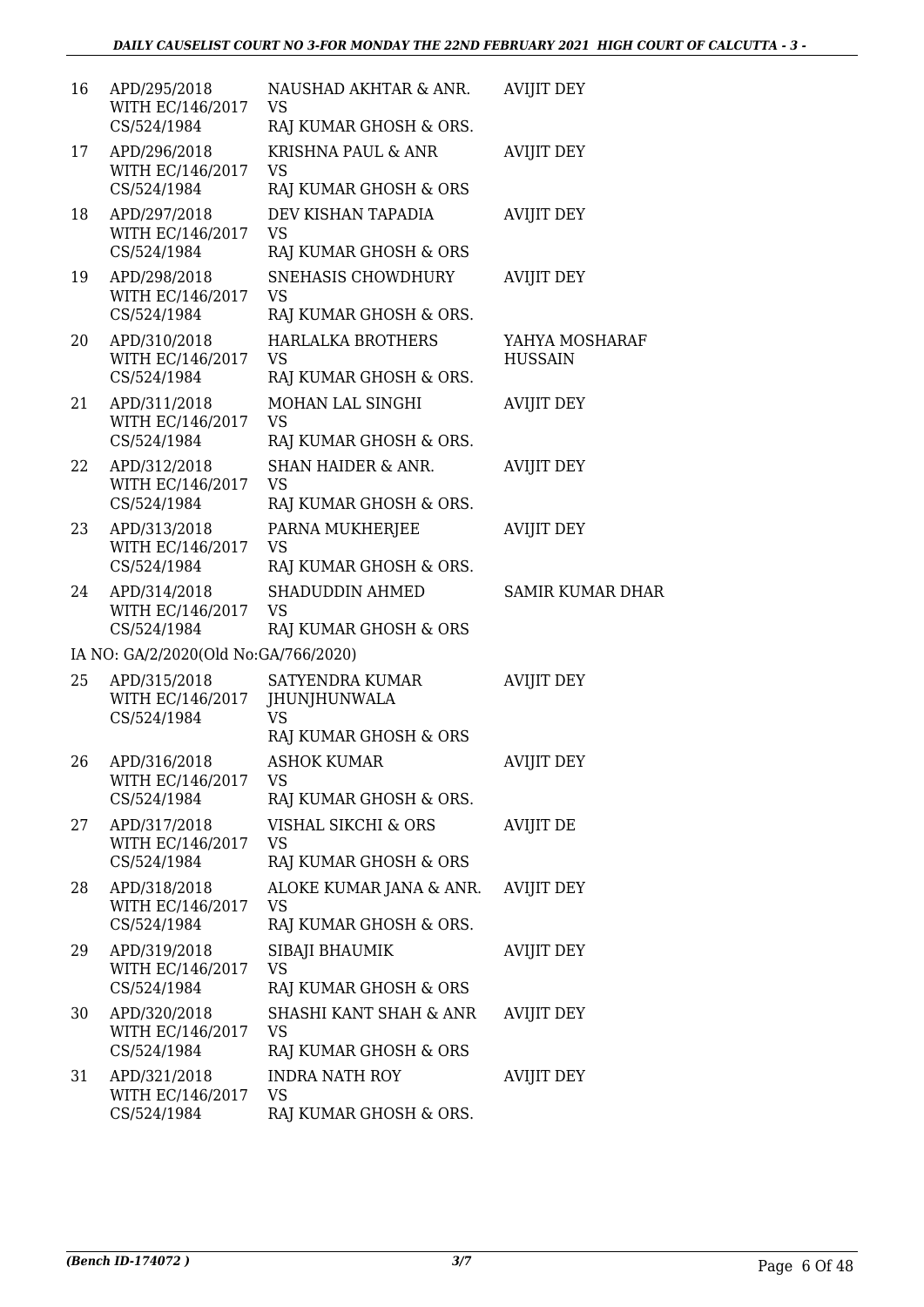| 32 | APD/322/2018<br>WITH EC/146/2017<br>CS/524/1984 | <b>GOPENDRA NARAYAN</b><br>CHATTOPADHYAY & ANR.<br>VS<br>RAJ KUMAR GHOSH & ORS. | <b>AVIJIT DEY</b> |
|----|-------------------------------------------------|---------------------------------------------------------------------------------|-------------------|
| 33 | APD/323/2018<br>WITH EC/146/2017<br>CS/524/1984 | <b>SHABNAM HAIDER</b><br><b>VS</b><br>RAJ KUMAR GHOSH & ORS                     | <b>AVIJIT DEY</b> |
| 34 | APD/324/2018<br>WITH EC/146/2017<br>CS/524/1984 | ANJAN CHATTERJEE<br>VS<br>RAJ KUMAR GHOSH & ORS.                                | <b>AVIJIT DEY</b> |
| 35 | APD/325/2018<br>WITH EC/146/2017<br>CS/524/1984 | <b>SUPRIYO GHOSH</b><br><b>VS</b><br>RAJ KUMAR GHOSH & ORS                      | <b>AVIJIT DEY</b> |
| 36 | APD/326/2018<br>WITH EC/146/2017<br>CS/524/1984 | V. RAGHAVAN<br><b>VS</b><br>RAJ KUMAR GHOSH & ORS.                              | <b>AVIJIT DEY</b> |
| 37 | APD/327/2018<br>WITH EC/146/2017<br>CS/524/1984 | <b>JAYANTA SARKAR</b><br><b>VS</b><br>RAJ KUMAR GHOSH & ORS.                    | <b>AVIJIT DEY</b> |
| 38 | APD/328/2018<br>WITH EC/146/2017<br>CS/524/1984 | REYAZ AHMED KHAN<br><b>VS</b><br>RAJ KUMAR GHOSH & ORS.                         | <b>AVIJIT DEY</b> |
| 39 | APD/329/2018<br>WITH EC/146/2017<br>CS/524/1984 | SANJAY KUMAR SHAW<br>VS<br>RAJ KUMAR GHOSH & ORS.                               | <b>AVIJIT DEY</b> |
| 40 | APD/330/2018<br>WITH EC/146/2017<br>CS/524/1984 | RITA DEVI SINGHANIA<br><b>VS</b><br>RAJ KUMAR GHOSH & ORS.                      | <b>AVIJIT DEY</b> |
| 41 | APD/331/2018<br>WITH EC/146/2017<br>CS/524/1984 | <b>BANDANA BASU</b><br><b>VS</b><br>RAJ KUMAR GHOSH & ORS                       | <b>AVIJIT DEY</b> |
| 42 | APD/332/2018<br>WITH EC/146/2017<br>CS/524/1984 | ROADLINES INDIA PVT.<br>LTD.<br>VS<br>RAJ KUMAR GHOSH & ORS.                    | <b>AVIJIT DEY</b> |
| 43 | APD/333/2018<br>WITH EC/146/2017<br>CS/524/1984 | KAMALENDU DHAR<br><b>VS</b><br>RAJ KUMAR GHOSH & ORS.                           | <b>AVIJIT DEY</b> |
| 44 | APD/334/2018<br>WITH EC/146/2017<br>CS/524/1984 | SWAPNA CHAKRABORTY<br><b>VS</b><br>RAJ KUMAR GHOSH & ORS.                       | <b>AVIJIT DEY</b> |
| 45 | APD/335/2018<br>WITH EC/146/2017<br>CS/524/1984 | MD FAJAR ALI BISWAS<br><b>VS</b><br>RAJ KUMAR GHOSH & ORS                       | <b>AVIJIT DEY</b> |
| 46 | APD/336/2018<br>WITH EC/146/2017<br>CS/524/1984 | DEBAPRASAD DAS<br>VS<br>RAJ KUMAR GHOSH & ORS.                                  | <b>AVIJIT DEY</b> |
| 47 | APD/337/2018<br>WITH EC/146/2017<br>CS/524/1984 | <b>CHAMPA BISWAS</b><br><b>VS</b><br>RAJ KUMAR GHOSH & ORS.                     | <b>AVIJIT DEY</b> |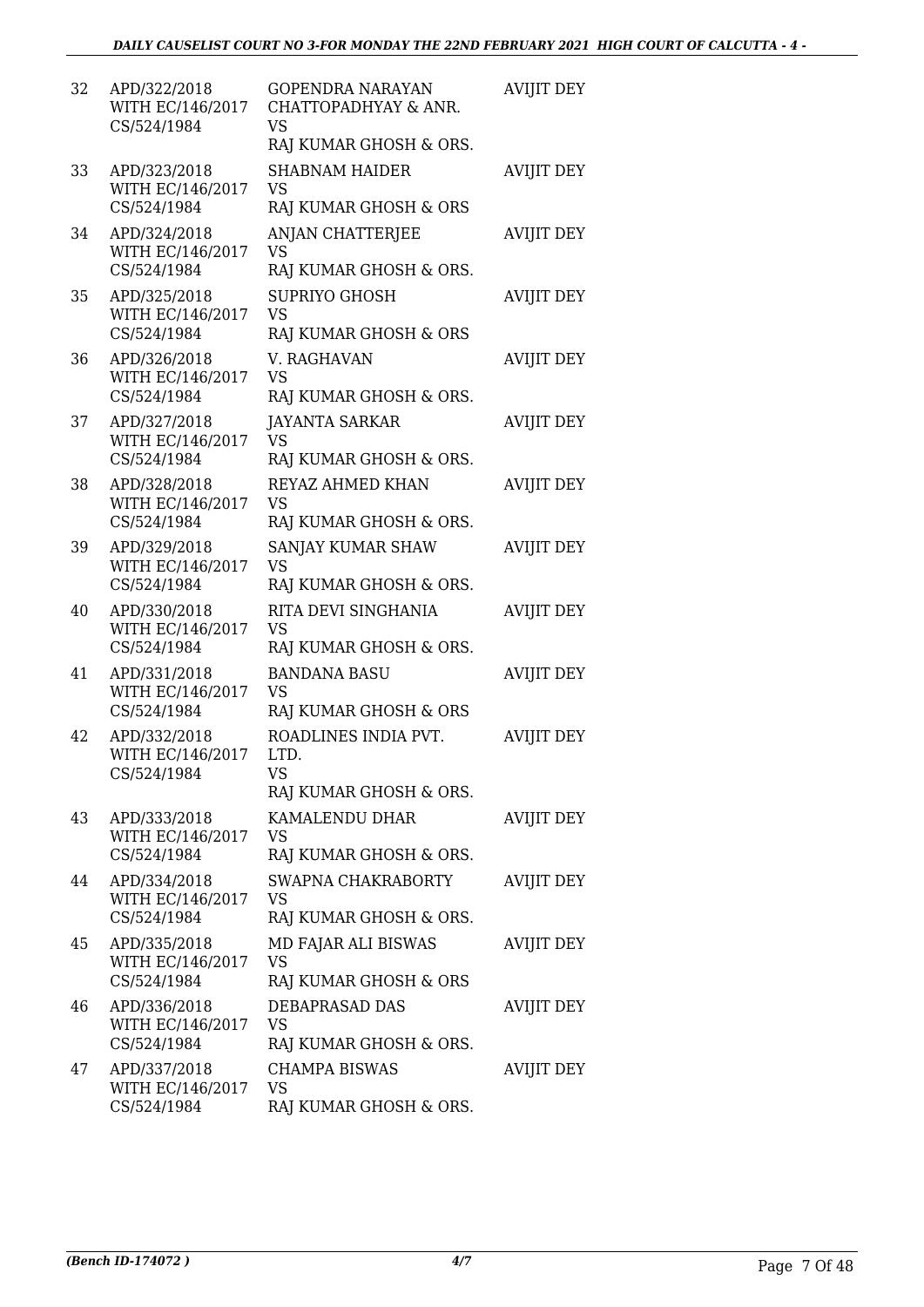| 48 | APD/338/2018<br>WITH EC/146/2017                             | <b>BHABA SUNDAR PANDA</b><br>VS                                           | <b>AVIJIT DEY</b>                              |
|----|--------------------------------------------------------------|---------------------------------------------------------------------------|------------------------------------------------|
|    | CS/524/1984                                                  | RAJ KUMAR GHOSH & ORS                                                     |                                                |
| 49 | APD/339/2018<br>WITH EC/146/2017<br>CS/524/1984              | MOHAN SINGH RAYET<br><b>VS</b><br>RAJ KUMAR GHOSH & ORS.                  | <b>AVIJIT DEY</b>                              |
| 50 | APD/340/2018                                                 | <b>KELA BROTHERS &amp; ORS</b>                                            | <b>AVIJIT DEY</b>                              |
|    | WITH EC/146/2017<br>CS/524/1984                              | VS<br>RAJ KUMAR GHOSH & ORS                                               |                                                |
|    |                                                              | <b>NEW APPLICATIONS</b>                                                   |                                                |
| 51 | IA NO. GA/5/2021                                             | SYED ABBAS ALI AND ANR.<br>Vs                                             | <b>ABHIJIT SARKAR</b><br><b>ABHIJIT SARKAR</b> |
|    | [S.A.]<br>In APO/50/2019                                     | NAWAB ABED JAHAN<br><b>BEGUM AND ANR.</b>                                 |                                                |
| 52 | IA NO. GA/4/2021                                             | SYED ABBAS ALI AND ANR.<br>Vs                                             | <b>ABHIJIT SARKAR</b><br><b>ABHIJIT SARKAR</b> |
|    | [S.A.]<br>In APO/50/2019                                     | NAWAB ABED JAHAN<br><b>BEGUM AND ANR.</b>                                 |                                                |
| 53 | APO/141/2020<br>WITH BIFR/29/1995 DEVELOPMENT<br>CA/349/2017 | WEST BENGAL INDUSTRIAL<br>CORPORATION LTD.                                | DIBANATH DEY                                   |
|    |                                                              | <b>VS</b><br>EASTERN EXPLOSIVES AND<br>CHEMICALS LIMITED (IN<br>$LIQN.$ ) |                                                |
|    | IA NO: ACO/1/2020                                            |                                                                           |                                                |
| 54 | APO/2/2021<br>[S.A.]WITH WP<br>211/2020                      | STATE OF WEST BENGAL<br>AND ORS.<br><b>VS</b>                             | PARITOSH SINHA                                 |
|    |                                                              | <b>BIMAL KUMAR DUTT AND</b><br>ORS.                                       |                                                |
|    | IA NO: GA/1/2021                                             |                                                                           |                                                |
| 55 | APOT/5/2021<br>WITH PLA/276/2017 DUTTA (DEC)<br>GA/63/2020   | IN THE GOODS OF P K.<br><b>VS</b>                                         | <b>G S GUPTA</b>                               |
|    |                                                              | SONALI DUTTA -VS- PIALI<br><b>DUTTA NARMAND</b>                           |                                                |
|    | IA NO: GA/1/2021                                             |                                                                           |                                                |
| 56 | APOT/7/2021<br>WITH CS/227/1974                              | SMT. TANI BISWAS AND<br>ANR.<br><b>VS</b><br>SMT. LILA MUKUL BISWAS       | <b>SAMIT RUDRA</b>                             |
|    |                                                              | AND ORS.                                                                  |                                                |
|    | IA NO: GA/1/2021                                             |                                                                           |                                                |
| 57 | APO/8/2021<br>WITH AP/641/2016<br>[LAST CHANCE]              | <b>SIKHA BASU</b><br>VS<br><b>BMA WEALTH CREATORS</b>                     | SAYAK<br><b>CHAKRABORTY</b>                    |

LIMITED

IA NO: GA/1/2021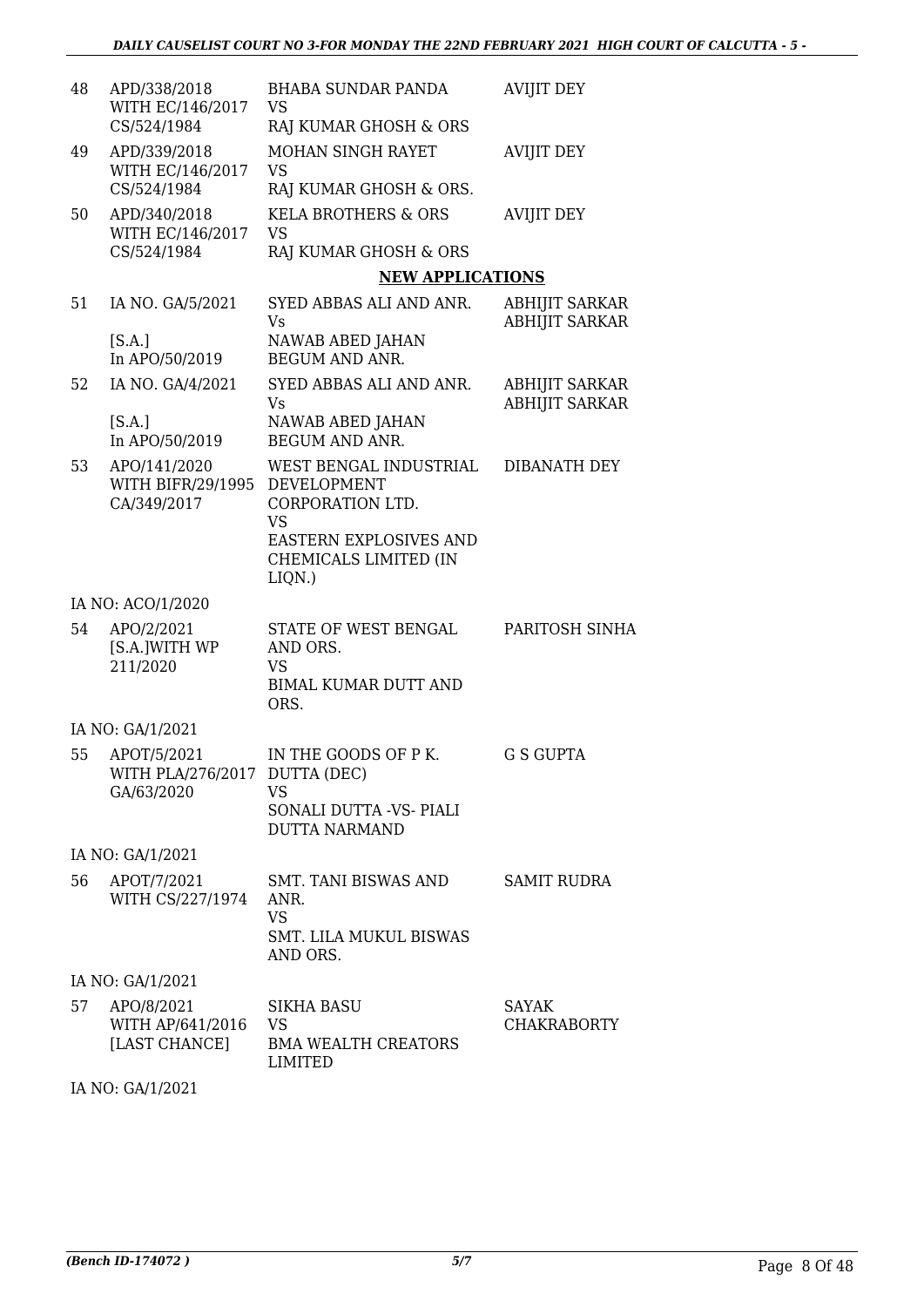| 58 | APOT/15/2021<br>WITH CS/238/2019              | STRIP VYAPAAR PVT LTD<br>VS<br><b>BIJAY KUMAR</b><br>JHUNJHUNWALA AND ORS                    | <b>TANMOY ROY</b>                              |  |
|----|-----------------------------------------------|----------------------------------------------------------------------------------------------|------------------------------------------------|--|
|    | IA NO: GA/1/2021                              |                                                                                              |                                                |  |
| 59 | APOT/23/2021<br>WITH CS/238/2019              | <b>BIJAY KUMAR</b><br><b>JHUNJHUNWALA</b><br><b>VS</b><br>JAYA JHUNJHUNWALA AND<br>ORS.      | DEEPAK KUMAR JAIN                              |  |
|    | IA NO: GA/1/2021                              |                                                                                              |                                                |  |
|    |                                               | <b>APPEALS FROM DECREE</b>                                                                   |                                                |  |
| 60 | APD/101/2017<br>WITH CS/145/2006              | VIJAI SHREE PVT. LTD<br><b>VS</b><br>UNION OF INDIA & ORS                                    | ABHISHEK BANERJEE                              |  |
| 61 | APD/62/2016<br>[S.A.]WITH CS<br>297/1989      | AMBALAL SARABHAI<br><b>ENTERPRISES LTD</b><br>VS                                             | DUBE & CO.                                     |  |
|    |                                               | RAJEEV DAGA AND ANR                                                                          |                                                |  |
|    | IA NO: GA/1/2016(Old No:GA/529/2016)          | MAHENDRA INVESTMENT                                                                          |                                                |  |
| 62 | IA NO. GA/3/2020<br>(Old No:<br>GA/791/2020)  | ADVISORS PVT. LTD<br>Vs<br><b>SIMPLEX</b>                                                    | <b>ABHIJIT SARKAR</b><br><b>ABHIJIT SARKAR</b> |  |
|    | WITH CS/10/2017<br>In APD/474/2017            | INFRASTRUCTURES LTD.                                                                         |                                                |  |
| 63 | IA NO. GA/1/2017<br>(Old No:<br>GA/3258/2017) | MAHENDRA INVESTMENT<br>ADVISORS PVT. LTD<br>Vs<br><b>SIMPLEX</b>                             | <b>ABHIJIT SARKAR</b><br><b>ABHIJIT SARKAR</b> |  |
|    | WITH CS/10/2017<br>In APD/474/2017            | INFRASTRUCTURES LTD.                                                                         |                                                |  |
| 64 | APD/169/2018<br>[S.A.] WITH CS<br>323/1989    | AMBALAL SARABHAI<br><b>ENTERPRISE LTD</b><br>VS<br><b>SMT. PREM LATA ARYA &amp;</b><br>ORS.  | M/S DUBE & CO                                  |  |
|    |                                               | IA NO: GA/1/2016(Old No:GA/2567/2016), GA/2/2018(Old No:GA/1439/2018)                        |                                                |  |
| 65 | APD/170/2018<br>[S.A.]WITH CS<br>324/1989     | AMBALAL SARABHAI<br><b>ENTERPRISE LTD</b><br><b>VS</b><br><b>SMT. KIRAN ARYA &amp; ORS</b>   | M/S. DUBE &<br><b>COMPANY</b>                  |  |
|    |                                               | IA NO: GA/1/2016(Old No:GA/2571/2016), GA/2/2018(Old No:GA/1440/2018)                        |                                                |  |
| 66 | APD/1/2020<br>WITH CS 99/2008                 | NATIONAL INSURANCE<br><b>COMPANY LIMITED</b><br><b>VS</b><br>SETHIA OILS LIMITED AND<br>ANR. | <b>DOLON DASGUPTA</b>                          |  |
|    | IA NO: GA/2/2020(Old No:GA/262/2020)          |                                                                                              |                                                |  |
|    | <b>APPEALS FROM ORDERS</b>                    |                                                                                              |                                                |  |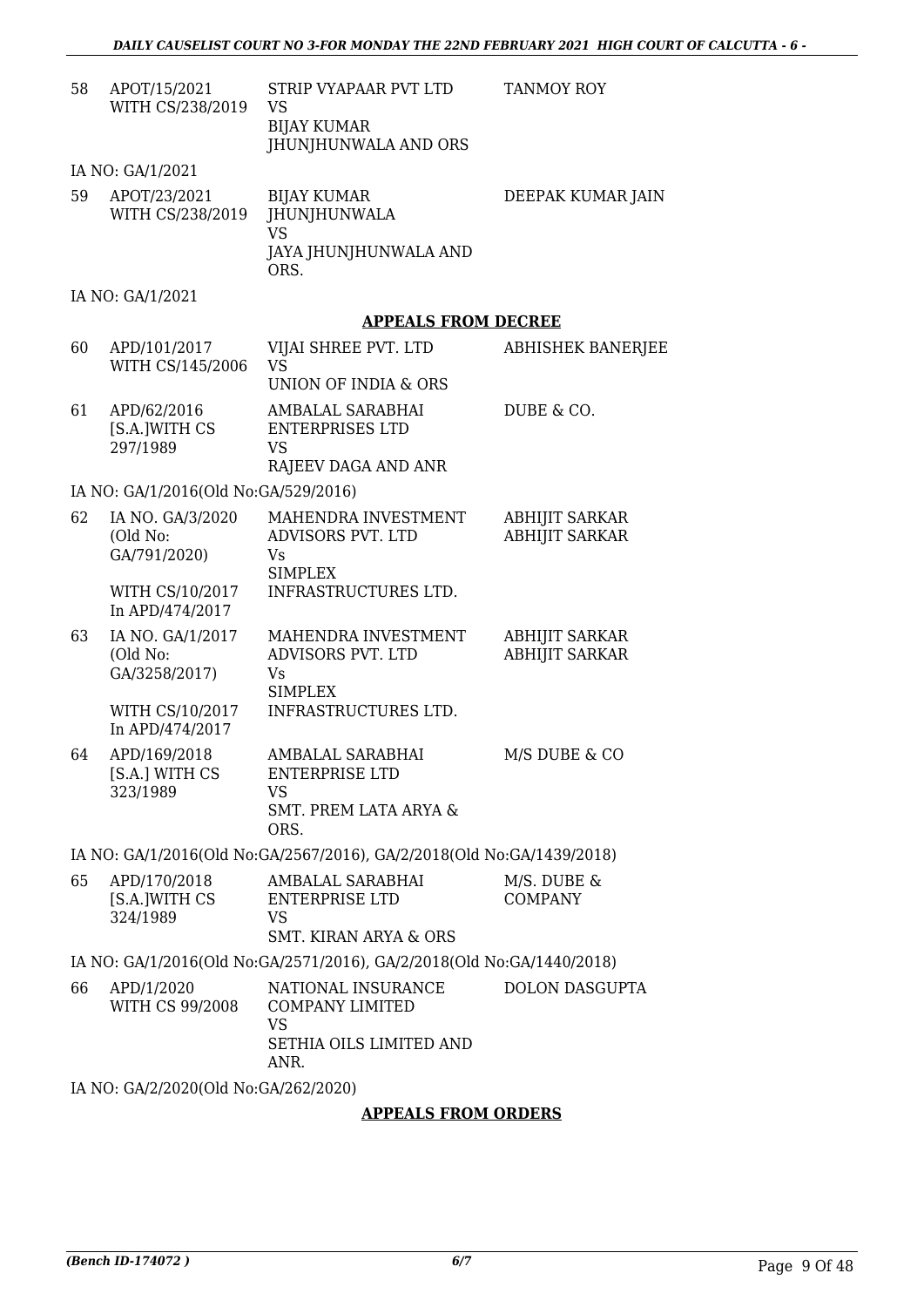| 67 | APO/120/2019<br>WITH AP/1502/2015 BANK AND ANR<br>AP/1341/2015 | STANDARD CHARTERED<br>VS<br>TILAK MEHRA AND ORS | <b>SANDIP AGARWAL</b><br>AND CO |
|----|----------------------------------------------------------------|-------------------------------------------------|---------------------------------|
| 68 | APO/23/2020<br>WITH CS 132/2018                                | SK. AKRAM ALI<br>VS<br>KUMARDIPTA DAS           | CHANCHAL KUMAR<br><b>DUTTA</b>  |
|    | IA NO: GA/2/2020(Old No:GA/694/2020)                           |                                                 |                                 |
| 69 | APO/13/2021<br>WITH CS/120/2020                                | M/S PRETORIA PROPERTIES<br>LLP<br>VS            | FOX AND MANDAL                  |

NAGENDRA KUMAR RATHI

AND ORS

### **FOR HEARING**

70 APO/440/2017 WITH WPO 1398/2008 STATE OF WEST BENGAL & ANR VS BHUWALKA TRADING & TEA CO. (P) LTD. & ORS. PARITOSH SINHA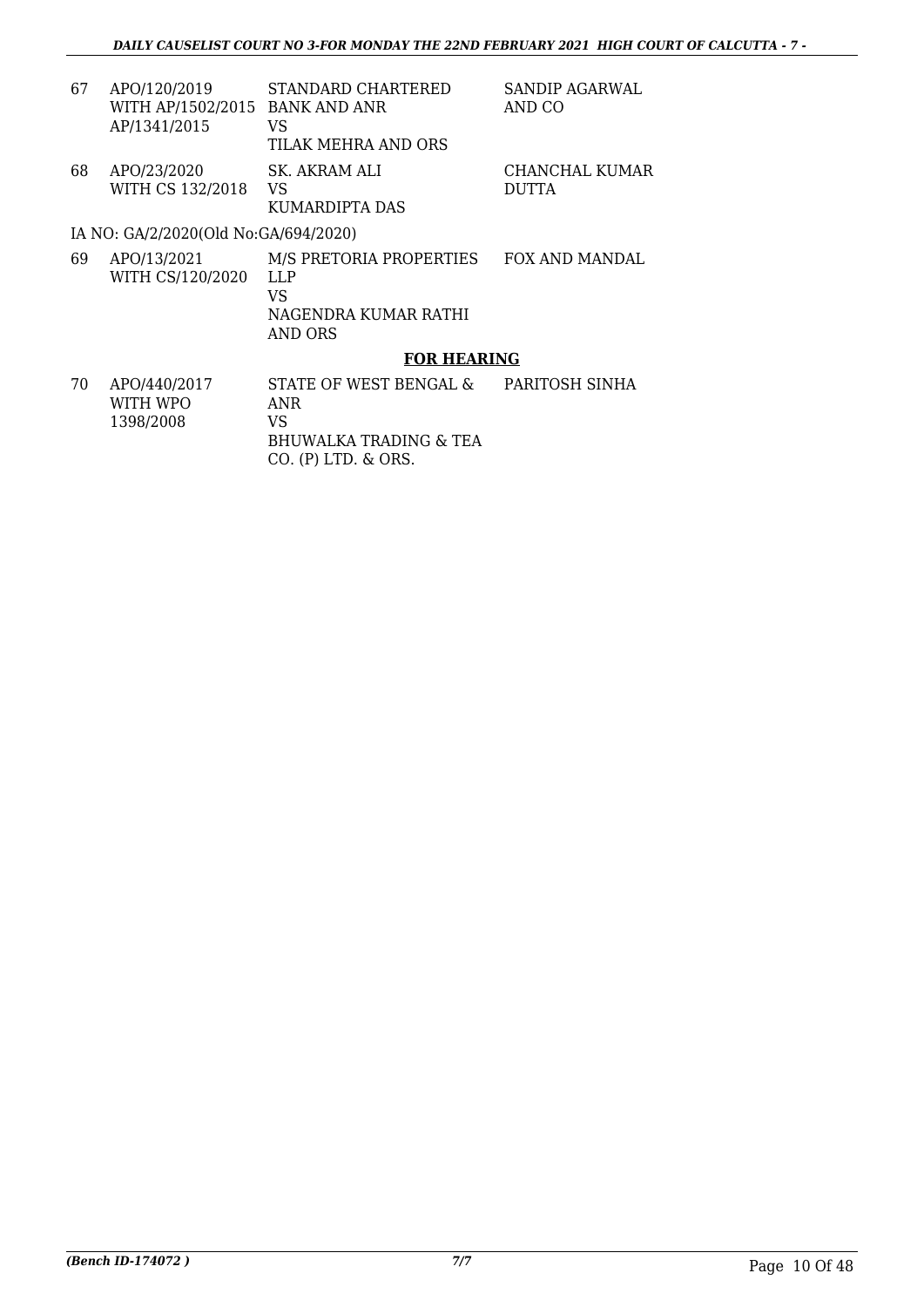

## **Original Side**

**DAILY CAUSELIST For Monday The 22nd February 2021**

**COURT NO. 2 DIVISION BENCH (DB-IV) AT 2:00 PM HON'BLE JUSTICE HARISH TANDON HON'BLE JUSTICE KAUSIK CHANDA (VIA VIDEO CONFERENCE)**

**NOTE:MATTERS WILL BE TAKEN UP THROUGH PHYSICAL HEARING ONLY WHEN BOTH THE PARTIES ARE AGREED.**

**NOTE: ORIGINAL SIDE MATTERS SHALL BE TAKEN UP ON FRIDAY AT 2:00 P.M.**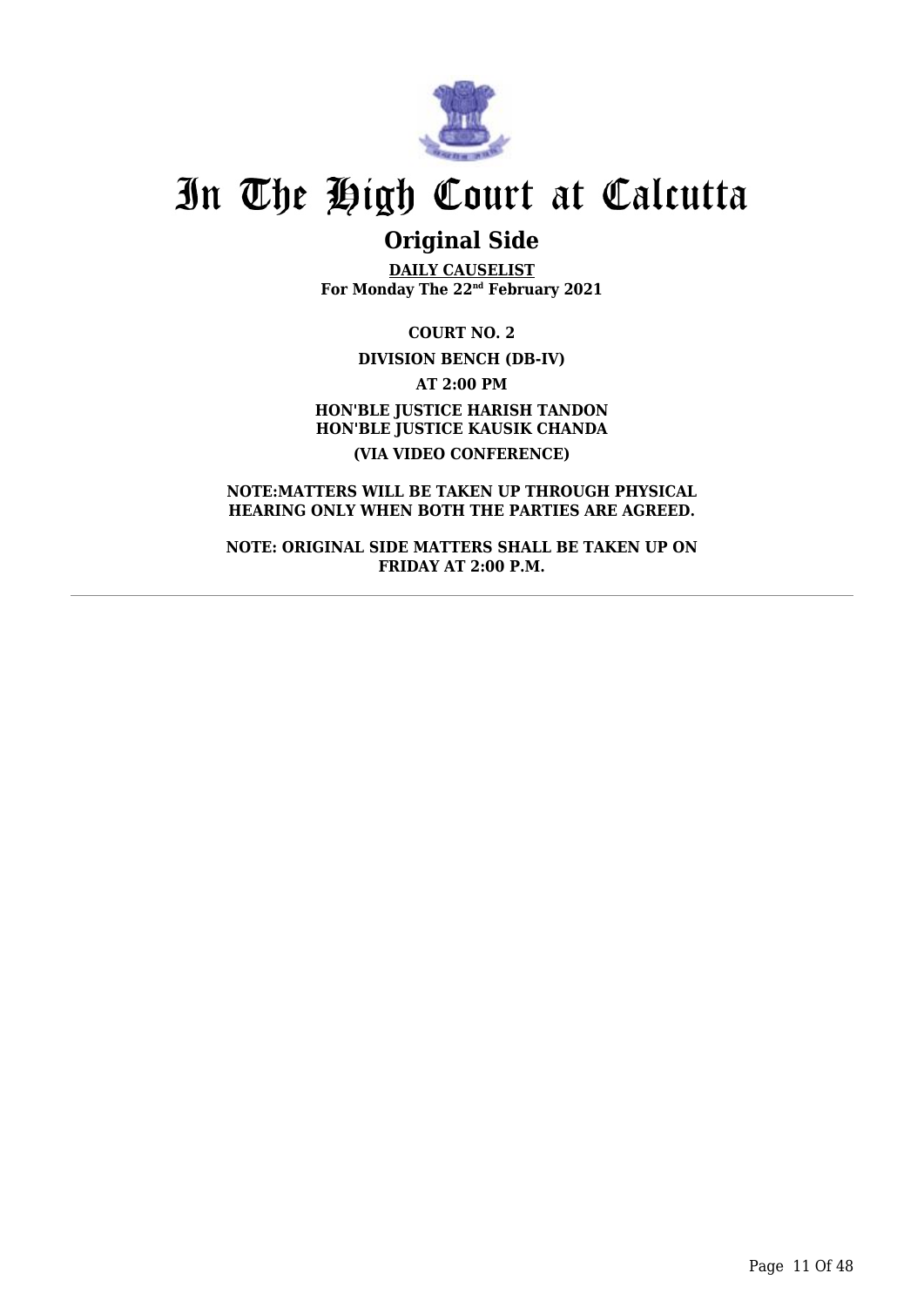

### **Original Side**

**DAILY CAUSELIST For Monday The 22nd February 2021**

**COURT NO. 11**

#### **DIVISION BENCH (DB-VI)**

**AT 2:00 PM**

**HON'BLE JUSTICE SUBRATA TALUKDAR HON'BLE JUSTICE SAUGATA BHATTACHARYYA**

**ON AND FROM MONDAY, 15TH FEBRUARY, 2021 TO FRIDAY, 26TH FEBRUARY, 2021 - WILL SIT TOGETHER AND TAKE UP THE LIST AND DETERMINATION OF HON'BLE JUSTICE SOUMEN SEN AND HON'BLE JUSTICE SAUGATA BHATTACHARYYA AND THE LIST AND DETERMINATION OF HON'BLE JUSTICE SUBRATA TALUKDAR AND HON'BLE JUSTICE HIRANMAY BHATTACHARYYA.**

**(VIA VIDEO CONFERENCE)**

**NOTE:MATTERS WILL BE TAKEN UP THROUGH PHYSICAL HEARING ONLY WHEN BOTH THE PARTIES ARE AGREED.**

**ON TUESDAY AND THURSDAY ORIGINAL SIDE MATTERS WILL BE TAKEN UP AFTER RECESS.**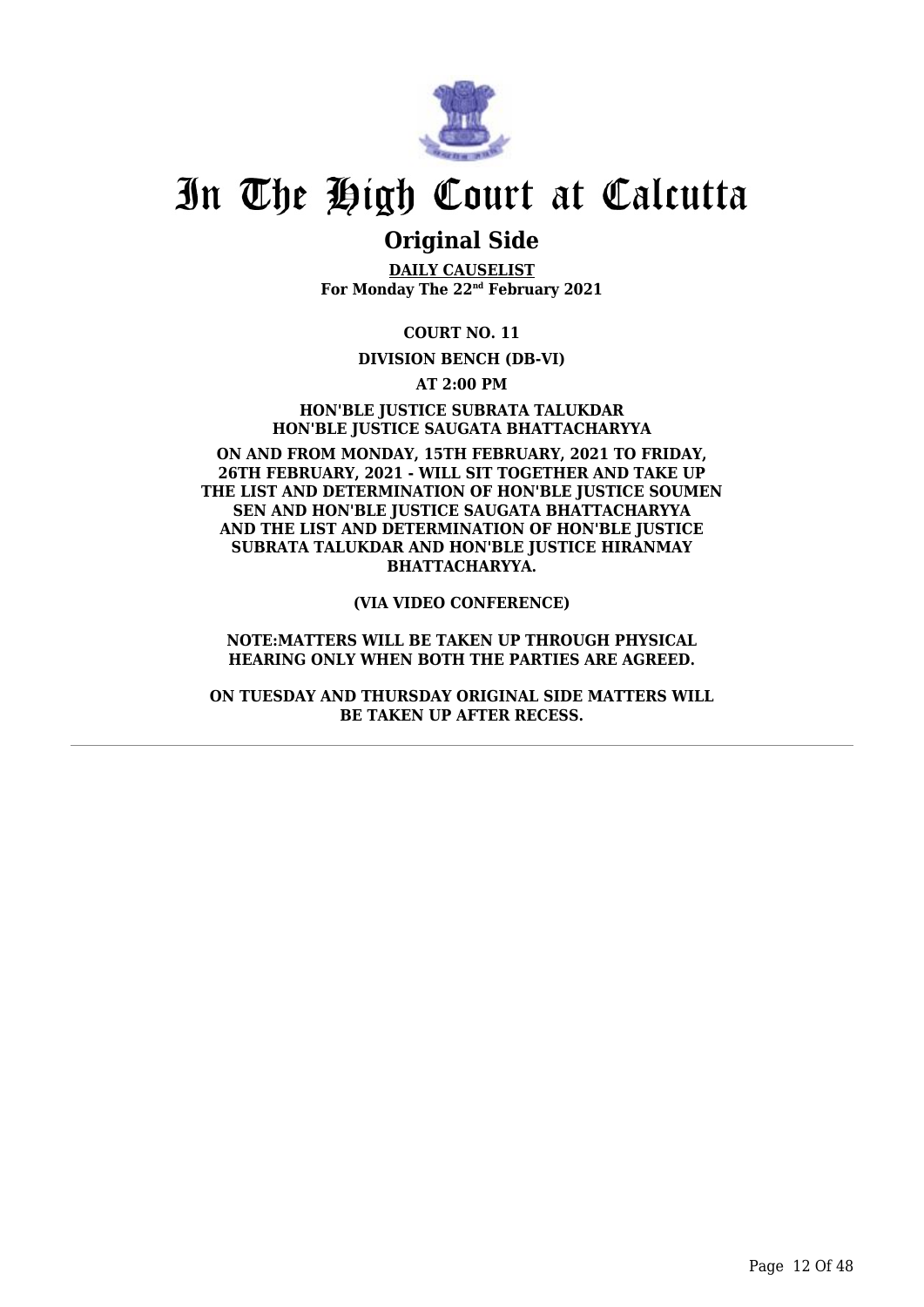

## **Original Side**

**DAILY CAUSELIST For Monday The 22nd February 2021**

**COURT NO. 4**

#### **DIVISION BENCH (DB-VIII)**

**AT 3:00 PM**

#### **HON'BLE JUSTICE ARINDAM SINHA HON'BLE JUSTICE SUVRA GHOSH (VIA VIDEO CONFERENCE)**

#### **NOTE:MATTERS WILL BE TAKEN UP THROUGH PHYSICAL HEARING ONLY WHEN BOTH THE PARTIES ARE AGREED.**

#### **NEW APPLICATIONS**

| 1                   | IA NO. GA/1/2020                            | TRUSTEES OF BALMER                                                                      | KUSHAGRA SHAH                                       |
|---------------------|---------------------------------------------|-----------------------------------------------------------------------------------------|-----------------------------------------------------|
|                     | (Old No:<br>GA/260/2020)                    | LAWRIE AND CO LTD AND<br><b>ORS</b>                                                     | KUSHAGRA SHAH                                       |
|                     | In APOT/4/2020                              | <b>V<sub>S</sub></b><br><b>BALMER LAWRIE AND CO</b><br>LTD EX OFFICERS FORUM<br>AND ORS |                                                     |
| 2                   | APOT/1/2021<br><b>WITH</b>                  | RANA MAZUMDER<br>VS                                                                     | <b>ARUN</b><br><b>BANDYOPADHYAY</b>                 |
|                     | WPO/379/2017                                | PUNJAB NATIONAL BANK<br>(FORMERLY KNOWN AS<br>UNITED BANK OF INDIA)<br><b>AND ORS</b>   |                                                     |
|                     | IA NO: GA/1/2021, GA/2/2021                 |                                                                                         |                                                     |
| 3                   | IA NO. GA/1/2021                            | SOMJIT BANERJEE<br>Vs<br>UNION OF INDIA AND ORS                                         | <b>ANJAN</b><br><b>BHATTACHARYA</b><br><b>ANJAN</b> |
|                     | In APOT/2/2021                              |                                                                                         | <b>BHATTACHARYA</b>                                 |
| 4                   | APOT/16/2021<br><b>WITH</b><br>WPO/126/2019 | THE SENIOR MANAGER<br>(PERSONNEL) EASTERN<br><b>COALFIELDS LIMITED</b><br><b>VS</b>     | SANCHITA BARMAN<br><b>ROY</b>                       |
|                     |                                             | BABAN BANERJEE AND ORS                                                                  |                                                     |
|                     | IA NO: GA/1/2021, GA/2/2021                 |                                                                                         |                                                     |
|                     |                                             | <b>APPEALS FROM ORDERS</b>                                                              |                                                     |
| こうしゃ こうしゃ こうしゃ こうしゃ | A DO /54 /2020                              | VOCITA CALIDICADIA                                                                      | $\overline{1}$ D MANIOT AND CO                      |

| -5 | APO/54/2020  | YOGITA GAURISARIA      | L P MANOT AND CO |
|----|--------------|------------------------|------------------|
|    | <b>WITH</b>  | VS.                    |                  |
|    | WPO/395/2019 | HIGH COURT AT CALCUTTA |                  |
|    |              | AND ORS                |                  |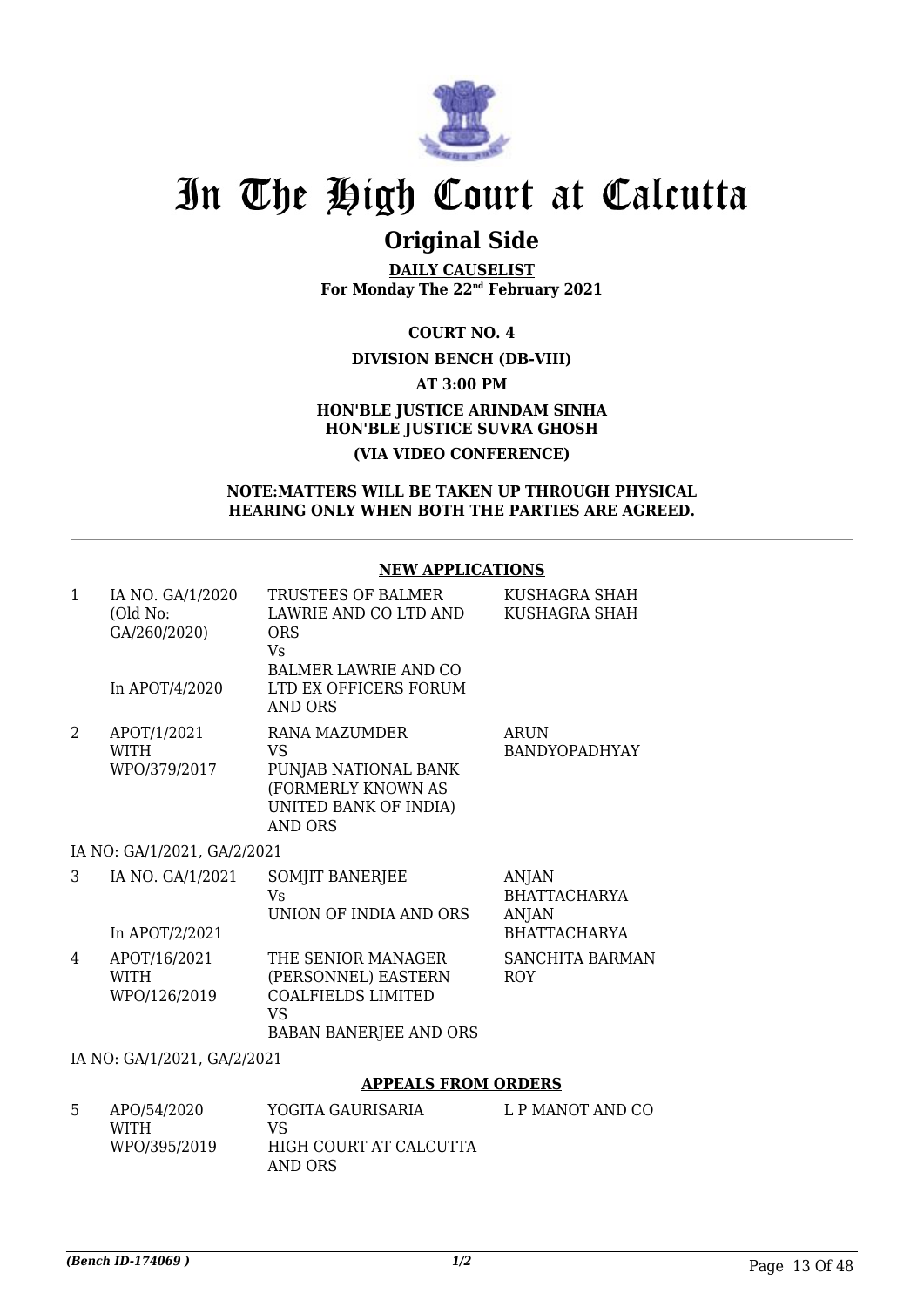| 6 | APO/57/2020<br><b>WITH</b><br>WPO/394/2019 | SMITA GAURISARIA<br>VS<br>HIGH COURT AT CALCUTTA<br>AND ORS                                                               | L PMANOT AND CO  |
|---|--------------------------------------------|---------------------------------------------------------------------------------------------------------------------------|------------------|
| 7 | APO/4/2021                                 | TARUN KUMAR MONDAL<br>VS<br>THE HONBLE HIGH COURT<br>AT CALCUTTA SERVICE<br>THROUGH REGISTRAR<br><b>GENERAL , AND ORS</b> | SANJAY MUKHERJEE |
|   | IA NO: GA/1/2021                           |                                                                                                                           |                  |
| 8 | APO/5/2021                                 | TARUN KUMAR MONDAL<br>VS<br>REGISTRAR GENERAL ,AND<br>ORS                                                                 | SANJAY MUKHERJEE |
|   | IA NO: GA/1/2021                           |                                                                                                                           |                  |
|   |                                            | <b>RESTORATION APPLICATION</b>                                                                                            |                  |
| 9 | IA NO-GA/3/2021                            | ASWINI KUMAR SARKAR &                                                                                                     | DEBDUTTA BASU    |

| 9  | IA NO. GA/3/2021 | ASWINI KUMAR SARKAR &<br>ANR<br>Vs           | DEBDUTTA BASU<br><b>DEBDUTTA BASU</b> |
|----|------------------|----------------------------------------------|---------------------------------------|
|    | In APOT/67/2018  | THE STATE OF WEST<br>BENGAL & ORS            |                                       |
| 10 | IA NO. GA/4/2021 | ASWINI KUMAR SARKAR &<br>ANR<br>Vs           | DEBDUTTA BASU<br><b>DEBDUTTA BASU</b> |
|    | In APOT/67/2018  | THE STATE OF WEST<br><b>BENGAL &amp; ORS</b> |                                       |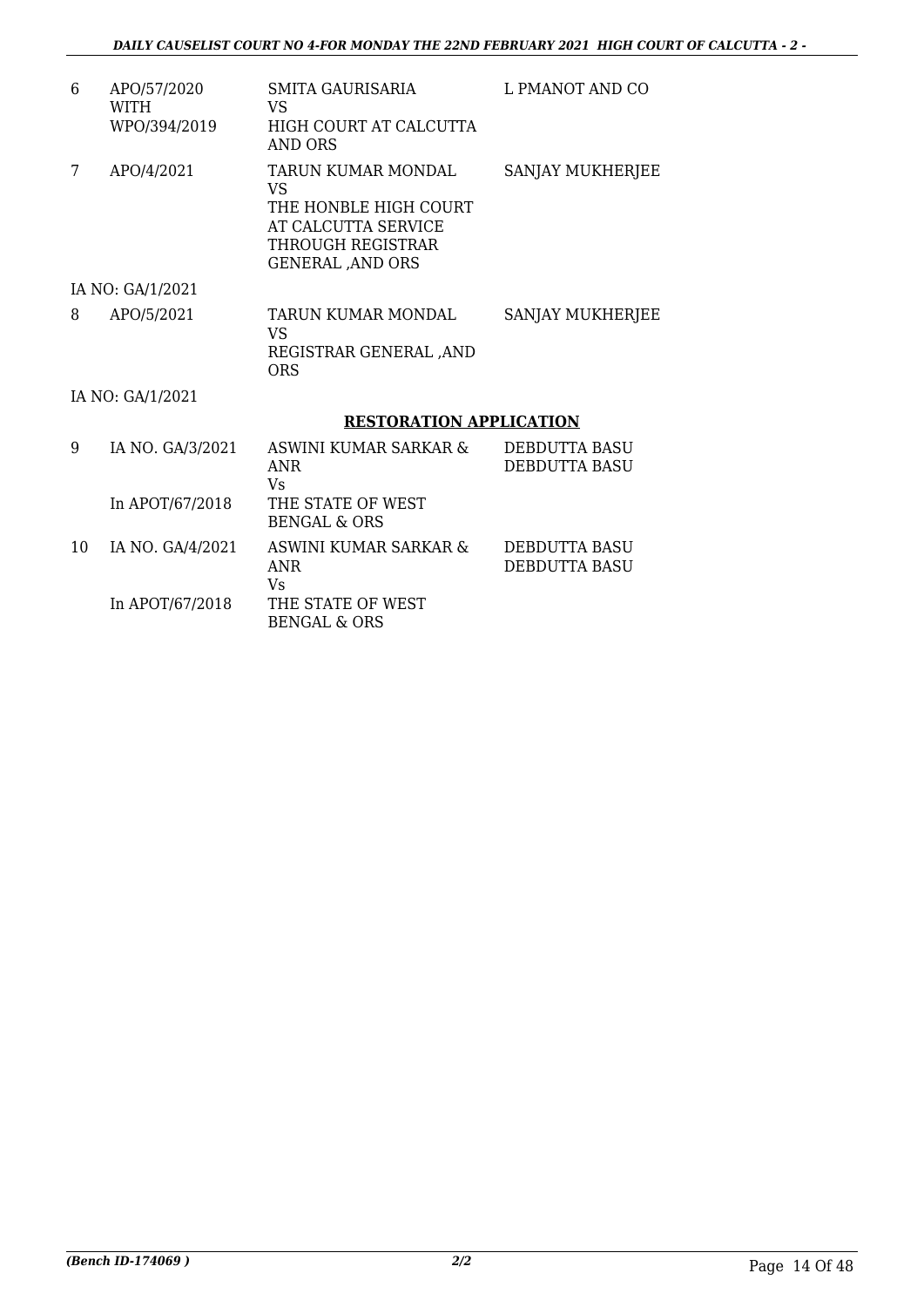

## **Original Side**

**DAILY CAUSELIST For Monday The 22nd February 2021**

**COURT NO. 36 SINGLE BENCH (SB-I,COMMERCIAL BENCH) AT 10:45 AM HON'BLE JUSTICE DEBANGSU BASAK ON AND FROM MONDAY 22ND FEBRUARY, 2021-**

**WILL HEAR ALL INTERLOCUTORY APPLICATIONS RELATING TO COMMERCIAL DISPUTES;**

**MATTERS UNDER SECTION 11 OF THE ARBITRATION AND CONCILIATION ACT, 1996 INCLUDING APPLICATIONS CONNECTED THERETO.**

#### **(VIA VIDEO CONFERENCE)**

#### **NOTE:MATTERS WILL BE TAKEN UP THROUGH PHYSICAL HEARING ONLY WHEN BOTH THE PARTIES ARE AGREED.**

#### **SPECIALLY FIXED MATTERS**

| 1 | IA NO. GA/3/2019<br>(Old No:<br>GA/1179/2019) | LAXMI POLYFAB PVT LTD<br>Vs.<br><b>EDEN REALTY VENTURES</b><br>PVT LTD AND ANR              | ABHIRUP<br><b>CHAKRABORTY</b><br>ABHIRUP<br><b>CHAKRABORTY</b> |                                    |
|---|-----------------------------------------------|---------------------------------------------------------------------------------------------|----------------------------------------------------------------|------------------------------------|
|   | In CS/213/2018                                |                                                                                             |                                                                |                                    |
| 2 | IA NO. GA/4/2019<br>(Old No:<br>GA/1490/2019) | LAXMI POLYFAB PVT LTD<br>Vs<br>EDEN REALTY VENTURES<br>PVT LTD AND ANR                      | ABHIRUP<br><b>CHAKRABORTY</b><br>ABHIRUP<br><b>CHAKRABORTY</b> |                                    |
|   | In CS/213/2018                                |                                                                                             |                                                                |                                    |
| 3 | IA NO. GA/4/2021                              | AMITA DANI AND ORS<br>Vs<br>SUDHA KANKARIA                                                  | CHOUDHURY AND CO<br>CHOUDHURY AND CO                           |                                    |
|   | In CS/116/2019                                |                                                                                             |                                                                |                                    |
|   |                                               | <b>ADJOURNED MOTION (UNDER COMMERCIAL DIVISION)</b>                                         |                                                                |                                    |
| 4 | IA NO. GA/1/2019<br>(Old No:<br>GA/2693/2019) | <b>SOUTH CITY PROJECTS</b><br>(KOLKATA) LTD.<br>Vs<br><b>IDEAL REAL ESTATES PVT</b><br>LTD. | AJAY GAGGAR<br>AJAY GAGGAR                                     | <b>SINHA AND</b><br><b>COMPANY</b> |
|   | In CS/255/2019                                |                                                                                             |                                                                |                                    |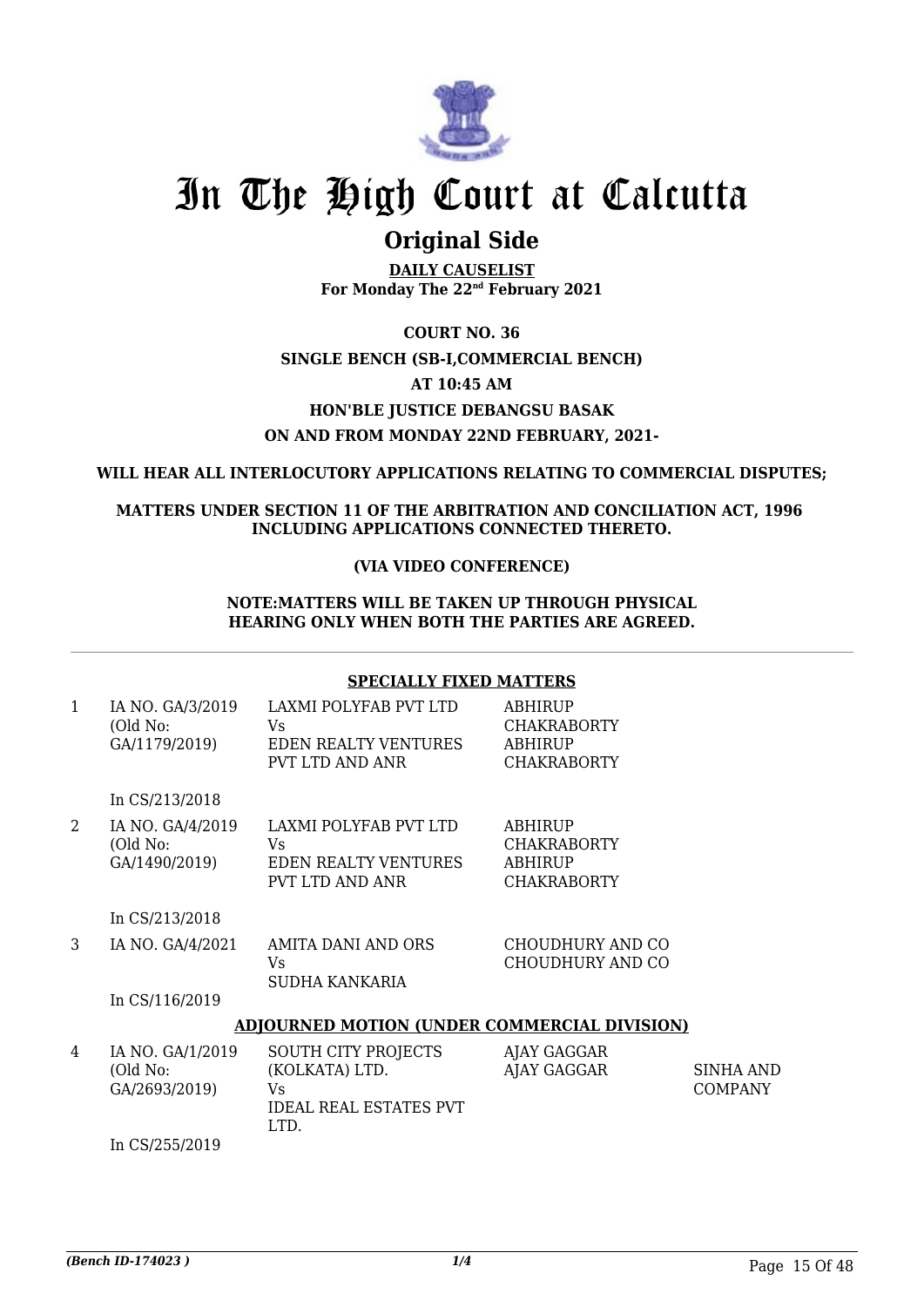| 5  | IA NO. GA/1/2020 | SALT LAKE SOCIETY FOR<br>HOTEL MANAGEMENT AND<br>ANR                                                   | <b>ARUNABHA DEB</b><br><b>ARUNABHA DEB</b> |
|----|------------------|--------------------------------------------------------------------------------------------------------|--------------------------------------------|
|    | In CS/50/2020    | Vs.<br><b>GAZI MURSHIDUL AREFIN</b><br><b>AND ORS</b>                                                  |                                            |
| 6  | IA NO. GA/1/2020 | KHAITAN INDIA LIMITED<br><b>Vs</b><br><b>KHAITAR INDUSTRIES</b>                                        | RAJESH UPADHYAY<br>RAJESH UPADHYAY         |
|    | In CS/155/2020   | PRIVATE LIMITED AND ORS.                                                                               |                                            |
| 7  | IA NO. GA/1/2020 | ASTREX ENTERPRISE PVT.<br>LTD.<br><b>Vs</b>                                                            | RANJIT KUMAR BASU<br>RANJIT KUMAR BASU     |
|    | In CS/156/2020   | <b>SURENDRA SINGH</b><br><b>BENGANI</b>                                                                |                                            |
| 8  | IA NO. GA/1/2020 | KRISHNA KUMAR BHATTER<br>(HUF)<br>Vs                                                                   | RANJIT KUMAR BASU<br>RANJIT KUMAR BASU     |
|    | In CS/157/2020   | <b>SURENDRA SINGH</b><br><b>BENGANI</b>                                                                |                                            |
| 9  | IA NO. GA/1/2020 | <b>SUNDERLAL BHATTER</b><br><b>Vs</b><br><b>SURENDRA SINGH</b>                                         | RANJIT KUMAR BASU<br>RANJIT KUMAR BASU     |
|    | In CS/158/2020   | <b>BENGANI</b>                                                                                         |                                            |
| 10 | IA NO. GA/1/2020 | KRISHNA KUMAR BHATTER<br>Vs<br><b>SURENDRA SINGH</b>                                                   | RANJIT KUMAR BASU<br>RANJIT KUMAR BASU     |
|    | In CS/159/2020   | <b>BENGANI</b>                                                                                         |                                            |
| 11 | AP/184/2020      | SREI EQUIPMENT FINANCE<br><b>LIMITED</b><br><b>VS</b><br><b>SEIRRA INFRAVENTURE</b><br>PRIVATE LIMITED | SINHA AND CO.                              |
| 12 | AP/186/2020      | SREI EQUIPMENT FINANCE<br>LIMITED<br><b>VS</b><br>SEIRRA INFRAVENTURE<br>PRIVATE LIMITED               | SINHA AND CO.                              |
| 13 | AP/187/2020      | SREI EQUIPMENT FINANCE<br><b>LIMITED</b><br><b>VS</b><br><b>SEIRRA INFRAVENTURE</b><br>PRIVATE LIMITED | SINHA AND CO.                              |
| 14 | AP/188/2020      | SREI EQUIPMENT FINANCE<br>LIMITED<br><b>VS</b><br><b>SEIRRA INFRAVENTURE</b><br>PRIVATE LIMITED        | SINHA AND CO.                              |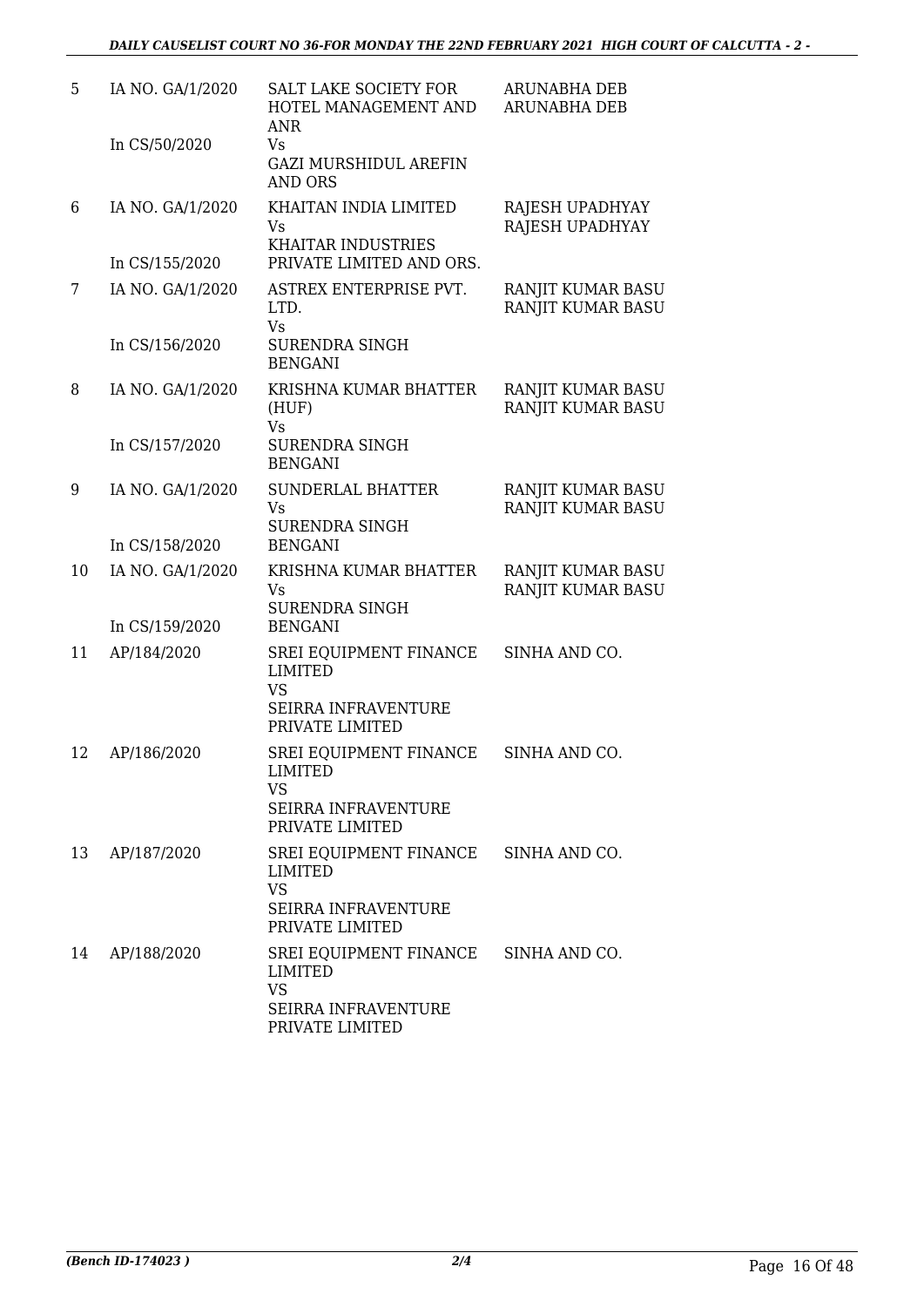|    |                  | - DAILY CAUSELIST COURT NO 36-FOR MONDAY THE 22ND FEBRUARY 2021  HIGH COURT OF CALCUTTA - 3             |                                                             |                           |
|----|------------------|---------------------------------------------------------------------------------------------------------|-------------------------------------------------------------|---------------------------|
| 15 | AP/207/2020      | <b>EMAMI CAPITAL MARKETS</b><br><b>LTD</b><br><b>VS</b><br><b>IDEAL REAL ESTATE PVT</b><br>LTD AND ANR. | AJAY GAGGAR                                                 | SINHA AND CO.<br>(RES. 1) |
|    |                  | IA NO: GA/1/2020(Old No:GA/990/2020), GA/2/2020                                                         |                                                             |                           |
|    |                  | (FROM 2:00 P.M.)                                                                                        |                                                             |                           |
|    |                  | <b>PRESENTATION OF PLAINT</b>                                                                           |                                                             |                           |
| 16 | CS/35/2021       | <b>IFCI LIMITED</b>                                                                                     | <b>SAKABDA ROY</b>                                          |                           |
|    |                  | <b>VS</b><br>MR. R. N. DHAR,<br><b>LIQUIDATOR OF</b><br>INDUSTRIAL INVESTMENT<br>BANK OF INDIA AND ORS. |                                                             |                           |
| 17 | CS/37/2021       | RESHU TRADING PRIVATE<br><b>LIMITED</b><br><b>VS</b><br><b>MANAKSIA STEELS</b><br>LIMITED AND ANR.      | RAVI RANJAN KUMAR                                           |                           |
| 18 | CS/40/2021       | DAKALIA BROTHERS PVT<br><b>LTD</b><br><b>VS</b><br>WEAVERLY JUTE MILLS PVT<br><b>LTD</b>                | SHARMISTHA LAHA                                             |                           |
|    | IA NO: GA/1/2021 |                                                                                                         |                                                             |                           |
|    |                  | <b>NEW MOTION (UNDER COMMERCIAL DIVISION)</b>                                                           |                                                             |                           |
| 19 | IA NO. GA/1/2020 | DESERVE TREXIM PRIVATE<br><b>LIMITED</b><br><b>Vs</b>                                                   | <b>GARGI GOSWAMI</b><br><b>GARGI GOSWAMI</b>                |                           |
|    | In CS/98/2020    | SANKAR DASGUPTA AND<br>ORS.                                                                             |                                                             |                           |
| 20 | IA NO. GA/1/2021 | M/S ASTREX ENERPRISE<br>PVT LTD<br><b>Vs</b>                                                            | <b>ASIF SOHAIL</b><br><b>TARAFDAR</b><br><b>ASIF SOHAIL</b> |                           |
|    | In CS/152/2020   | JAIDEEP HALWASIYA                                                                                       | <b>TARAFDAR</b>                                             |                           |
| 21 | IA NO. GA/1/2021 | PAPINDRA SINGH<br>Vs                                                                                    | <b>MUKHERJE</b><br><b>ASSOCIATES</b>                        |                           |
|    | In APO/18/2021   | M/S. CHOLAMANDALAM<br><b>INVESTMENT AND</b><br>FINANCE COMPANY<br><b>LIMITED</b>                        | MUKHERJE<br><b>ASSOCIATES</b>                               |                           |
| 22 | IA NO. GA/1/2021 | AMIYA SEN AND ANR.<br><b>Vs</b><br>M/S. CHOLAMANDALAM                                                   | MUKHERJE<br><b>ASSOCIATES</b>                               |                           |
|    | In APO/20/2021   | <b>INVESTMENT AND</b><br>FINANCE COMPANY<br><b>LIMITED</b>                                              | MUKHERJE<br><b>ASSOCIATES</b>                               |                           |
| 23 | IA NO. GA/1/2021 | NITYANANDA ROY AND<br>ANR.<br><b>Vs</b>                                                                 | MUKHERJE<br><b>ASSOCIATES</b><br>MUKHERJE                   |                           |
|    | In APO/22/2021   | M/S. CHOLAMANDALAM<br><b>INVESTMENT AND</b><br>FINANCE COMPANY                                          | <b>ASSOCIATES</b>                                           |                           |

LIMITED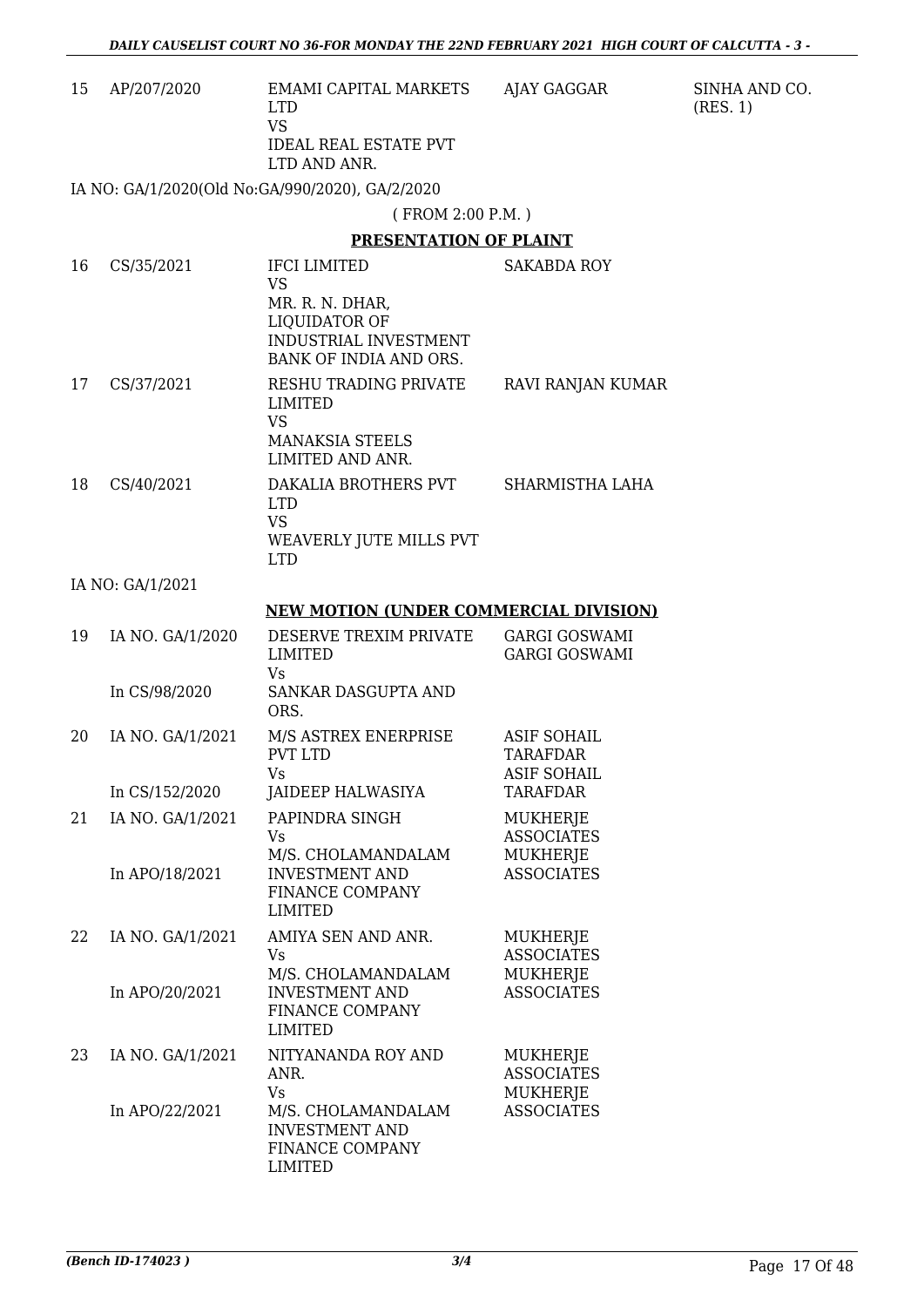| 24 | IA NO. GA/1/2021                   | MD. SABIB SAIKH AND ANR.<br>Vs                                                                                               | <b>MUKHERJE</b><br><b>ASSOCIATES</b> |
|----|------------------------------------|------------------------------------------------------------------------------------------------------------------------------|--------------------------------------|
|    | In APO/23/2021                     | M/S. CHOLAMANDALAM<br><b>INVESTMENT AND</b><br><b>FINANCE COMPANY</b><br><b>LIMITED</b>                                      | <b>MUKHERJE</b><br><b>ASSOCIATES</b> |
| 25 | AP/42/2021                         | TATA CAPITAL FINANCIAL<br><b>SERVICES LIMITED</b><br>VS<br>SHILPA BAIDYA AND ANR.                                            | AVISHEK GUHA                         |
| 26 | AP/89/2021                         | SREI EQUIPMENT FINANCE KHAITAN AND CO.<br><b>LIMITED</b><br><b>VS</b><br><b>BHAGWATI POWER AND</b><br>STEEL LIMITED AND ORS. |                                      |
|    |                                    | <b>NEW CHAMBER APPLICATION(UNDER COMMERCIAL DIVISION)</b>                                                                    |                                      |
| 27 | EC/543/2019                        | <b>SOURAV CHANDIDAS</b><br><b>GANGULY</b><br><b>VS</b><br>PERCEPT TALENT<br>MANAGEMENT LTD. AND<br>ANR.                      | SINHA AND CO.                        |
| 28 | IA NO. GA/2/2021<br>In CS/155/2020 | KHAITAN INDIA LIMITED<br>Vs<br><b>KHAITAR INDUSTRIES</b><br>PRIVATE LIMITED AND                                              | RAJESH UPADHYAY<br>RAJESH UPADHYAY   |
|    |                                    | ANR.                                                                                                                         |                                      |
| 29 | EC/15/2021                         | R PIYARELALL IRON AND                                                                                                        | M/S KHAITAN AND CO                   |

STEEL PRIVATE LIMITED VS RAM PRASAD AGARWALA AND ORS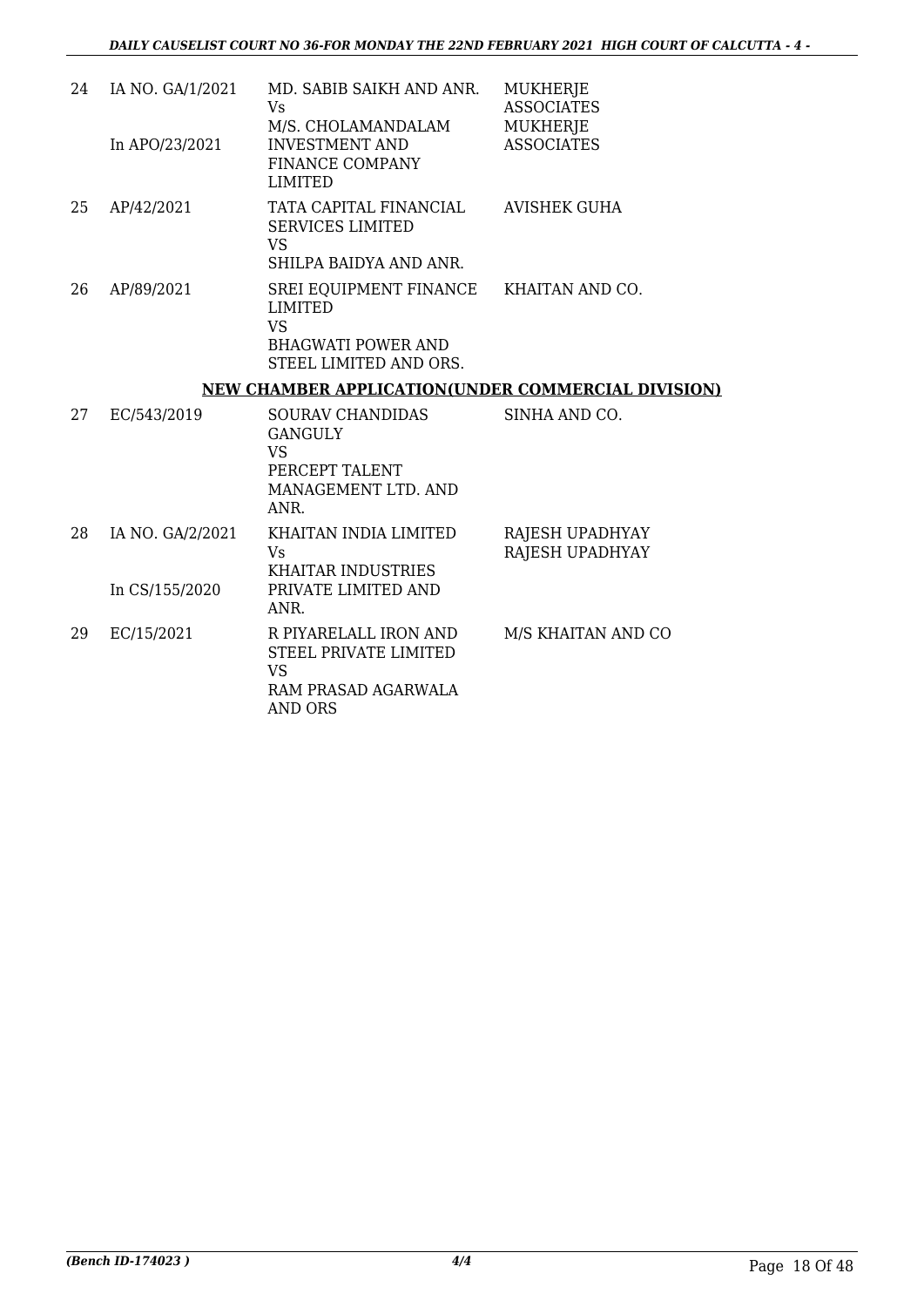

### **Original Side**

**DAILY CAUSELIST For Monday The 22nd February 2021**

**COURT NO. 36**

#### **SINGLE BENCH (SB-I)**

#### **AT 10:45 AM**

#### **HON'BLE JUSTICE DEBANGSU BASAK**

#### **ON AND FROM MONDAY, 22ND FEBRUARY, 2021-**

#### **AFTER COMPLETION OF COMMERCIAL DIVISION MATTERS WILL TAKE UP INTERLOCUTORY MATTERS AND INTELLECTUAL PROPERTY RIGHTS MATTERS (EXCEPT SUITS).**

#### **INSOLVENCY MATTERS;**

**MATTERS UNDER ARBITRATION ACT, 1940 AND ARBITRATION & CONCILIATION ACT,1996 (EXCLUDING MATTERS PERTAINING TO SECTION 34 OF THE ACT) INCLUDING APPLICATIONS CONNECTED THERETO;**

**APPEALS UNDER SECTION 37(2) OF THE ARBITRATION & CONCILIATION ACT, 1996 INCLUDING APPLICATIONS CONNECTED THERETO;**

#### **MATTERS RELATING TO COMPANIES ACT INCLUDING SUITS AGAINST COMPANIES (IN LIQUIDATION) ADMIRALTY AND CONTEMPT MATTERS RELATING TO COMPANY LAW BOARD AND MISFEASANCE.**

#### **(VIA VIDEO CONFERENCE)**

#### **NOTE:MATTERS WILL BE TAKEN UP THROUGH PHYSICAL HEARING ONLY WHEN BOTH THE PARTIES ARE AGREED.**

#### **FOR JUDGEMENT**

1 IA NO. GA/16/2018 (Old No: GA/3209/2018)

RADHESHYAM BHARTIA  $V<sub>c</sub>$ MANJU BHARTIA & ORS. SANJAY KUMAR BAID M/S JALAN & CO. **IHARNA GHOSH** , D.

MITRA, PRAMOD KUMAR KEDIA

In CS/100038/1995

#### **SPECIALLY FIXED MATTERS**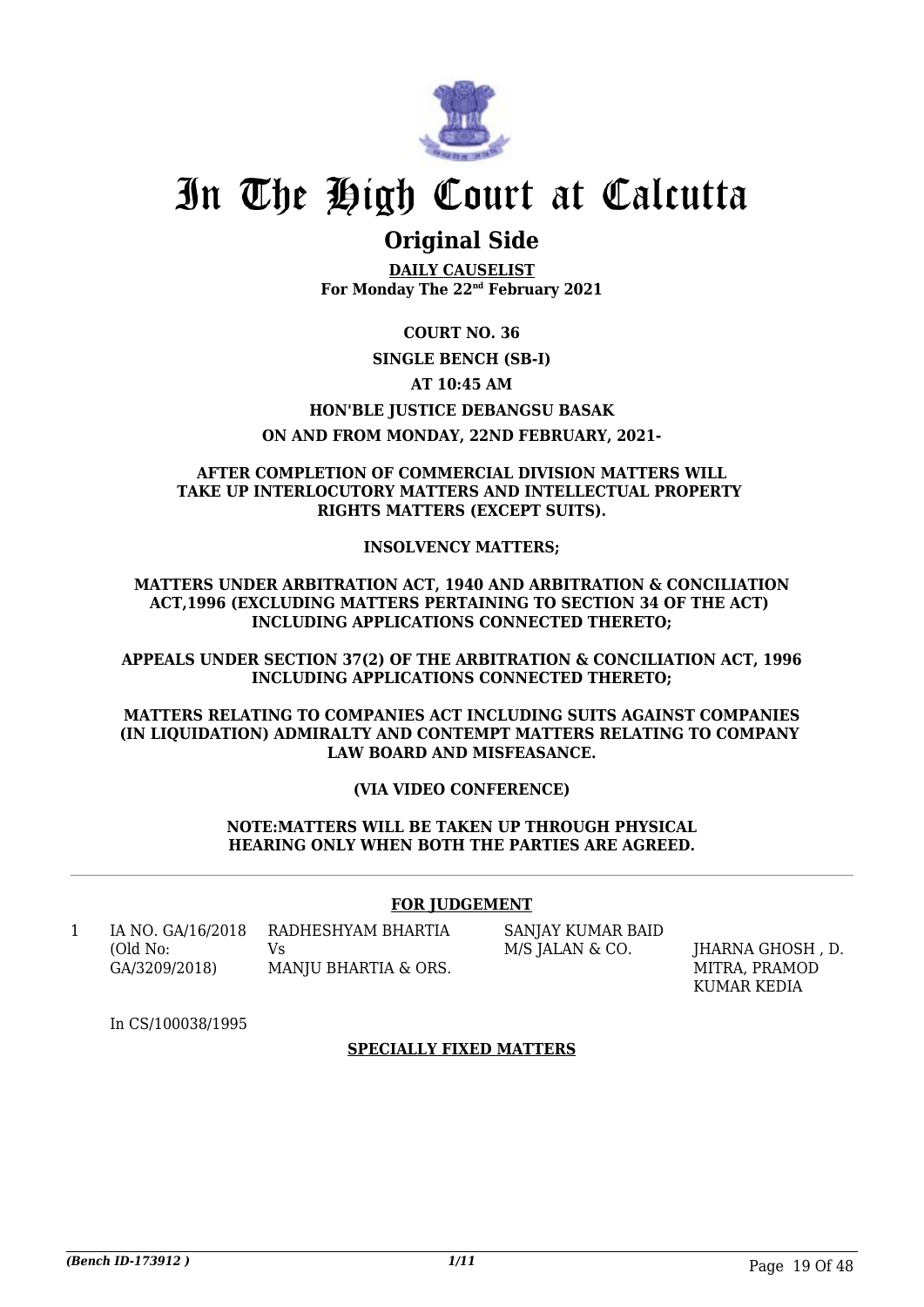| $\overline{2}$ | IA NO. GA/2/2020<br>(Old No:<br>GA/1013/2020)<br>In AP/25/2016 | <b>GODREJ PROJECTS</b><br>DEVELOPMENT LTD<br>Vs<br><b>SIMOCO</b><br><b>TELECOMMUNICATIONS</b><br>(SOUTH ASIA) LTD AND<br><b>ANR</b>                                | <b>CHOUDHURY</b><br><b>CHOUDHURY'S LAW</b><br><b>OFFICES</b> |                                                              |
|----------------|----------------------------------------------------------------|--------------------------------------------------------------------------------------------------------------------------------------------------------------------|--------------------------------------------------------------|--------------------------------------------------------------|
| 3              | IA NO. GA/2/2020<br>In EC/243/2017                             | TALAT AHMED & ORS.<br><b>Vs</b><br>PRABHADEEP<br>CONSTRUCTION PV T LTD &<br>ORS.                                                                                   | <b>SINHA</b><br><b>SINHA &amp; CO</b>                        | SANDIP KR.<br>DATTA(RES.4,5)<br>SANDIP KR.<br>DATTA(RES.4,5) |
| 4              | IA NO. GA/2/2021                                               | E. D. ENTERPRISES<br>PRIVATE LIMITED<br>Vs                                                                                                                         | <b>SHIVANGI THARD</b><br><b>SHIVANGI THARD</b>               |                                                              |
| 5              | In CS/136/2020<br>CS/150/2020                                  | KAISER BEGUM AND ANR.<br>KRISHNA KUMAR BHATTER<br><b>VS</b><br><b>SUDHA KANKARIA</b>                                                                               | <b>ASIF SOHAIL</b><br><b>TARAFDAR</b>                        |                                                              |
|                | IA NO: GA/1/2021                                               |                                                                                                                                                                    |                                                              |                                                              |
| 6              | AP/223/2020                                                    | <b>MOHAN MOTOR BUSINESS</b><br>PVT LTD AND ORS<br><b>VS</b><br>MAGMA FINCORP LIMITED                                                                               | <b>SAYANTAN BOSE</b>                                         | SINHA AND CO.(FOR<br>RES.1)                                  |
|                | IA NO: GA/1/2020(Old No:GA/1064/2020)                          |                                                                                                                                                                    |                                                              |                                                              |
|                |                                                                | <b>COMPANY MATTER ADJOURNED</b>                                                                                                                                    |                                                              |                                                              |
| 7              | IA NO. CA/36/2020<br>[S.A.]<br>In CP/1/2016                    | IN THE MATTER OF: AVANI<br>PROJECTS &<br><b>INFRASTRUCTURE LTD. -</b><br>AND-<br><b>Vs</b><br>NAVRATRA DISTRIBUTORS<br>PVT.LTD. - VS- O/L                          | <b>DEY</b><br>DEY & ASSOCIATES                               |                                                              |
| 8              | [S.A.]<br>In CP/1/2016                                         | IA NO. CA/35/2020 IN THE MATTER OF: AVANI<br>PROJECTS &<br><b>INFRASTRUCTURE LTD. -</b><br>AND-<br><b>Vs</b><br>DEVASHI CREATION<br>PRIVATE LIMITED -VS-THE<br>O/L | DEY<br>DEY & ASSOCIATES                                      |                                                              |
| 9              | IA NO. CA/34/2020<br>[S.A.]<br>In CP/1/2016                    | IN THE MATTER OF: AVANI<br>PROJECTS &<br><b>INFRASTRUCTURE LTD. -</b><br>AND-<br><b>Vs</b><br>DEVI PRASAD KAKRANIA<br>AND ORS. - VS- THE O/L                       | <b>DEY</b><br>DEY & ASSOCIATES                               |                                                              |

#### **ADJOURNED MOTION**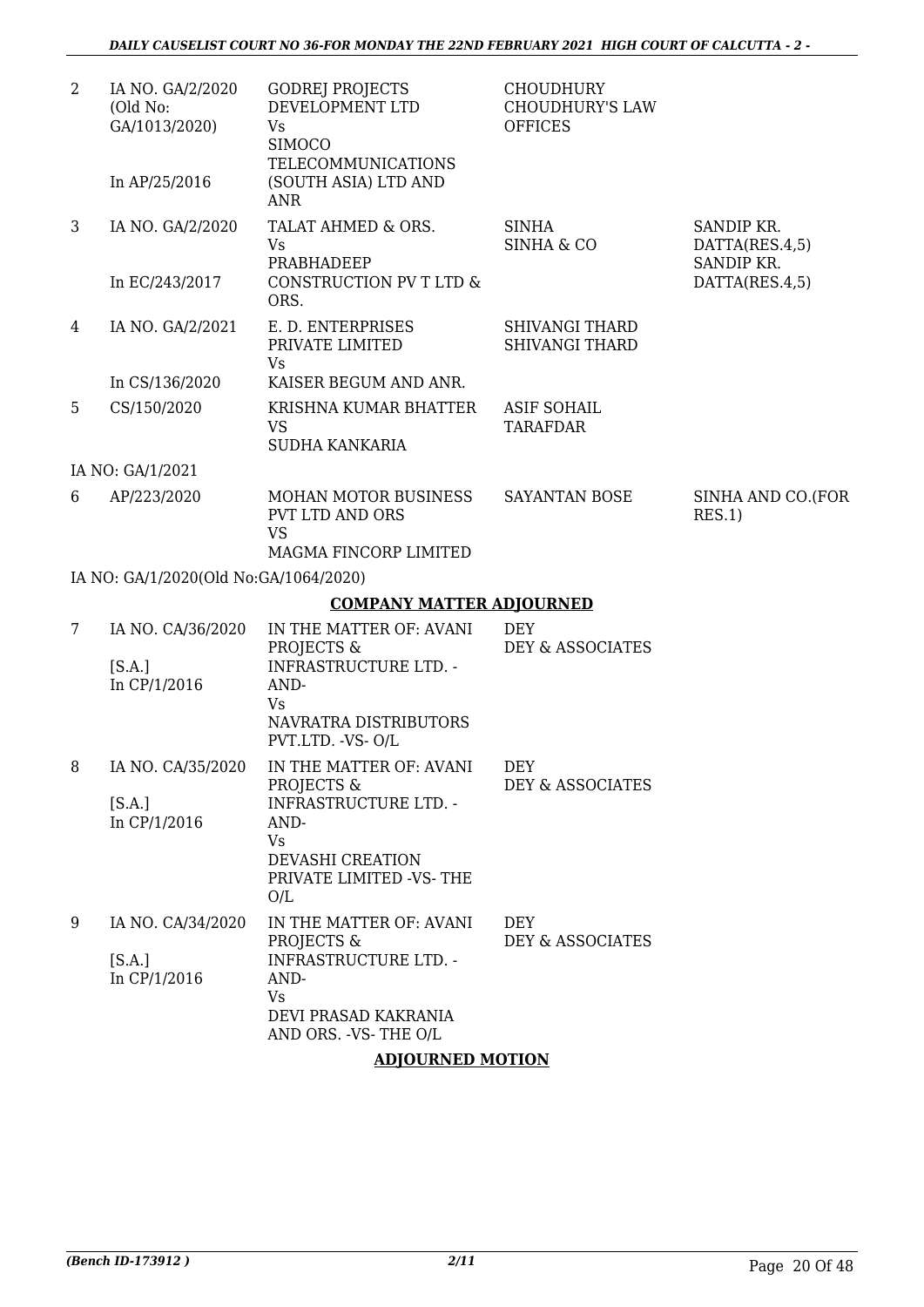| 10 | IA NO. GA/22/2017<br>(Old No:<br>GA/956/2017) | KAL ELECTRONICS &<br>CONSULTANCY (P) LTD.<br>Vs<br><b>HINDUSTAN</b><br>DEVELOPMENT         | <b>KHAITAN &amp; CO</b><br>MUKHERJEE &<br><b>BISWAS</b> | KHAITAN & CO.        |
|----|-----------------------------------------------|--------------------------------------------------------------------------------------------|---------------------------------------------------------|----------------------|
|    | In CS/149/2001                                | CORPN.LTD. & ORS                                                                           |                                                         |                      |
| 11 | IA NO. GA/6/2018<br>(Old No:<br>GA/1271/2018) | IN THE GOODS OF:<br>PRANATI GHOSAL,<br>DECEASED -AND-<br>Vs                                | SINHA & CO.<br>RANJIT KUMAR BASU                        |                      |
|    | [S.A.]<br>In TS/22/2017                       | NIRMALYA KUMAR GHOSAL<br>-VS- PRAKRITI MALHOTRA                                            |                                                         |                      |
| 12 | IA NO. GA/3/2017<br>(Old No:<br>GA/3759/2017) | IN THE GOODS OF:<br>PRANATI GHOSAL,<br>DECEASED -AND-<br>Vs                                | VICTOR MOSES & CO.<br>RANJIT KUMAR BASU                 |                      |
|    | [S.A.]<br>In TS/22/2017                       | NIRMALYA KUMAR GHOSAL<br>-VS- PRAKRITI MALHOTRA                                            |                                                         |                      |
| 13 | IA NO. GA/12/2020                             | ROMIT MITRA                                                                                | DEEP NARAYAN                                            | <b>SOUVICK MITRA</b> |
|    | In CS/135/2017                                | Vs<br>SHYAMAL KUMAR MITRA &<br>ORS.                                                        | <b>MUKHERJEE</b><br><b>DEEP NARAYAN</b><br>MUKHERJEE    | <b>SOUVICK MITRA</b> |
| 14 | IA NO. GA/13/2021                             | ROMIT MITRA                                                                                | <b>DEEP NARAYAN</b>                                     | <b>SOUVICK MITRA</b> |
|    | In CS/135/2017                                | <b>Vs</b><br>SHYAMAL KUMAR MITRA &<br>ORS.                                                 | MUKHERJEE<br><b>DEEP NARAYAN</b><br>MUKHERJEE           | <b>SOUVICK MITRA</b> |
| 15 | IA NO. GA/2/2019<br>(Old No:<br>GA/1714/2019) | VIJAI SHREE PRIVATE<br><b>LIMITED</b><br>Vs<br><b>BOARD OF TRUSTEES OF</b>                 | ANIRUDDHA SINHA                                         |                      |
|    | In WPO/533/2017                               | THE PORT OF KOLKATA &<br>ORS.                                                              |                                                         |                      |
| 16 | AP/967/2017                                   | THE STATE OF WEST<br><b>BENGAL &amp; ANR.</b><br>VS<br>PAM DEVELOPMENTS<br>PRIVATE LIMITED | PARITOSH SINHA                                          |                      |
| 17 | IA NO. GA/1/2020                              | PAM DEVELOPMENTS<br>PRIVATE LIMITED                                                        | AMRITAM MANDAL<br><b>AMRITAM MANDAL</b>                 |                      |
|    | [S.A.]<br>In AP/973/2017                      | Vs<br>STATE OF WEST BENGAL &<br><b>ANR</b>                                                 |                                                         |                      |
| 18 | IA NO. GA/1/2018<br>(Old No:<br>GA/2940/2018) | SPX FLOW TECHNOLOGY<br>SINGAPORE PTE LTD<br><b>Vs</b><br><b>SANJAY JAIN</b>                | FOX & MANDAL<br>FOX & MANDAL                            |                      |
|    | In RVWO/33/2018                               |                                                                                            |                                                         |                      |
| 19 | IA NO. GA/1/2018<br>(Old No:<br>GA/3286/2018) | <b>ABHISHEK BANERJEE</b><br>Vs<br>KAILASH VIJAYVARGIYA                                     | <b>SANJAY BASU</b><br><b>SANJAY BASU</b>                | NIKUNJ BERLIA        |

In CS/243/2018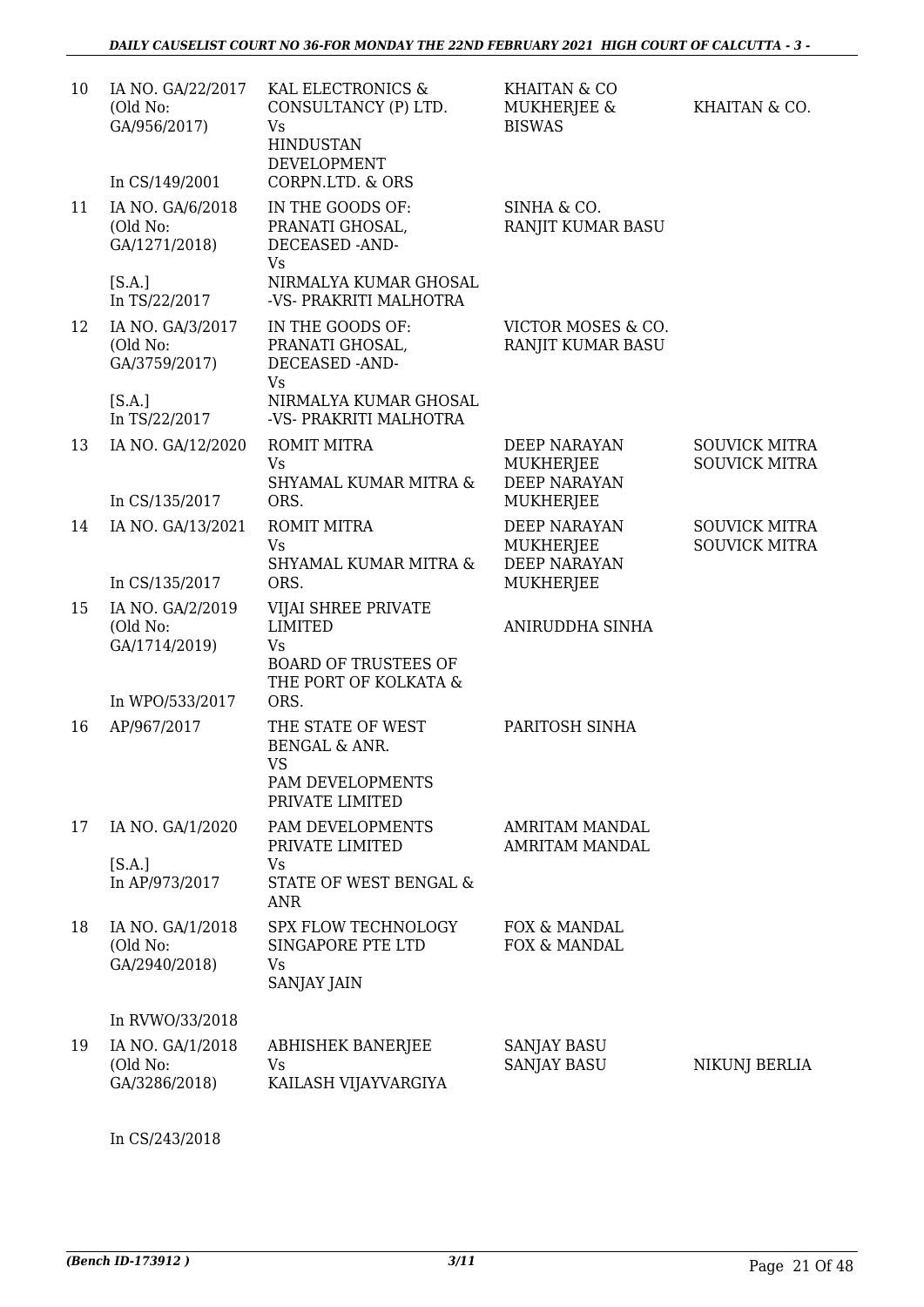| 20 | IA NO. GA/5/2020<br>(Old No:<br>GA/627/2020)<br>In CS/252/2018 | MANMATHA NAH GHOSH &<br>ANR<br><b>Vs</b><br>RAMKRISHNA DAS AND amp<br><b>ORS</b>       | <b>VICTOR MOSES</b><br><b>VICTOR MOSES &amp; CO</b>                        | <b>SOUMITRA</b><br><b>GANGULY FOR RES 4</b><br>IN GA 3520 OF 2018,<br>KOUSHIK BHATTA<br>FOR DEF 1,2,3<br><b>SOUMITRA</b><br><b>GANGULY FOR RES 4</b><br>IN GA 3520 OF 2018,<br>KOUSHIK BHATTA<br>FOR DEF 1,2,3 |
|----|----------------------------------------------------------------|----------------------------------------------------------------------------------------|----------------------------------------------------------------------------|----------------------------------------------------------------------------------------------------------------------------------------------------------------------------------------------------------------|
| 21 | IA NO. GA/6/2021                                               | MANMATHA NAH GHOSH &<br><b>ANR</b><br><b>Vs</b>                                        | <b>VICTOR MOSES</b><br><b>VICTOR MOSES &amp; CO</b>                        | <b>SOUMITRA</b><br><b>GANGULY FOR RES 4</b><br>IN GA 3520 OF 2018,                                                                                                                                             |
|    | In CS/252/2018                                                 | RAMKRISHNA DAS AND amp<br><b>ORS</b>                                                   |                                                                            | KOUSHIK BHATTA<br>FOR DEF 1,2,3<br><b>SOUMITRA</b><br><b>GANGULY FOR RES 4</b><br>IN GA 3520 OF 2018,<br>KOUSHIK BHATTA<br><b>FOR DEF 1,2,3</b>                                                                |
| 22 | IA NO. GA/2/2020<br>(Old No:<br>GA/585/2020)                   | BINA DAS @ BINA HALDER<br><b>Vs</b><br>KAKDWIP COURT BAR<br><b>ASSOCIATION AND ORS</b> | <b>SANTANU</b><br><b>CHATTERJEE</b><br><b>SANTANU</b><br><b>CHATTERJEE</b> | <b>ANINDYA HALDER</b><br><b>ANINDYA HALDER</b>                                                                                                                                                                 |
|    | In ALP/9/2019                                                  |                                                                                        |                                                                            |                                                                                                                                                                                                                |
| 23 | IA NO. GA/1/2019<br>(Old No:<br>GA/2521/2019)                  | <b>ERA BANTHIA</b><br><b>Vs</b><br>M/S. SHIVSONS AND ORS.                              | SANWAL TIBREWAL<br>SANWAL TIBREWAL                                         | <b>SUDIP BANERJEE</b><br>(FOR RES.4 IN GA<br>2521/19)                                                                                                                                                          |
|    | In CS/193/2019                                                 |                                                                                        |                                                                            |                                                                                                                                                                                                                |
| 24 | IA NO. GA/1/2019<br>(Old No:                                   | KAILASH KUMAR TIBREWAL<br><b>Vs</b>                                                    | L.P. AGARWALLA AND<br>CO.                                                  | C.K. JAIN & CO. (FOR                                                                                                                                                                                           |
|    | GA/2358/2019)                                                  | AJAY JAIN AND ORS                                                                      | L.P. AGARWALLA AND<br>CO.                                                  | RES.3, IN GA<br>2358/2019)                                                                                                                                                                                     |
|    | In CS/210/2019                                                 |                                                                                        |                                                                            |                                                                                                                                                                                                                |
| 25 | IA NO. GA/1/2019<br>(Old No:<br>GA/2525/2019)                  | RAHUL SHARMA<br>Vs<br>RAVI SHARMA AND ORS                                              | RAJESH UPADHYAY<br>RAJESH UPADHYAY                                         | <b>ASHOK SHARMA (IN</b><br>GA 2525/19)                                                                                                                                                                         |
|    | In CS/239/2019                                                 |                                                                                        |                                                                            |                                                                                                                                                                                                                |
| 26 | IA NO. GA/1/2019<br>(Old No:<br>GA/2536/2019)                  | FIS PAYMENT SOLUTIONS<br>AND SERVICES INDIA PVT<br><b>LTD</b><br><b>Vs</b>             | KHAITAN AND CO.<br>KHAITAN AND CO.                                         | <b>SUPREEM NASKAR</b><br>(FOR RES.5 IN GA<br>2536/19)                                                                                                                                                          |
|    | In CS/250/2019                                                 | ALL BENGAL CONTRACT<br><b>SECURITY WORKMEN S</b><br><b>UNION AND ORS</b>               |                                                                            |                                                                                                                                                                                                                |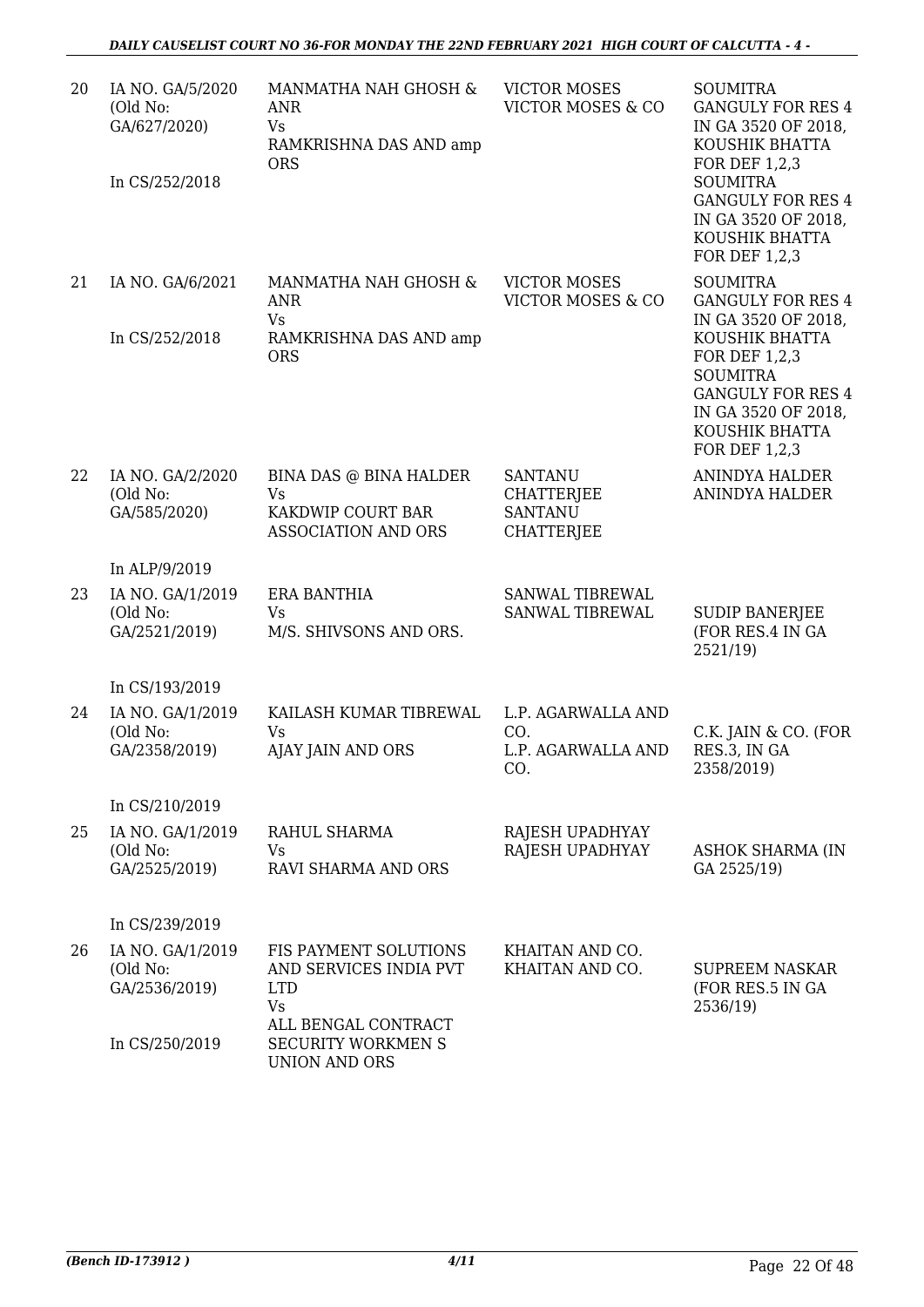| 27 | AP/262/2019                                   | ALEXY VANIJYA PRIVATE<br>LIMITED AND ORS.<br><b>VS</b><br>ARCH INFRA PROPERTIES<br>PRIVATE LIMITED AND ORS.       | DSP LAW<br><b>ASSOCIATES</b>                                 |                             |
|----|-----------------------------------------------|-------------------------------------------------------------------------------------------------------------------|--------------------------------------------------------------|-----------------------------|
|    |                                               | IA NO: GA/1/2019(Old No:GA/1473/2019), GA/2/2019(Old No:GA/1710/2019)                                             |                                                              |                             |
| 28 | IA NO. GA/1/2019<br>(Old No:<br>GA/2548/2019) | SPX FLOW TECHNOLOGY<br>SINGAPORE PTE LTD<br>Vs<br><b>SANJAY JAIN</b>                                              | RAJASHREE<br><b>KUNDALIA</b><br>RAJASHREE<br><b>KUNDALIA</b> |                             |
|    | In EC/324/2019                                |                                                                                                                   |                                                              |                             |
| 29 | ALP/10/2020                                   | E D ENTERPRISES PVT LTD<br><b>VS</b><br>KAISER BEGUM AND ANR                                                      | <b>SHIVANGI THARD</b>                                        | C.K. SAHA (FOR<br>RES.2)    |
| 30 | IA NO. GA/3/2021                              | AMIT NEWAR AND ANR.<br>Vs<br>MD. ISLAM                                                                            | <b>SUMAN MAJUMDER</b><br><b>SUMAN MAJUMDER</b>               |                             |
|    | In CS/51/2020                                 |                                                                                                                   |                                                              |                             |
| 31 | IA NO. GA/1/2021                              | MD. HUMAYUN KABIR<br><b>Vs</b><br>SK. ARIF ALI AND ANR                                                            | ANIRUDDHA SINHA<br>ANIRUDDHA SINHA                           |                             |
|    | In CS/166/2020                                |                                                                                                                   |                                                              |                             |
| 32 | AP/185/2020                                   | SREI EQUIPMENT FINANCE<br><b>LIMITED</b><br><b>VS</b><br>SEIRRA INFRAVENTURE<br>PRIVATE LIMITED                   | SINHA AND CO.                                                |                             |
| 33 | AP/215/2020                                   | PAPILLON DEVELOPERS<br><b>LLP</b><br><b>VS</b><br>DEBJYOTI PAUL AND ANR                                           | DSP LAW<br><b>ASSOCIATES</b>                                 |                             |
|    | IA NO: GA/1/2020                              |                                                                                                                   |                                                              |                             |
| 34 | AP/231/2020                                   | <b>SRI NAWALGARH</b><br>VIDYALAYA COMMITTEE<br><b>VS</b><br><b>JIVEM EDUCATION PVT LTD</b>                        | CHOUDHURY AND CO                                             |                             |
|    |                                               | <b>AND ORS</b>                                                                                                    |                                                              |                             |
| 35 | AP/310/2020                                   | K. R. ASHOK KUMAR<br><b>VS</b><br><b>SKG PULP AND PAPER</b><br>MILLS PRIVATE LIMITED                              | FOX AND MANDAL                                               | <b>SUTANU KARMAKAR</b>      |
| 36 | AP/351/2020<br>[S.A.]                         | KOLKATA METROPOLITAN<br>DEVELOPMENT AUTHORITY<br><b>VS</b><br><b>SOUTH CITY PROJECTD</b><br>(KOLKATA) LTD AND ANR | <b>SANCHARI</b><br><b>CHAKRABORTY</b>                        | SAPTARSHI<br>DATTA(RES.2,1) |
| 37 | AP/382/2020                                   | FERTILIZER CORPORATION<br>OF INDIA LIMITED<br><b>VS</b><br>BALMER LAWRIE AND CO.<br>LTD.                          | FOX AND MANDAL                                               |                             |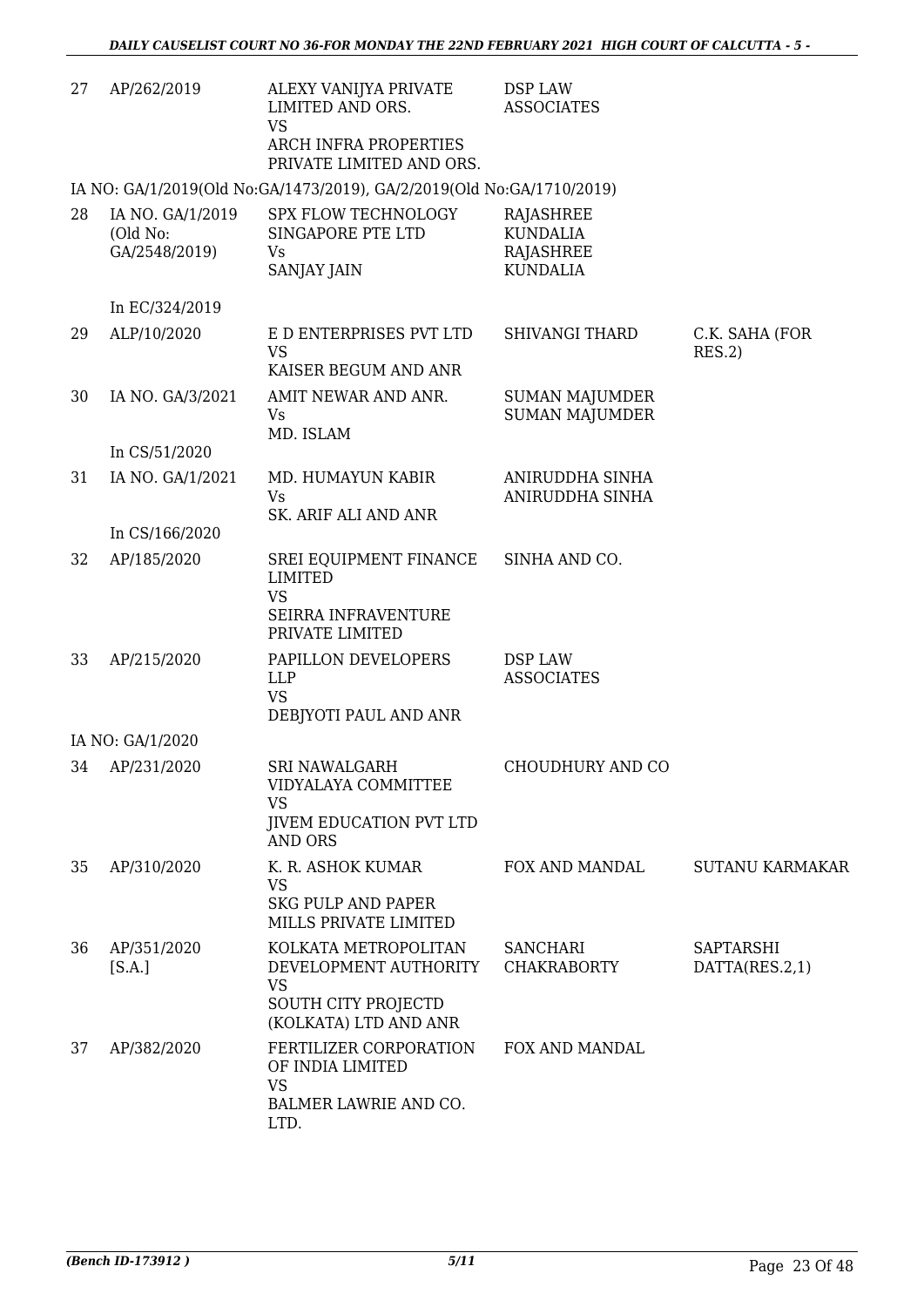| 38 | AP/383/2020<br>[S.A.]                                          | M/S SOUTH CITY PROJECTS<br>KOLKATA LIMITED AND<br><b>ANR</b><br><b>VS</b><br>KOLKATA MUNICIPAL<br>DEVELOPMENT AUTHORITY | SAPTARSHI DATTA                                                 |
|----|----------------------------------------------------------------|-------------------------------------------------------------------------------------------------------------------------|-----------------------------------------------------------------|
| 39 | AP/421/2020                                                    | LIEBHERR INDIA PRIVATE<br><b>LIMITED</b><br><b>VS</b><br><b>EMTA COAL LIMITED</b>                                       | ANINDYA HALDER                                                  |
| 40 | AP/422/2020                                                    | RENUKA P GANDHI<br><b>VS</b><br>ORIENTAL GEMS PRIVATE                                                                   | H. N. DATTA AND CO.                                             |
| 41 | IA NO. GA/1/2021                                               | <b>LIMITED</b><br><b>TITAGARH WAGONS</b><br>LIMITED<br><b>Vs</b>                                                        | SAYANTAN BOSE<br><b>SAYANTAN BOSE</b>                           |
|    | In $CS/2/2021$                                                 | <b>INDRAJIT BHARADWAJ</b>                                                                                               |                                                                 |
| 42 | AP/26/2021                                                     | <b>MAHADEB PAN</b><br><b>VS</b><br><b>SASANKA SEKHAR PAN AND</b><br><b>ORS</b>                                          | <b>ARIJIT BHOWMICK</b>                                          |
|    |                                                                | <b>CHAMBER APPLICATIONS FOR FINAL DISPOSAL</b>                                                                          |                                                                 |
| 43 | IA NO. GA/5/2020<br>(Old No:<br>GA/561/2020)                   | MIHIRKUMAR SARKAR<br>(DECED.)<br><b>Vs</b><br>PRABIR KR. SIRKAR                                                         | <b>VICTOR</b><br>VICTOR & MOSES CO.                             |
|    | In TS/7/2003                                                   |                                                                                                                         |                                                                 |
| 44 | IA NO. GA/4/2019<br>(Old No:<br>GA/2606/2019)                  | IN THE GOODS OF : AMALA<br>BALA NAYAK (DECEASED)<br><b>Vs</b>                                                           | <b>MURALI MOHAN ROY</b><br><b>MURALI MOHAN ROY</b>              |
|    |                                                                |                                                                                                                         |                                                                 |
| 45 | In PLA/6/2016<br>IA NO. GA/4/2019<br>(Old No:<br>GA/1709/2019) | MAHESH PROPERTIES<br>PRIVATE LIMITED<br>Vs<br>PARTHA PRATIM MAZRA &<br>ANR.                                             | SHAILENDRA KUMAR<br>MISHRA<br>SHAILENDRA KUMAR<br><b>MISHRA</b> |
|    | In CS/265/2016                                                 |                                                                                                                         |                                                                 |
| 46 | IA NO. GA/1/2021                                               | IN THE GOODS OF: RAMAN<br>SHARMA (DECED)<br>Vs                                                                          | <b>ASIF SOHAIL</b><br><b>TARAFDAR</b><br>AJAY GAGGAR            |
|    | In PLA/108/2017                                                |                                                                                                                         |                                                                 |
| 47 | IA NO. GA/2/2018<br>(Old No:<br>GA/3106/2018)                  | RELIABLE ROADWINGS PVT<br><b>LTD</b><br>Vs<br>BEVCON WAYORS PVT LTD<br>& ORS                                            | <b>AVIJIT DEY</b><br><b>SUNITA AGARWAL</b>                      |
|    | In CS/40/2018                                                  |                                                                                                                         |                                                                 |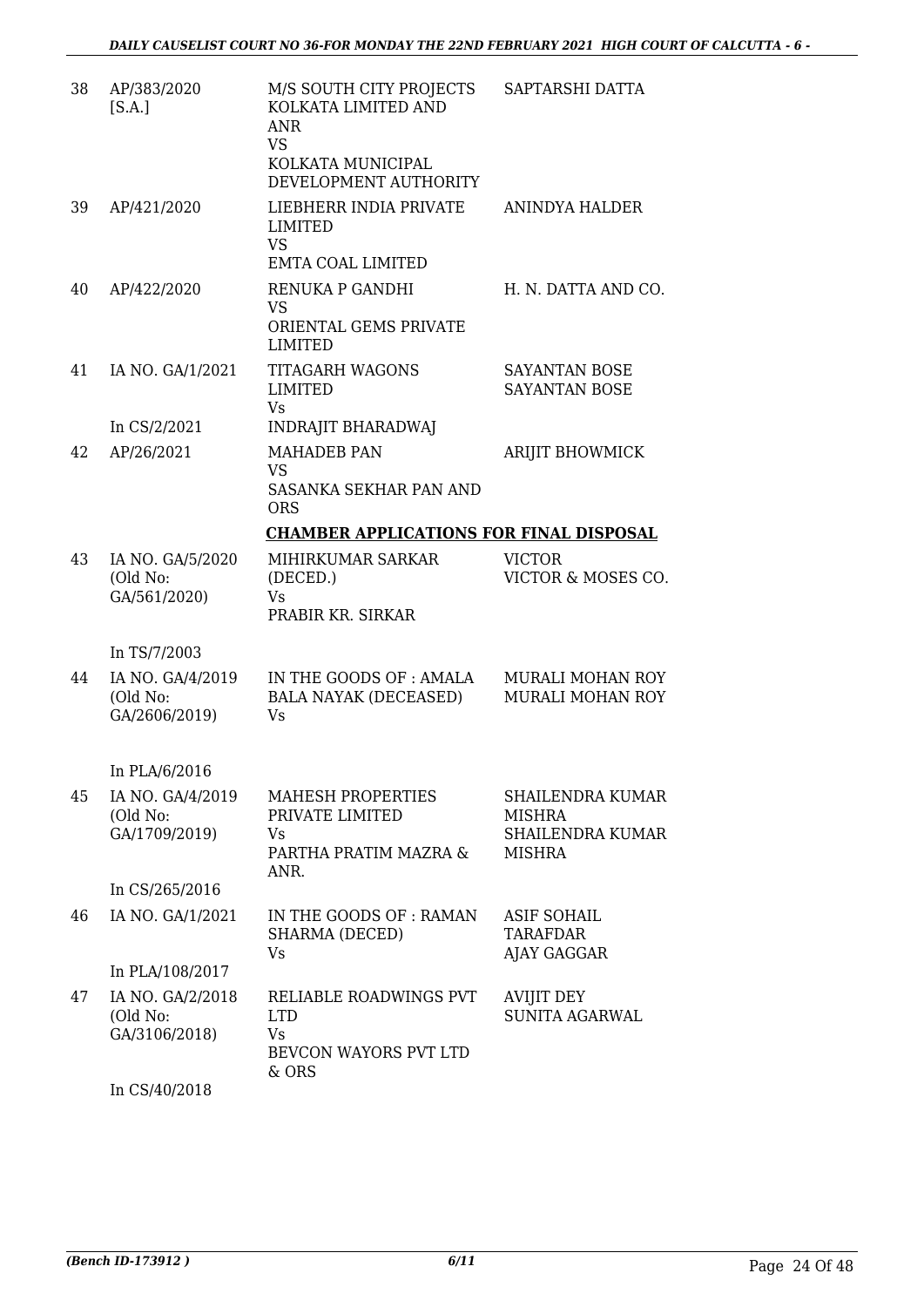| 48 | IA NO. GA/1/2018<br>(Old No:<br>GA/2282/2018) | RELIABLE ROADWINGS PVT<br><b>LTD</b><br>Vs<br>BEVCON WAYORS PVT LTD<br>& ORS                             | <b>SUNITA AGARWAL</b><br><b>SUNITA AGARWAL</b>      |
|----|-----------------------------------------------|----------------------------------------------------------------------------------------------------------|-----------------------------------------------------|
|    | In CS/40/2018                                 |                                                                                                          |                                                     |
| 49 | IA NO. GA/2/2021                              | IN THE GOODS OF -HEENA<br>SAHNEY ALIAS HEENA<br>SAHANI (DEC)                                             | <b>RATAN PAL</b><br><b>RATAN PAL</b>                |
|    | In PLA/41/2019                                | Vs                                                                                                       |                                                     |
| 50 | IA NO. GA/2/2020<br>(Old No:<br>GA/411/2020)  | SRI SRI LAKSHMI<br><b>THAKURANI</b><br>Vs<br>TRISHNA DEY                                                 | <b>LALRATAN MANDAL</b><br><b>LALRATAN MANDAL</b>    |
|    | In CS/207/2019                                |                                                                                                          |                                                     |
| 51 | EC/288/2019                                   | JAIN INFRAPROJECTS LTD<br><b>VS</b><br>THE KOLKATA MUNICIPAL<br>CORPORATION                              | PUSHAN MAJUMDAR                                     |
| 52 | EC/361/2019                                   | M/S. TECHMA<br><b>ENGINEERING ENTERPRISE</b><br>PRIVATE LIMITED<br><b>VS</b><br>UNION OF INDIA           | <b>SURANA AND</b><br><b>CHOUDHURY</b>               |
| 53 | IA NO. GA/2/2020                              | AMIT NEWAR AND ANR.<br>Vs<br>MD. ISLAM                                                                   | <b>SUMAN MAJUMDER</b><br><b>SUMAN MAJUMDER</b>      |
|    | In CS/51/2020                                 |                                                                                                          |                                                     |
| 54 | EC/207/2020                                   | TRANSMISSION (INDIA)<br><b>ENGINEERS</b><br><b>VS</b><br><b>EVEREST INFRA ENERGY</b><br>LIMITED AND ANR. | <b>RITESH KUMAR</b><br><b>GANGULY</b>               |
| 55 | EC/288/2020                                   | TCI FINANCE LIMITED<br>VS<br><b>GODAVARI COMMERCIAL</b><br><b>SERVICES PRIVATE</b><br>LIMITED AND ORS.   | <b>ABHIJIT SARKAR</b>                               |
| 56 | IA NO. GA/6/2020                              | IN THE GOODS OF :<br>CHANDRAKALA DEVI SARAF<br>(DEC)                                                     | M/S. CHATTERJEE,<br>SIL AND CO.<br>M/S. CHATTERJEE, |
|    | In TS/1/2021                                  | <b>Vs</b>                                                                                                | SIL AND CO.                                         |
|    |                                               | (FROM 2:00 P.M.)                                                                                         |                                                     |
|    |                                               | <b>TO BE MENTIONED</b>                                                                                   |                                                     |
| 57 | EC/145/2020<br>[FOR<br>WITHDRAWAL]            | C AND E LTD<br>(COMPONENTS AND<br>EQUIPMNETS LTD) AND<br><b>ANR</b>                                      | SANANDA GANGULI                                     |

IA NO: GA/1/2020

VS

GOPAL DAS BAGRI AND ORS

#### **PRESENTATION OF PLAINT**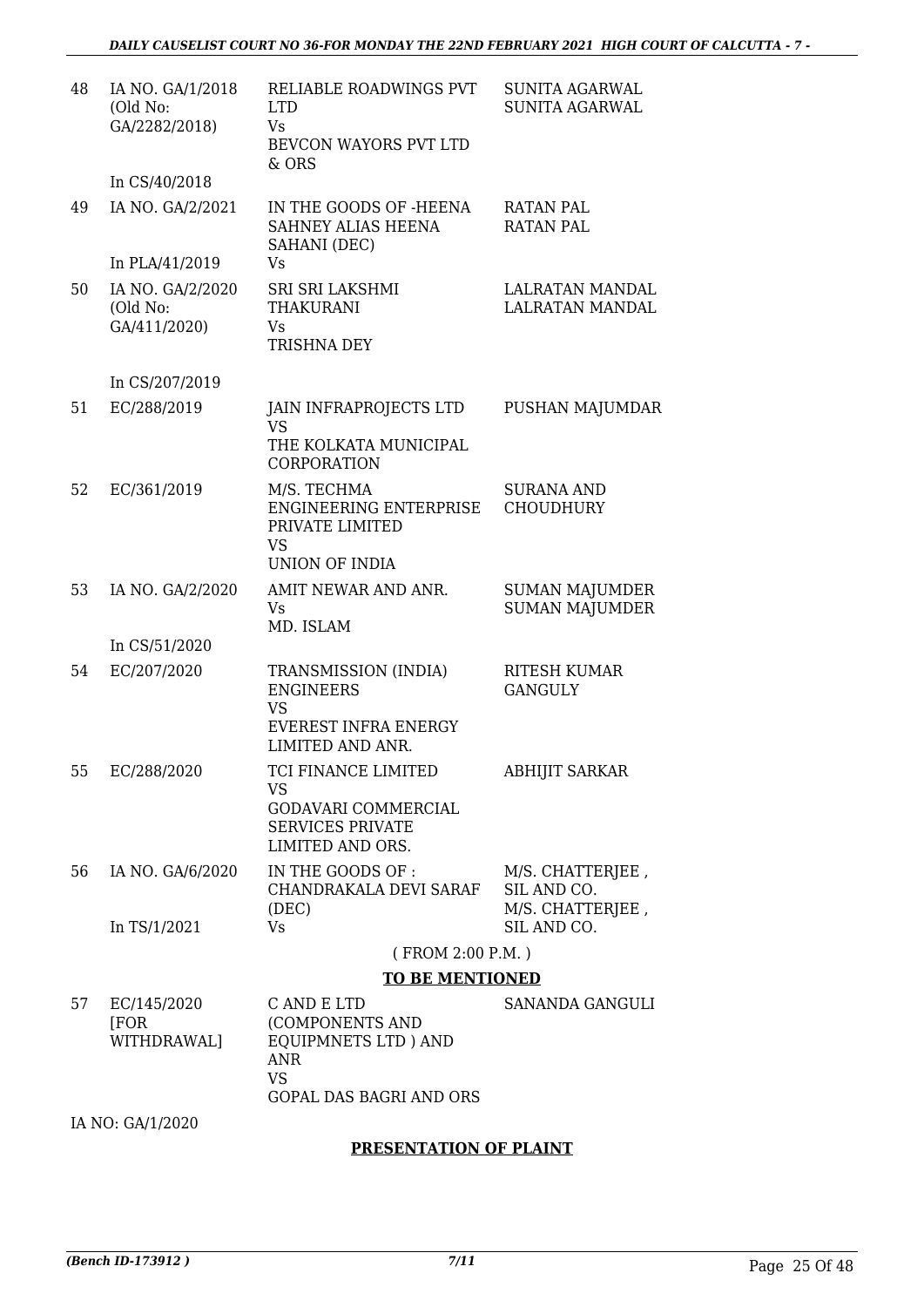| 58 | CS/38/2021        | MICKY METALS LTD<br><b>VS</b><br>SHREE GANESH ROLLING<br>MILLS INDIA LTD AND ORS                       | <b>VICTOR MOSES AND</b><br>CO                                     |                                                      |
|----|-------------------|--------------------------------------------------------------------------------------------------------|-------------------------------------------------------------------|------------------------------------------------------|
|    |                   | <b>ORIGINATING SUMMONS SUIT</b>                                                                        |                                                                   |                                                      |
| 59 | CSOS/5/2019       | <b>ASIS MITRA</b><br><b>VS</b><br>SIBANI DUTTA AND ORS.                                                | <b>SANDERSON AND</b><br><b>MORGANS</b>                            |                                                      |
|    |                   | <b>NEW MOTIONS</b>                                                                                     |                                                                   |                                                      |
| 60 | IA NO. GA/53/2021 | KEDAR LAL SEAL                                                                                         |                                                                   |                                                      |
|    |                   | <b>Vs</b>                                                                                              | M/S. S.C.MITRA & CO.                                              |                                                      |
|    | In CS/514/1953    | <b>HARA LAL SEAL</b>                                                                                   |                                                                   |                                                      |
| 61 | IA NO. GA/1/2021  | <b>SUDHA NATH ROY</b>                                                                                  |                                                                   |                                                      |
|    |                   | Vs                                                                                                     | <b>SHUKLA BOSE</b>                                                |                                                      |
|    |                   | THE ADMINISTRATOR                                                                                      |                                                                   |                                                      |
|    | In CSOS/636/1989  | <b>GENERAL AND OFFICIAL</b><br>TRUSTEE OF W.B.                                                         |                                                                   |                                                      |
| 62 | IA NO. GA/10/2020 | <b>ROMIT MITRA</b>                                                                                     | DEEP NARAYAN                                                      | <b>SOUVICK MITRA</b>                                 |
|    |                   | Vs                                                                                                     | <b>MUKHERJEE</b>                                                  | <b>SOUVICK MITRA</b>                                 |
|    |                   | <b>SHYAMAL KUMAR MITRA &amp;</b>                                                                       | <b>DEEP NARAYAN</b>                                               |                                                      |
|    | In CS/135/2017    | ORS.                                                                                                   | MUKHERJEE                                                         |                                                      |
| 63 | IA NO. GA/5/2021  | SABINA AFREEN & ORS<br><b>Vs</b>                                                                       | MD. SHAFIUL ALAM                                                  |                                                      |
|    |                   | SAHIR HAQUE MOLLA &                                                                                    |                                                                   |                                                      |
|    | In CS/185/2017    | ORS.                                                                                                   |                                                                   |                                                      |
| 64 | IA NO. GA/2/2021  | DILIP KUMAR GHOSH &<br><b>ANR</b><br>Vs                                                                | DIPIKA BANU<br>DIPIKA BANU                                        | <b>SUBHRANSU</b><br>GANGULY(1,2)<br><b>SUBHRANSU</b> |
|    | In ALP/4/2018     | FUNIDEA PROJECTS PVT.                                                                                  |                                                                   | GANGULY(1,2)                                         |
|    |                   | LTD. & ORS.                                                                                            |                                                                   |                                                      |
| 65 | IA NO. GA/3/2021  | <b>EVEREST INFRA ENERGY</b><br><b>LIMITED</b><br>$V$ s                                                 | <b>NARAYAN PRASAD</b><br><b>AGARWALA</b><br><b>NARAYAN PRASAD</b> |                                                      |
|    | In AP/354/2020    | TRANSMISSION (INDIA)<br><b>ENGINEERS</b>                                                               | <b>AGARWALA</b>                                                   |                                                      |
| 66 | ATA/1/2021        | SREE SREE RADHA                                                                                        | DEB KUMAR                                                         |                                                      |
|    |                   | GOBINDA JEW AND ANR<br>VS                                                                              | <b>CHANDRA</b>                                                    |                                                      |
|    |                   | <b>IPSITA SAHA AND ORS</b>                                                                             |                                                                   |                                                      |
| 67 | AP/76/2021        | SANJUKTA DAS                                                                                           | SOMNATH ROY                                                       |                                                      |
|    |                   | <b>VS</b>                                                                                              |                                                                   |                                                      |
|    |                   | KALYANI DE MONDAL                                                                                      |                                                                   |                                                      |
|    |                   | <b>APPLICATION FOR RULE IN CONTEMPT</b>                                                                |                                                                   |                                                      |
| 68 | CC/36/2019        | VIJAI SHREE PRIVATE<br><b>LIMITED</b><br><b>VS</b><br>VINIT KUMAR, CHAIRMAN,<br>KOLKATA PORT TRUST AND | TEESHAM DAS                                                       |                                                      |
|    |                   | ANR.                                                                                                   |                                                                   |                                                      |

### **NEW CHAMBER APPLICATIONS**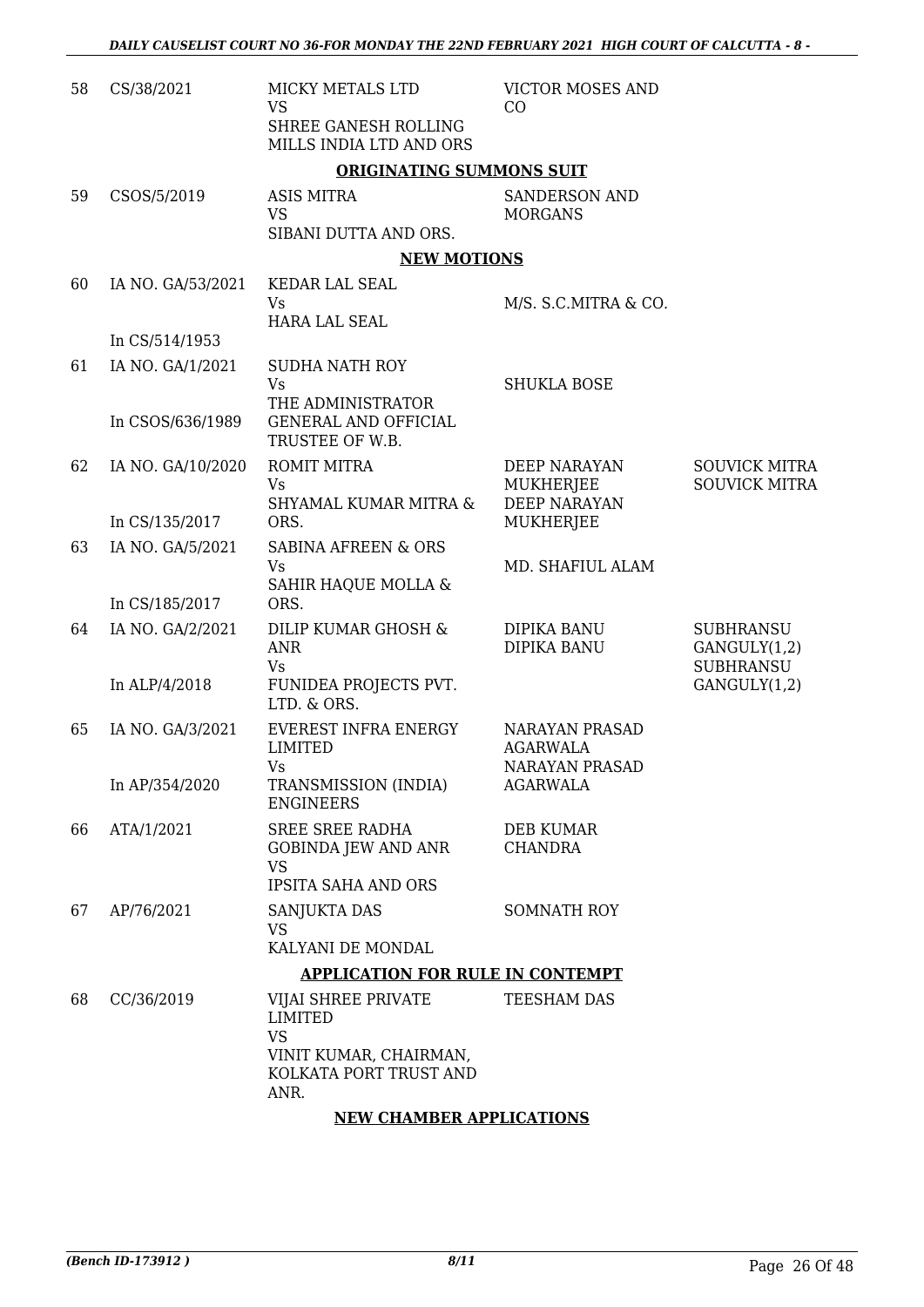| 69 | IA NO. GA/17/2021                            | RAJAT BAID AND ORS.<br><b>Vs</b><br>SAMPAT DEVI KOTHARI &                                      | C.K.JAIN AND CO,<br>DEBASISH DE(FOR<br>PLAINTIFF 1,2(b) | <b>SUKUMAR</b><br><b>BHATTACHARYYA</b>            |
|----|----------------------------------------------|------------------------------------------------------------------------------------------------|---------------------------------------------------------|---------------------------------------------------|
|    | In CS/979/1987                               | ORS.                                                                                           | C.K.JAIN AND CO,<br>DEBASISH DE(FOR<br>PLAINTIFF 1,2(b) | <b>SUKUMAR</b><br><b>BHATTACHARYYA</b>            |
| 70 | IA NO. GA/2/2021                             | IN THE GOODS OF: ANJALI<br>SATPATHI, DECEASED<br>Vs                                            | <b>BHASKAR PROSAD</b><br><b>BANERJEE</b>                |                                                   |
|    | In PLA/271/2015                              |                                                                                                |                                                         |                                                   |
| 71 | IA NO. GA/1/2021                             | IN THE GOODS OF:<br>KRISHNA DEVI JAISWAL,<br><b>DECEASED</b>                                   | <b>SUDIPTA KUMAR</b><br><b>BOSE</b>                     |                                                   |
|    | In PLA/188/2016                              | <b>Vs</b>                                                                                      |                                                         |                                                   |
| 72 | IA NO. GA/2/2020<br>(Old No:<br>GA/615/2020) | IN THE GOODS OF:<br><b>GANESH PRASAD BOSE</b><br>(DECEASED)<br><b>Vs</b><br>${\bf N}$          | M/S. S. JALAN &<br><b>COMPANY</b>                       |                                                   |
|    | In PLA/233/2016                              |                                                                                                |                                                         |                                                   |
| 73 | IA NO. GA/5/2021                             | <b>INDIAMART INTERMESH</b><br><b>LIMITED</b><br>Vs                                             | S.K. BAJORIA<br>S.K. BAJORIA                            |                                                   |
|    | In CS/78/2018                                | <b>ANKIT &amp; ORS</b>                                                                         |                                                         |                                                   |
| 74 | IA NO. GA/2/2021                             | IN THE GOODS OF :<br>KANCHAN DUTTA (DEC)<br>Vs                                                 | M/S RAJENDRALAL<br><b>DUTT &amp; CO</b>                 |                                                   |
|    | In PLA/229/2018                              |                                                                                                |                                                         |                                                   |
| 75 | IA NO. GA/2/2021                             | AYESA INGENIERIA Y<br>ARQUITECHYURA S.A.U<br><b>Vs</b>                                         | SAILESH MISHRA<br>SAILESH MISHRA                        |                                                   |
|    | In EC/367/2018                               | KALINDEE RAIL NIRMAN-<br>RAHEE INFRATECH JV                                                    |                                                         |                                                   |
| 76 | IA NO. GA/1/2020<br>(Old No:<br>GA/601/2020) | AYESA INGENIERIA Y<br>ARQUITECHYURA S.A.U<br>Vs<br>KALINDEE RAIL NIRMAN-<br>RAHEE INFRATECH JV | <b>SAILESH MISHRA</b><br>SAILESH MISHRA                 |                                                   |
|    | In EC/367/2018                               |                                                                                                |                                                         |                                                   |
| 77 | IA NO. GA/2/2021                             | IN THE GOODS OF:<br>DHIRENDRA NATH GHOSH<br>(DEC)                                              | <b>ANJAN BISWAS</b><br><b>ANJAN BISWAS</b>              |                                                   |
|    | In PLA/391/2018                              | <b>Vs</b>                                                                                      |                                                         |                                                   |
| 78 | IA NO. GA/1/2020<br>(Old No:<br>GA/784/2020) | UTKARSH INDIA LIMITED<br>Vs<br>STATE OF MIZORAM                                                | <b>DWIP RAJ BASU</b><br><b>DWIP RAJ BASU</b>            |                                                   |
|    | In EC/39/2019                                |                                                                                                |                                                         |                                                   |
| 79 | IA NO. GA/3/2021                             | KAILASH KUMAR TIBREWAL<br><b>Vs</b><br>AJAY JAIN AND ORS                                       | L.P. AGARWALLA AND<br>CO.<br>L.P. AGARWALLA AND         | C.K. JAIN<br>C.K. JAIN & CO. (FOR<br>RES.3, IN GA |
|    | In CS/210/2019                               |                                                                                                | CO.                                                     | 2358/2019)                                        |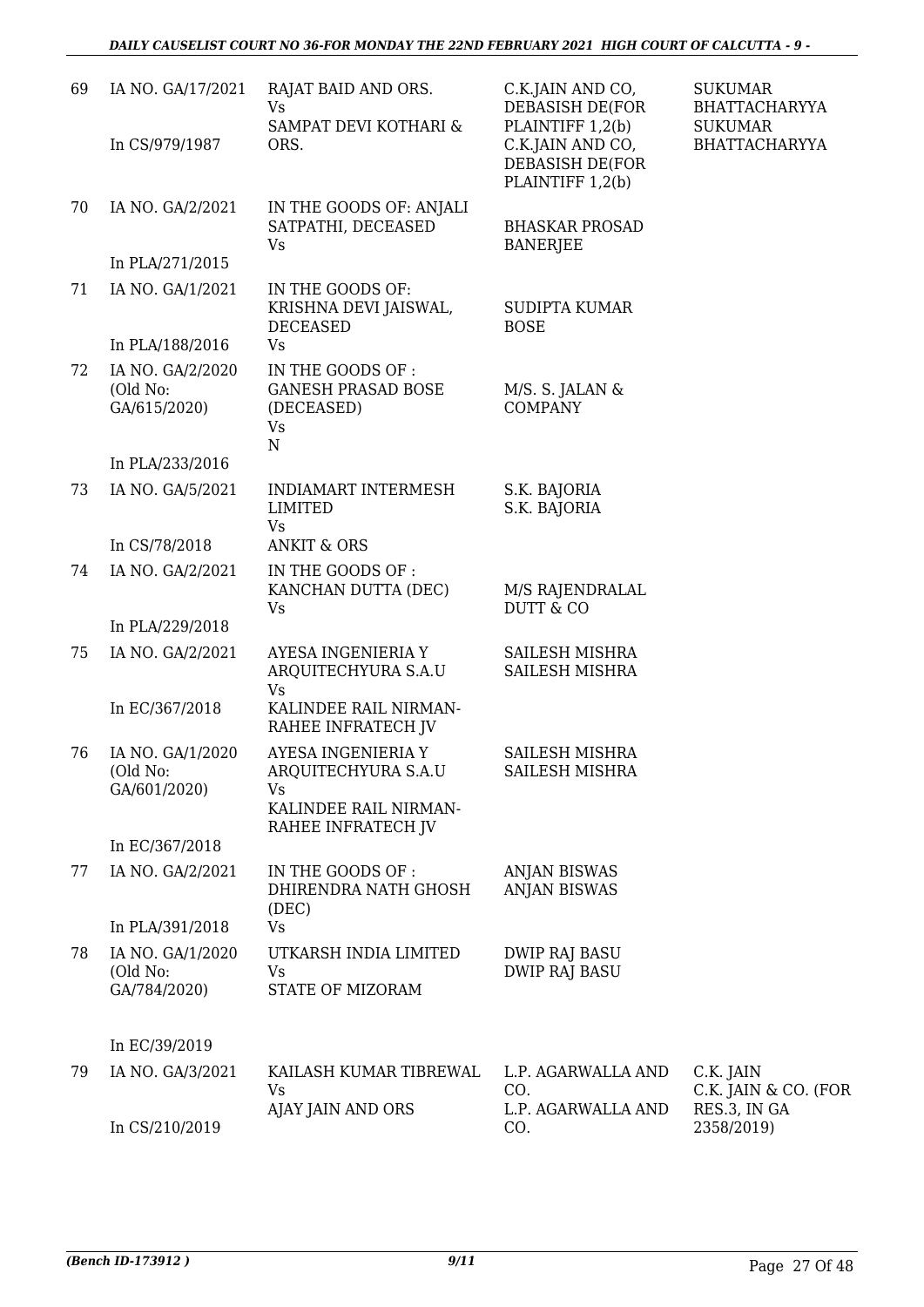| 80 | IA NO. GA/1/2020 | IN THE GOODS OF RAM<br>KISHORE CHOUDHURY<br>(DEC)                                                                                  | CHOUDHURY AND CO<br>CHOUDHURY AND CO              |
|----|------------------|------------------------------------------------------------------------------------------------------------------------------------|---------------------------------------------------|
|    | In PLA/239/2019  | <b>Vs</b>                                                                                                                          |                                                   |
| 81 | IA NO. GA/1/2021 | IN THE GOODS OF BAJRANG<br>PRASAD AGARWAL (DEC)                                                                                    | <b>J P TIBREWAL AND</b><br>CO                     |
|    | In PLA/283/2019  | Vs                                                                                                                                 | J P TIBREWAL AND<br>C <sub>O</sub>                |
| 82 | EC/309/2019      | <b>SRI SRI ISWAR</b><br><b>GAJALAKSHMI MATA</b><br>THAKURANI AND ORS.<br><b>VS</b><br>MARSHALL SONS AND<br>COMPANY (INDIA) LIMITED | CHANCHAL KUMAR<br><b>DUTT</b>                     |
|    |                  | AND ORS.                                                                                                                           |                                                   |
| 83 | IA NO. GA/1/2021 | IN THE GOODS OF SUSOMA<br>SHAW, DECEASED<br><b>Vs</b>                                                                              | DILIP KUMAR SAHA<br><b>DILIP KUMAR SAHA</b>       |
|    | In PLA/364/2019  | NA                                                                                                                                 |                                                   |
| 84 | IA NO. GA/2/2021 | IN THE GOODS OF DULAL<br>CHANDRA PAUL (DEC)<br><b>Vs</b>                                                                           | PRIYABRATA THAKUR<br>PRIYABRATA THAKUR            |
|    | In PLA/368/2019  | N/A                                                                                                                                |                                                   |
| 85 | IA NO. GA/1/2021 | IN THE GOODS OF BANKIM<br>CHANDRA MAJUMDAR<br>(DEC)                                                                                | <b>SOUMEN SAHA</b><br><b>SOUMEN SAHA</b>          |
|    | In PLA/389/2019  | <b>Vs</b><br>N/A                                                                                                                   |                                                   |
| 86 | IA NO. GA/1/2021 | IN THE GOODS OF-ANITA<br>KUMARI DHANDA @ ANITA<br>DHANDA(DEC.)                                                                     | <b>ARUNA GHOSH</b><br>ARUNA GHOSH                 |
|    | In PLA/24/2020   | Vs                                                                                                                                 |                                                   |
| 87 | IA NO. GA/1/2021 | IN THE GOODS OF SRI<br>ANJAN CHOUDHURY DECED<br>Vs                                                                                 | MRS ARUNDHATI<br><b>BANERJEE</b><br>MRS ARUNDHATI |
|    | In PLA/117/2020  | NA                                                                                                                                 | <b>BANERJEE</b>                                   |
| 88 | IA NO. GA/2/2021 | KARNANI PROPERTIES<br><b>LIMITED</b><br>Vs                                                                                         | ANURADHA PODDAR<br><b>ANURADHA PODDAR</b>         |
|    | In CS/164/2020   | <b>J.S. INDIA PRIVATE LIMITED</b>                                                                                                  |                                                   |
| 89 | IA NO. GA/1/2021 | KARNANI PROPERTIES<br>LIMITED<br><b>Vs</b>                                                                                         | ANURADHA PODDAR<br>ANURADHA PODDAR                |
|    | In CS/164/2020   | J.S. INDIA PRIVATE LIMITED                                                                                                         |                                                   |
| 90 | EC/187/2020      | RISHABH BENGANI<br>VS<br>JAIDEEP HALWASIYA                                                                                         | CHOUDHURY AND<br>CO.                              |
| 91 | EC/271/2020      | M/S. EUROPCELL GMBH<br><b>VS</b><br>STATESMAN LTD.                                                                                 | M/S. KHANNA AND<br>CO.                            |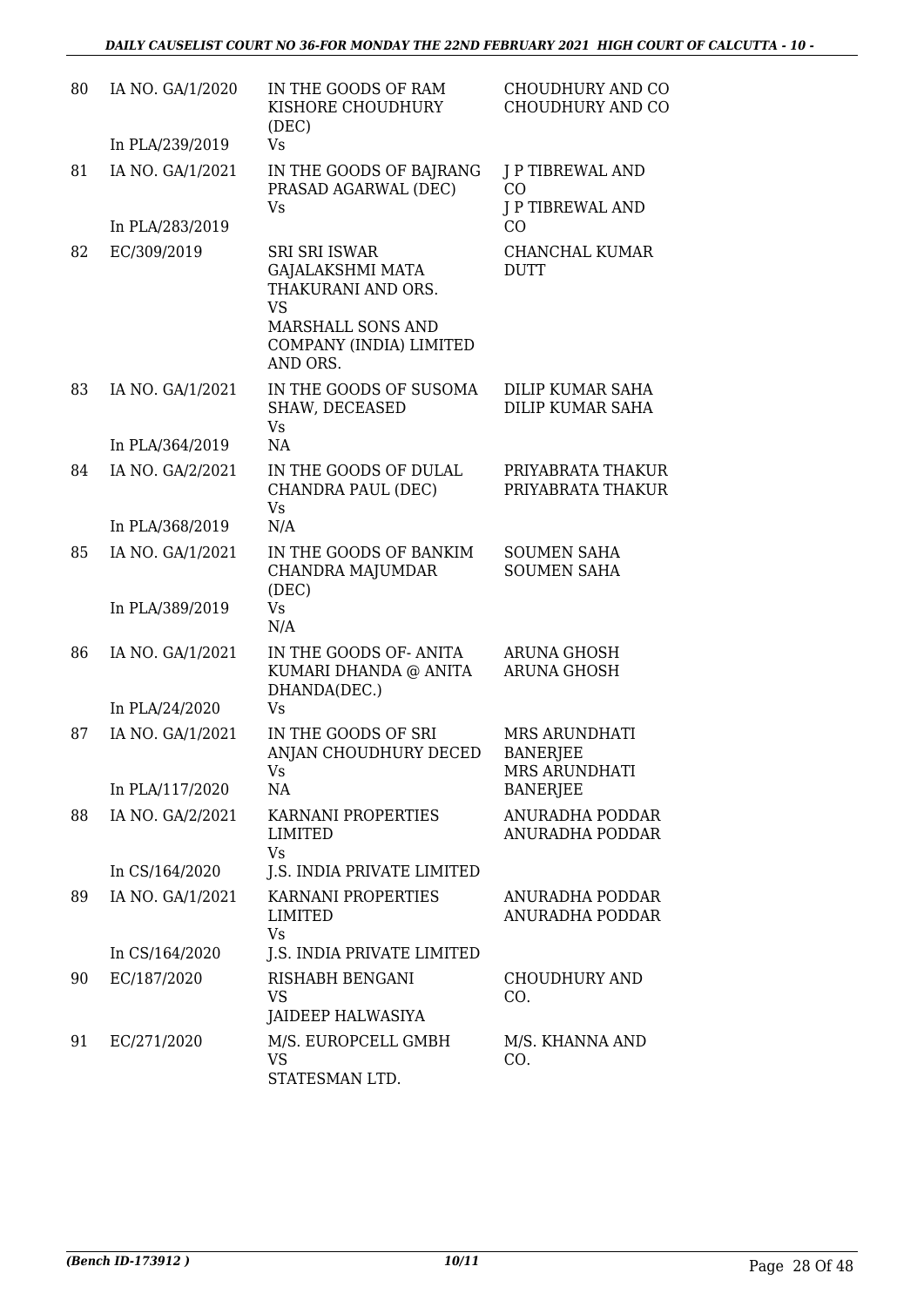| 92 | EC/285/2020 | STEEL AUTHORITY OF<br><b>INDIA LIMITED - IISCO</b><br><b>STEEL LIMITED</b><br><b>VS</b><br>M/S. RLJ FERRO ALLOYS<br>PRIVATE LIMITED | <b>DWIP RAJ BASU</b>  |
|----|-------------|-------------------------------------------------------------------------------------------------------------------------------------|-----------------------|
| 93 | EC/287/2020 | M/S RAJPATH<br><b>CONTRACTORS AND</b><br><b>ENGINEERS LTD</b><br><b>VS</b><br>State of West Bengal                                  | <b>AMRITAM MANDAL</b> |
| 94 | EC/18/2021  | ABP PRIVATE LIMITED<br><b>VS</b><br><b>SIGNET MEDIA SERVICE</b><br>PRIVATE LIMITED                                                  | <b>SOUMITRA DATTA</b> |
| 95 | EC/27/2021  | <b>EMARS MINING AND</b><br><b>CONSTRUCTION PRIVATE</b><br><b>LIMITED</b><br><b>VS</b><br>MANJUNATH HEBBAR                           | <b>SHIVANGI THARD</b> |
| 96 | EC/28/2021  | MUKESH JODHANI<br><b>VS</b><br>ANKIT METAL AND POWER<br><b>T.TD</b>                                                                 | PAROMITA SARKAR       |
| 97 | EC/31/2021  | M/S. LALJI SINGH<br><b>VS</b><br><b>HINDUSTAN CABLES</b>                                                                            | MADHUSHRI DUTTA       |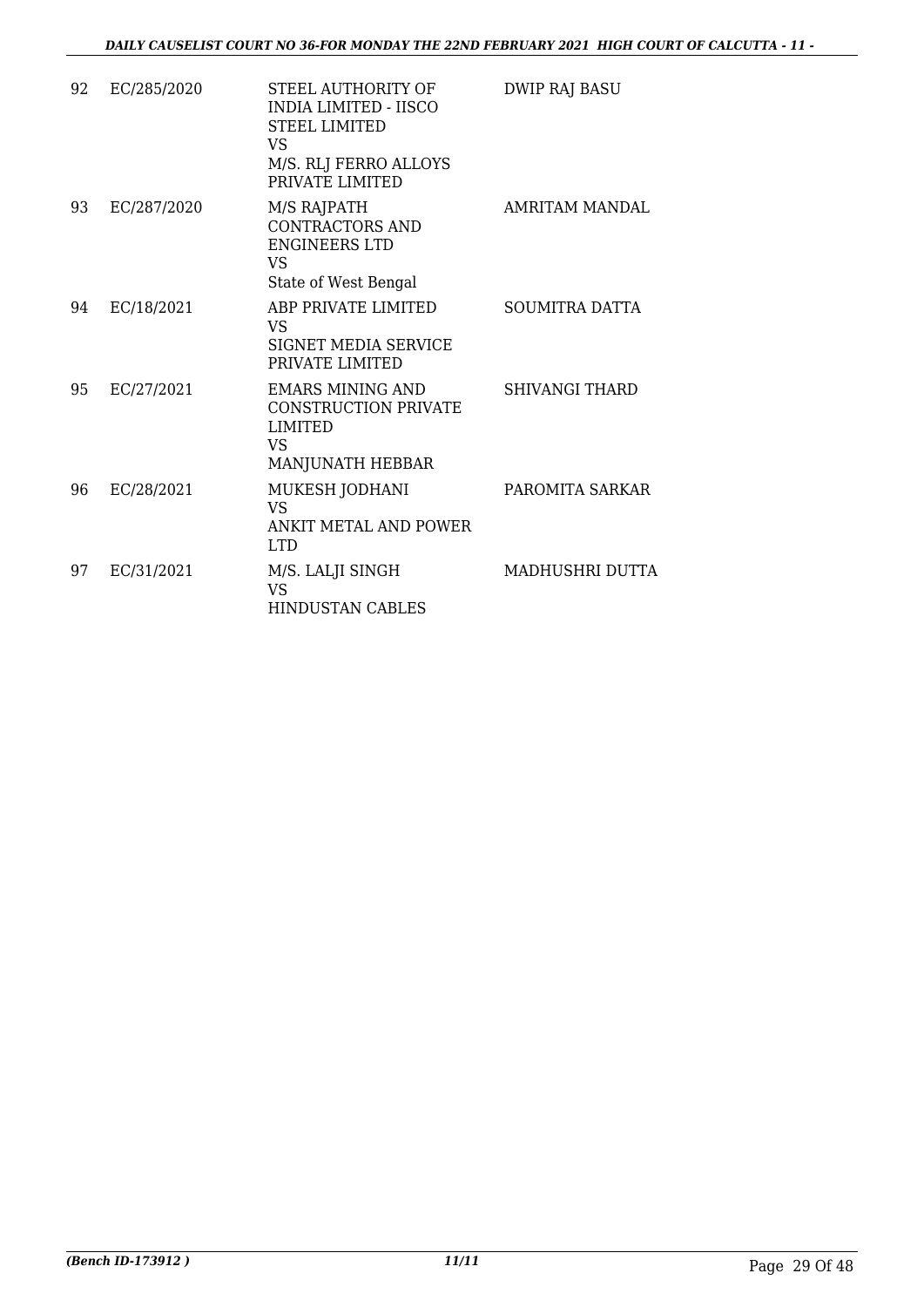

### **Original Side**

**DAILY CAUSELIST For Monday The 22nd February 2021**

**COURT NO. 13 SINGLE BENCH (SB-III) AT 2:00 PM HON'BLE JUSTICE RAJASEKHAR MANTHA (VIA VIDEO CONFERENCE)**

**MATTERS WILL BE TAKEN UP THROUGH PHYSICAL HEARING ONLY WHEN BOTH THE PARTIES ARE AGREED.**

**ON TUESDAY AND FRIDAY ORIGINAL SIDE MATTERS WILL BE TAKEN UP FROM 2:00 P.M ------------------------------------------------------------------------------------------------------------------------------**

**ON AND FROM MONDAY, THE 11TH JANUARY, 2021 MATTERS (MOTION AND HEARING ) UNDER ARTICLE 226 OF THE CONSTITUTION RELATING TO SERVICE UNDER GROUP - VI AND APPLICATIONS CONNECTED THERETO;MATTERS(MOTION AND HEARING) UNDER ARTICLE 226 OF THE CONSTITUTION RELATING TO ALL SERVICE MATTERS RELATING TO PANCHAYATS AND CO-OPERATIVE SOCIETIES UNDER GROUP - V AND APPLICATIONS CONNECTED THERETO;HEARING OF WRIT PETITIONS IRRESPECTIVE OF CLASSIFICATIONS AND APPLICATIONS CONNECTED THERETO.**

**ORIGINAL SIDE MENTIONING WILL BE ALLOWED UPON BEING LISTED AS "TO BE MENTIONED" OF EVERY TUESDAY & FRIDAY AT 2:00 P.M. ONLY IN THE VIRTUAL MODE AS PER NOTIFICATION NO. 4286-RG, DATED 27.11.2020 FOLLOWING THE PRESCRIBED PROCEDURE.ALL THE LISTED MATTERS WILL BE TAKEN UP SERIALLY, UNLESS OTHERWISE FIXED.**

**-----------------------------------------------------------------------------------------------------------------------------**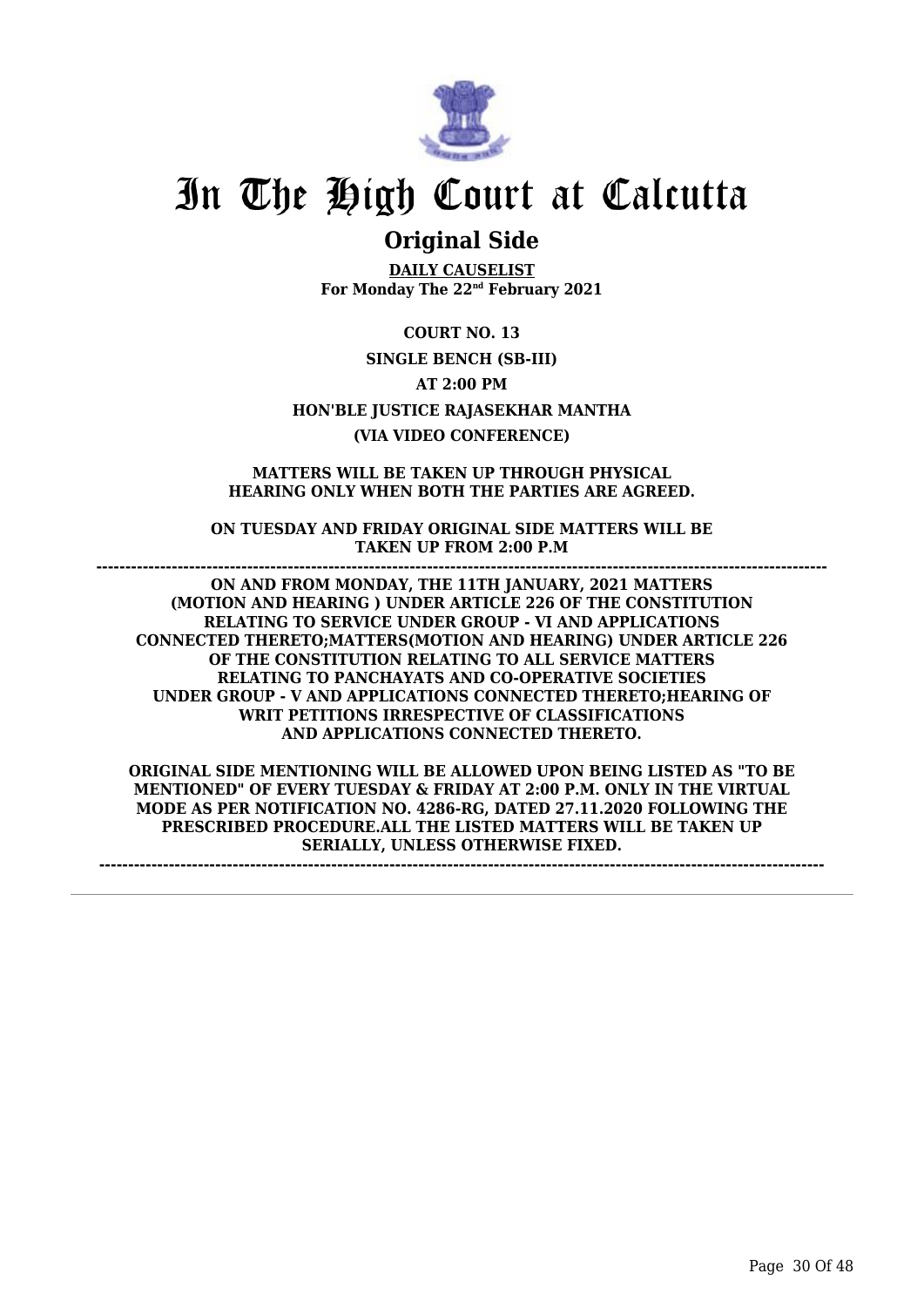

### **Original Side**

**DAILY CAUSELIST For Monday The 22nd February 2021**

**COURT NO. 8 SINGLE BENCH (SB-IV) AT 10:45 AM HON'BLE JUSTICE SABYASACHI BHATTACHARYYA (VIA VIDEO CONFERENCE)**

**NOTE:MATTERS WILL BE TAKEN UP THROUGH PHYSICAL HEARING ONLY WHEN BOTH THE PARTIES ARE AGREED;**

**NOTE: (I) ORIGINAL SIDE MATTERS WILL BE TAKEN UP FROM 10:45 A.M. UPTO RECESS ONLY ON TUESDAYS AND THURSDAYS;**

**(II) APPELLATE SIDE MATTERS WILL BE TAKEN UP FROM 2:00 P.M. ONWARD OR IMMEDIATELY AFTER COMPLETION OF ORIGINAL SIDE MATTERS, WHICHEVER IS EARLIER, ON TUESDAYS AND THURSDAYS;**

**(III) ON MONDAYS, WEDNESDAYS AND FRIDAYS, APPELLATE SIDE MATTERS WILL BE TAKEN UP THROUGHOUT THE DAY.**

**(IV) MENTIONING WILL BE ALLOWED ONLY AT THE FIRST SITTING OF COURT ON THE FIRST WORKING DAY OF EVERY WEEK. V) FROM MONDAY (18/01/2021) ---------------------------------------------**

**LEARNED ADVOCATES APPEARING IN MATTERS PERTAINING TO**

**----------------------------------------------------------------------------------------------- DIN (COMPANIES ACT, 2013) ARE REQUESTED TO HAND OVER**

**--------------------------------------------------------------------------------------------**

**THE DETAILS (NUMBER/ITEM NO. .... ETC.) TO THE COURT OFFICER**

**---------------------------------------------------------------------------------------------------**

**FOR BEING CLUBBED TOGETHER FOR HEARING. -------------------------------------------------------------------**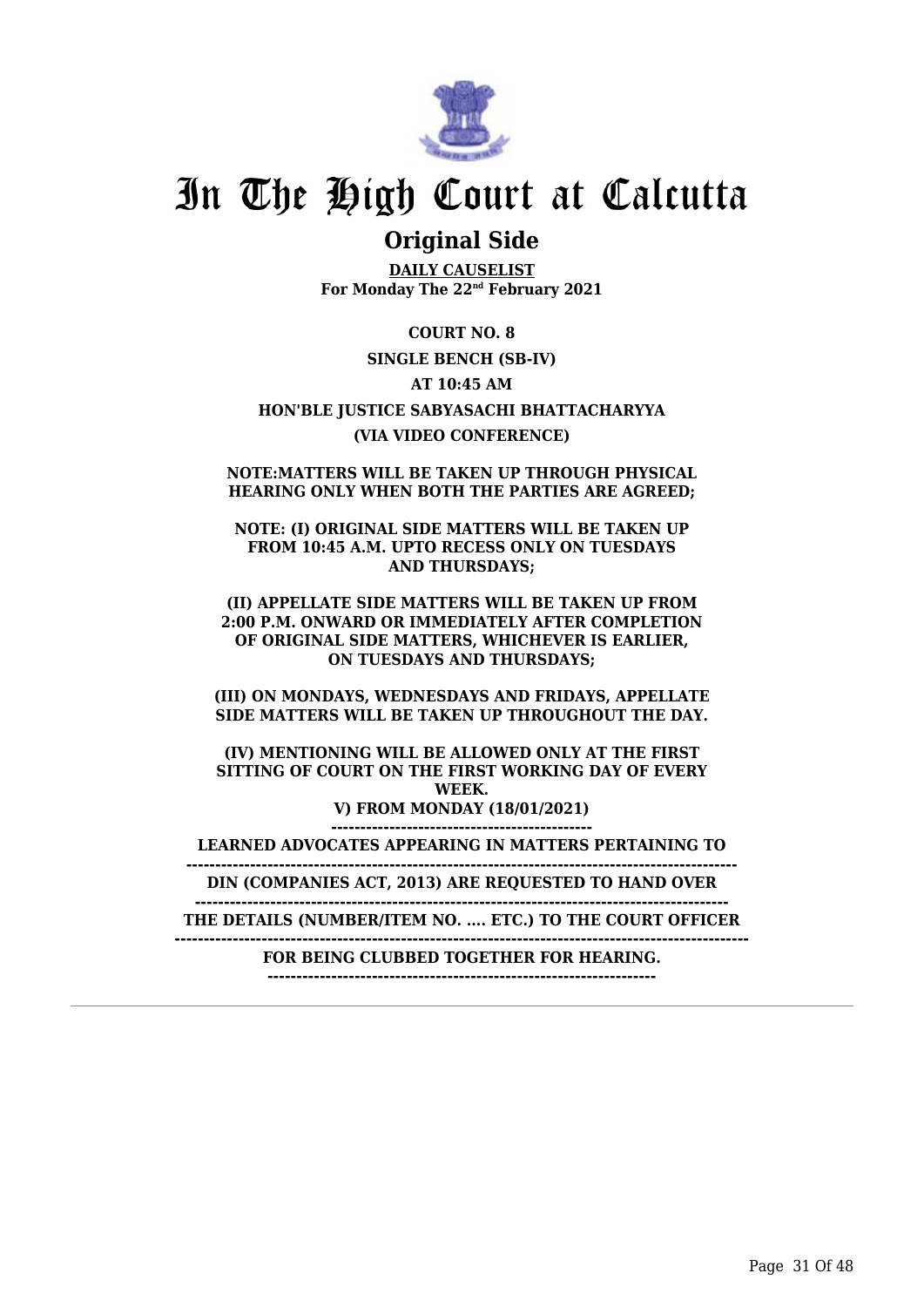

## **Original Side**

**DAILY CAUSELIST For Monday The 22nd February 2021**

**COURT NO. 39 SINGLE BENCH (SB-VI, COMMERCIAL BENCH) AT 10:45 AM HON'BLE JUSTICE MOUSHUMI BHATTACHARYA (VIA VIDEO CONFERENCE)**

**NOTE: MATTERS WILL BE TAKEN UP THROUGH PHYSICAL HEARING ONLY WHEN BOTH THE PARTIES ARE AGREED.**

#### **NOTE : MATTERS UNDER THE COMMERCIAL DIVISION WILL BE TAKEN UP FIRST.**

**TO BE MENTIONED (UNDER COMMECIAL DIVISION)**

| $\mathbf{1}$ | IA NO. GA/2/2020                               | <b>DUROPLY INDUSTRIES</b><br>LIMITED AND ANR.<br>Vs                            | SANJAY GINODIA<br><b>SANJAY GINODIA</b>       |                                                         |
|--------------|------------------------------------------------|--------------------------------------------------------------------------------|-----------------------------------------------|---------------------------------------------------------|
|              | In CS/94/2020                                  | <b>MA MANSA ENTERPRISES</b><br>PRIVATE LIMITED                                 |                                               |                                                         |
| 2            | AP/222/2020<br>[S.A.]                          | SAREGAMA INDIA LTD<br><b>VS</b><br>MITESH MEHTA                                | <b>KHAITAN AND CO</b>                         | MD. JALALUDDIN                                          |
|              |                                                | <b>ADJOURNED MOTION (UNDER COMMERCIAL DIVISION)</b>                            |                                               |                                                         |
| 3            | IA NO. GA/3/2017<br>(Old No:<br>GA/175/2017)   | LINDSAY INTERNATIONAL<br>PRIVATE LIMITED & ORS.<br>Vs<br>LAXMI NIWAS MITTAL &  | <b>ARUNABHA DEB</b><br>S. KAKRANIA & CO.      | S. KAKRANIA & CO.<br><b>SAKABDA ROY</b><br>(DEF. NO. 1) |
|              | [S.A.]<br>In CS/2/2017                         | ORS.                                                                           |                                               |                                                         |
| 4            | IA NO. GA/1/2017<br>(Old No:<br>GA/117/2017)   | LINDSAY INTERNATIONAL<br>PRIVATE LIMITED & ORS.<br>Vs.<br>LAXMI NIWAS MITTAL & | S. KAKRANIA & CO<br>S. KAKRANIA & CO.         | <b>SAKABDA ROY</b><br>(DEF. NO. 1)                      |
|              | [S.A.]<br>In CS/2/2017                         | ORS.                                                                           |                                               |                                                         |
| 5            | IA NO. GA/24/2018<br>(Old No:<br>GA/1026/2018) | LINDSAY INTERNATIONAL<br>PRIVATE LIMITED & ORS.<br>Vs<br>LAXMI NIWAS MITTAL &  | <b>BODHISATTA BISWAS</b><br>S. KAKRANIA & CO. | <b>SAKABDA ROY</b><br>(DEF. NO. 1)                      |
|              | [S.A.]<br>In CS/2/2017                         | ORS.                                                                           |                                               |                                                         |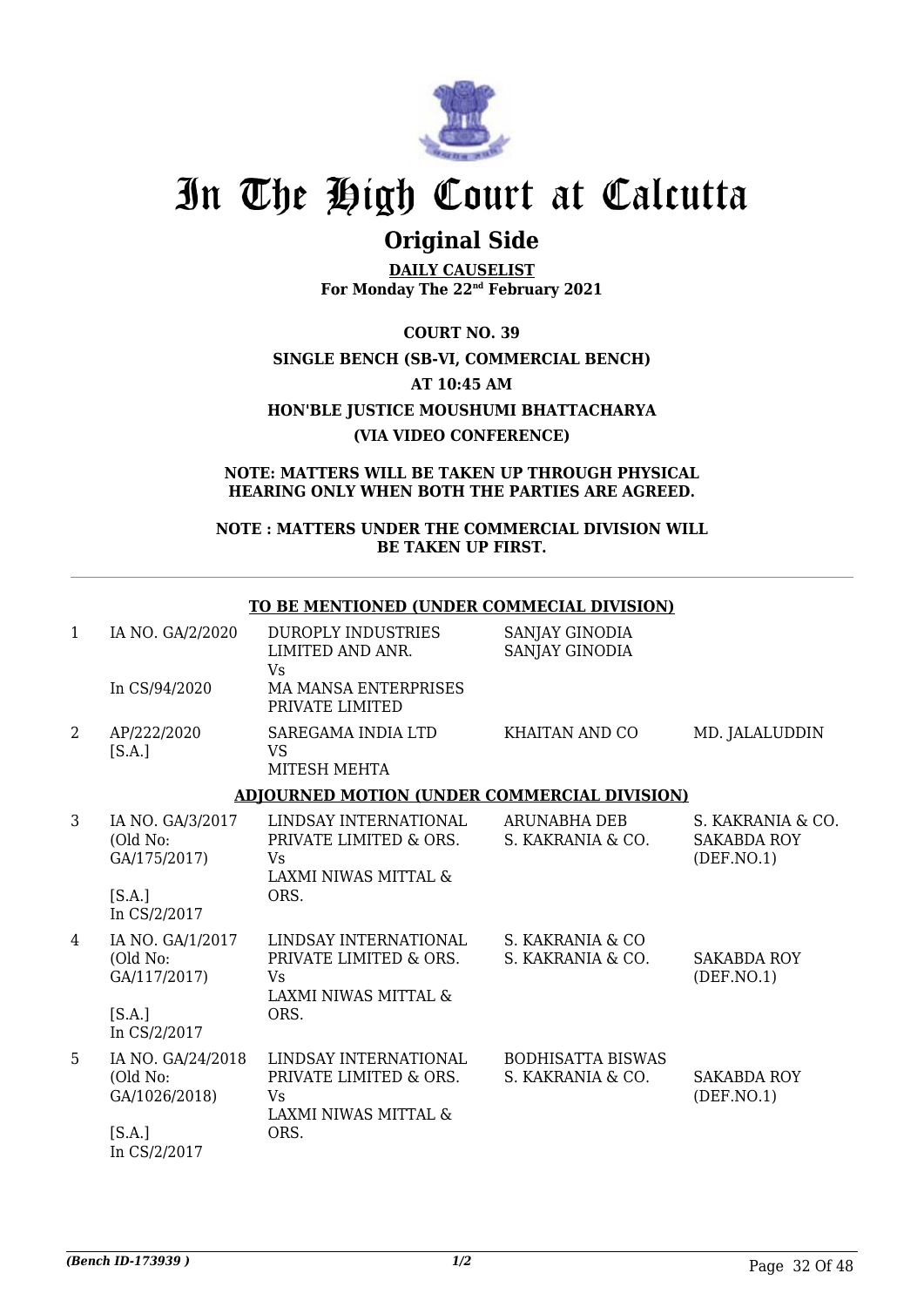| 6 | IA NO. GA/4/2017<br>(Old No:<br>GA/176/2017)<br>[S.A.] | LINDSAY INTERNATIONAL<br>PRIVATE LIMITED & ORS.<br>Vs<br>LAXMI NIWAS MITTAL &<br>ORS. | ANSHUMALA BANSAL<br>S. KAKRANIA & CO. | S. KAKRANIA & CO.<br><b>SAKABDA ROY</b><br>(DEF. NO.1)  |
|---|--------------------------------------------------------|---------------------------------------------------------------------------------------|---------------------------------------|---------------------------------------------------------|
|   |                                                        |                                                                                       |                                       |                                                         |
|   | In CS/2/2017                                           |                                                                                       |                                       |                                                         |
| 7 | IA NO. GA/2/2017<br>(Old No:<br>GA/174/2017)           | LINDSAY INTERNATIONAL<br>PRIVATE LIMITED & ORS.<br>Vs.<br>LAXMI NIWAS MITTAL &        | ARUNABHA DEB<br>S. KAKRANIA & CO.     | S. KAKRANIA & CO.,<br><b>SAKABDA ROY</b><br>(DEF. NO.1) |
|   | [S.A.]<br>In CS/2/2017                                 | ORS.                                                                                  |                                       |                                                         |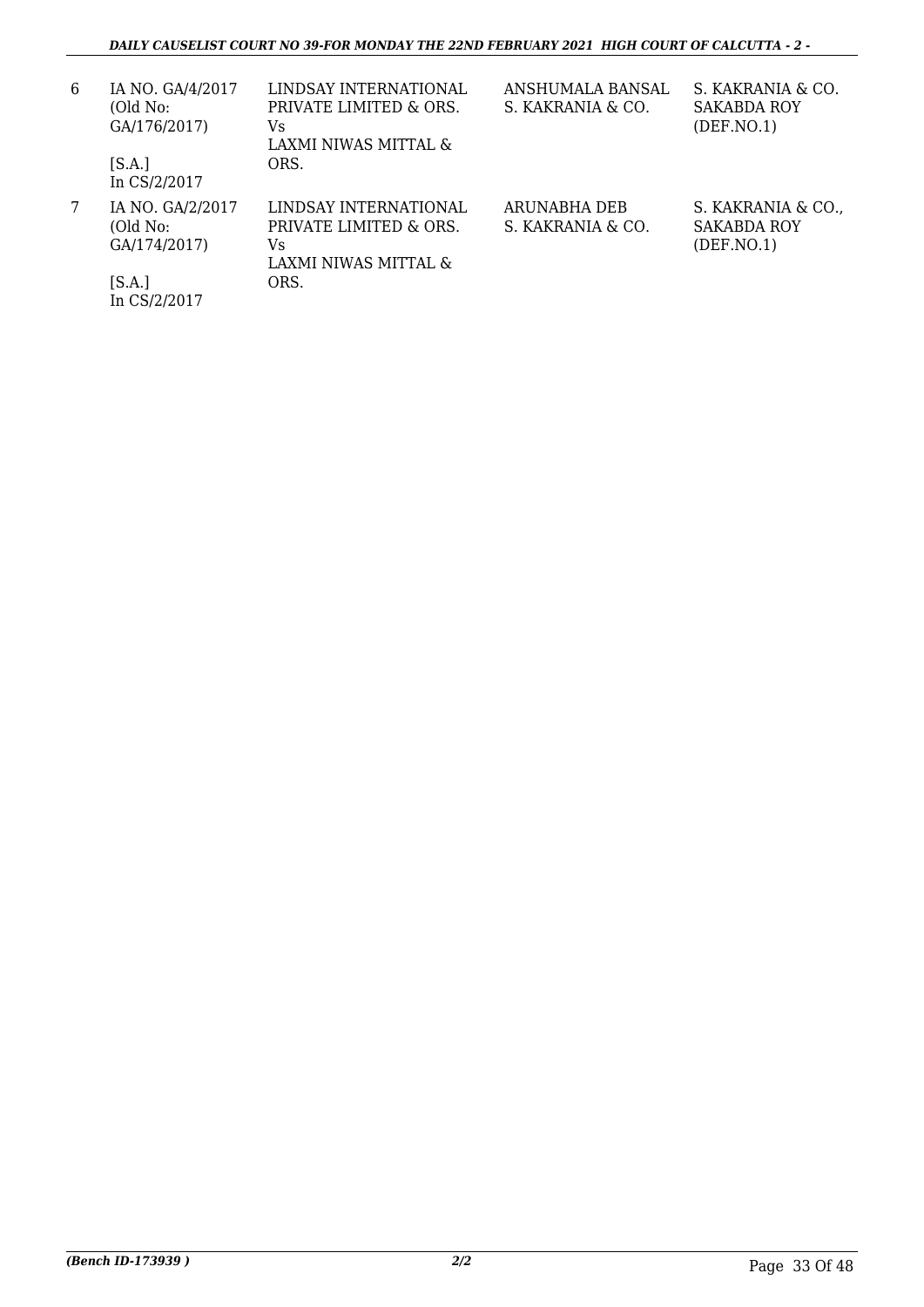

### **Original Side**

**DAILY CAUSELIST For Monday The 22nd February 2021**

**COURT NO. 39**

**SINGLE BENCH (SB-VI)**

**AT 10:45 AM**

#### **HON'BLE JUSTICE MOUSHUMI BHATTACHARYA**

**(VIA VIDEO CONFERENCE)**

#### **NOTE: MATTERS WILL BE TAKEN UP THROUGH PHYSICAL HEARING ONLY WHEN BOTH THE PARTIES ARE AGREED.**

**NOTE : 1) MATTERS UNDER THE COMMERCIAL DIVISION WILL BE TAKEN UP FIRST.**

**2) SUITS AND SPECIALLY- ASSIGNED MATTERS WILL BE TAKEN UP EVERY DAY TILL 1:00 P.M. AFTER COMPLETION OF COMMERCIAL DIVISION MATTERS.**

**3) ARBITRATION MATTERS WILL BE TAKEN UP FROM 2:00 P.M. TO 4:00 P.M. EVERY DAY.**

**4) THE LIST WILL BE CALLED ON SERIALLY ONCE THE MATTERS INDICATED IN NOTE NO. 2 ARE COMPLETED.**

#### **FOR JUDGEMENT**

| 1 | AP/411/2020<br>AT 10:45 A.M.                  | THE KOLKATA MUNICIPAL<br><b>CORPORATION</b><br>VS<br><b>JAIN INFRAPROJECTS</b><br><b>LIMITED</b> | H. S. MONDAL                                         | PUSHAN MAJUMDER          |
|---|-----------------------------------------------|--------------------------------------------------------------------------------------------------|------------------------------------------------------|--------------------------|
|   |                                               | <b>TO BE MENTIONED</b>                                                                           |                                                      |                          |
| 2 | IA NO. GA/49/2020                             | SMT. SAILI GHOSE & ORS.<br>Vs<br>DEBAPRIYO SEN & ORS.                                            | A BERA.<br>A BERA.                                   | P K DROBA.<br>P K DROBA. |
|   | In CS/1147/1947                               |                                                                                                  |                                                      |                          |
| 3 | IA NO. CA/56/2018<br>(Old No:<br>CA/269/2018) | IN THE MATTER OF<br>GOURIPORE CO. LTD. (IN<br>LIQN.)<br>Vs                                       | O/L, HIGH COURT,<br>CALCUTTA<br>A.K.GHOSH, K.N.JADAV | K.CHOWDHURY, N.DAWN      |
|   | [S.A.]<br>In CP/355/1997                      |                                                                                                  |                                                      |                          |
| 4 | IA NO. GA/1/2020                              | <b>BALGOPAL MERCHANTS</b><br>PVT. LTD.<br>Vs                                                     | USHA DOSHI<br>USHA DOSHI                             |                          |
|   | In CS/146/2018                                | MEENAKSHI FILAMENTS<br>PVT. LTD.                                                                 |                                                      |                          |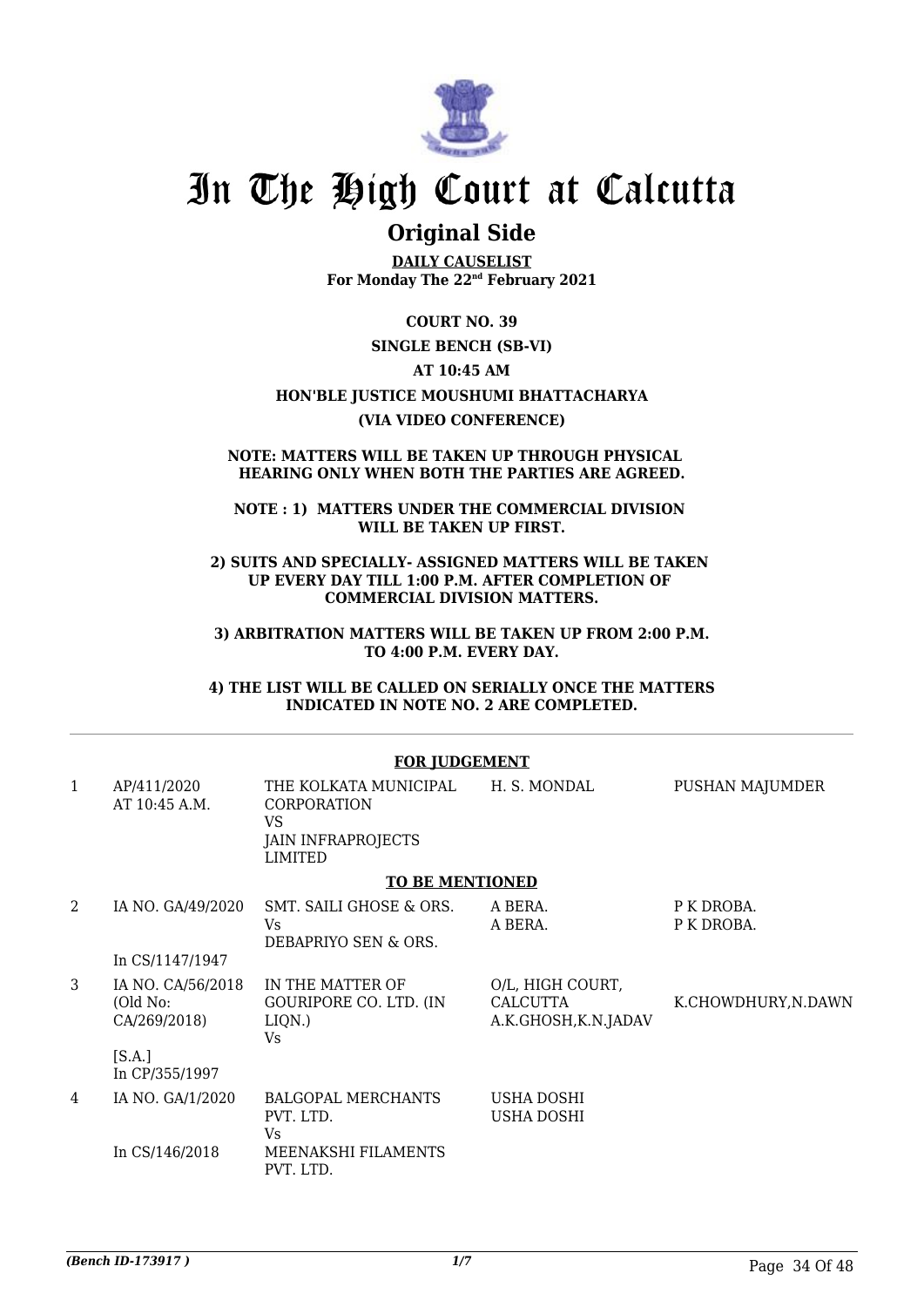| 5  | IA NO. GA/1/2020                     | WIND POWER VINIMAY PVT.<br><b>LTD</b><br><b>Vs</b>                                   | USHA DOSHI<br>USHA DOSHI         |                                           |
|----|--------------------------------------|--------------------------------------------------------------------------------------|----------------------------------|-------------------------------------------|
|    | In CS/147/2018                       | RITIKA GRIHA NIRMAN PVT.<br>LTD.                                                     |                                  |                                           |
| 6  | CS/133/2019                          | ANCHOR INVESTMENTS<br>PVT LTD<br><b>VS</b><br>TCI FINANCE LTD                        | <b>KHAITAN AND CO</b>            |                                           |
|    |                                      | IA NO: GA/1/2019, GA/2/2019(Old No:GA/2406/2019)                                     |                                  |                                           |
|    |                                      | <b>WITNESS ACTION</b>                                                                |                                  |                                           |
| 7  | CS/64/2011<br>[S.A.]                 | <b>ASIM TALUKDAR</b><br><b>VS</b><br>AXIS BANK LTD & ORS.                            | <b>R K BASU</b>                  | <b>SANDERSONS &amp;</b><br><b>MORGANS</b> |
|    |                                      | <b>ADJOURNED MOTION</b>                                                              |                                  |                                           |
| 8  | IA NO. GA/6/2019                     | <b>CALCUTTA STOCK</b>                                                                | <b>SINHA</b>                     |                                           |
|    | (Old No:                             | EXCHANGE LIMITED.                                                                    | SINHA & CO.                      |                                           |
|    | GA/1518/2019)                        | <b>Vs</b><br>RATAN LAL PODDAR                                                        |                                  |                                           |
|    | In CS/263/2001                       |                                                                                      |                                  |                                           |
|    |                                      | <b>CHAMBER APPLICATIONS FOR FINAL DISPOSAL</b>                                       |                                  |                                           |
| 9  | CS/74/2018                           | SHIVANI PROPERTIES PVT<br><b>LTD</b><br><b>VS</b><br>RAMA SHANKAR PANDEY<br>AND ORS. | ANURAG BAGARIA                   | PURUSATTAM BASAK                          |
|    | IA NO: GA/1/2020(Old No:GA/513/2020) |                                                                                      |                                  |                                           |
|    |                                      | <b>MODIFICATION APPLICATION</b>                                                      |                                  |                                           |
| 10 | IA NO. GA/5/2019                     | <b>HAIDER ALI</b><br>Vs<br>NAILA ASGAR & ORS.                                        | NILAY SENGUPTA<br>NILAY SENGUPTA |                                           |
|    | In CS/123/2016                       |                                                                                      |                                  |                                           |
|    |                                      | <b>COMPANY MATTER (NEW)</b>                                                          |                                  |                                           |
| 11 | IA NO. CA/33/2020                    | IN THE MATTER.OF-                                                                    |                                  |                                           |
|    | [SA.]                                | <b>BENGAL PAPER MILLS</b><br>CO.LTD.                                                 | A.C.KAR                          | <b>SANDERSONS &amp;</b><br><b>MORGANS</b> |
|    | In CP/245/1985                       | Vs<br>SANJAY JHUNJHUNWALA -<br>$VS - O/L$                                            |                                  |                                           |
|    |                                      | <b>APPLICATION FOR RULE IN CONTEMPT</b>                                              |                                  |                                           |
| 12 | CC/43/2020                           | TIRUPATI VESSEL PRIVATE<br><b>LIMITED</b><br><b>VS</b><br>ANKUSH RAJHANS AND<br>ORS. | <b>RUNA PALIT</b>                |                                           |
| 13 | CC/44/2020                           | TIRUPATI VESSEL PRIVATE<br>LIMITED<br><b>VS</b><br>PRAKASH CHANDRA YADAV<br>AND ANR. | <b>RUNA PALIT</b>                |                                           |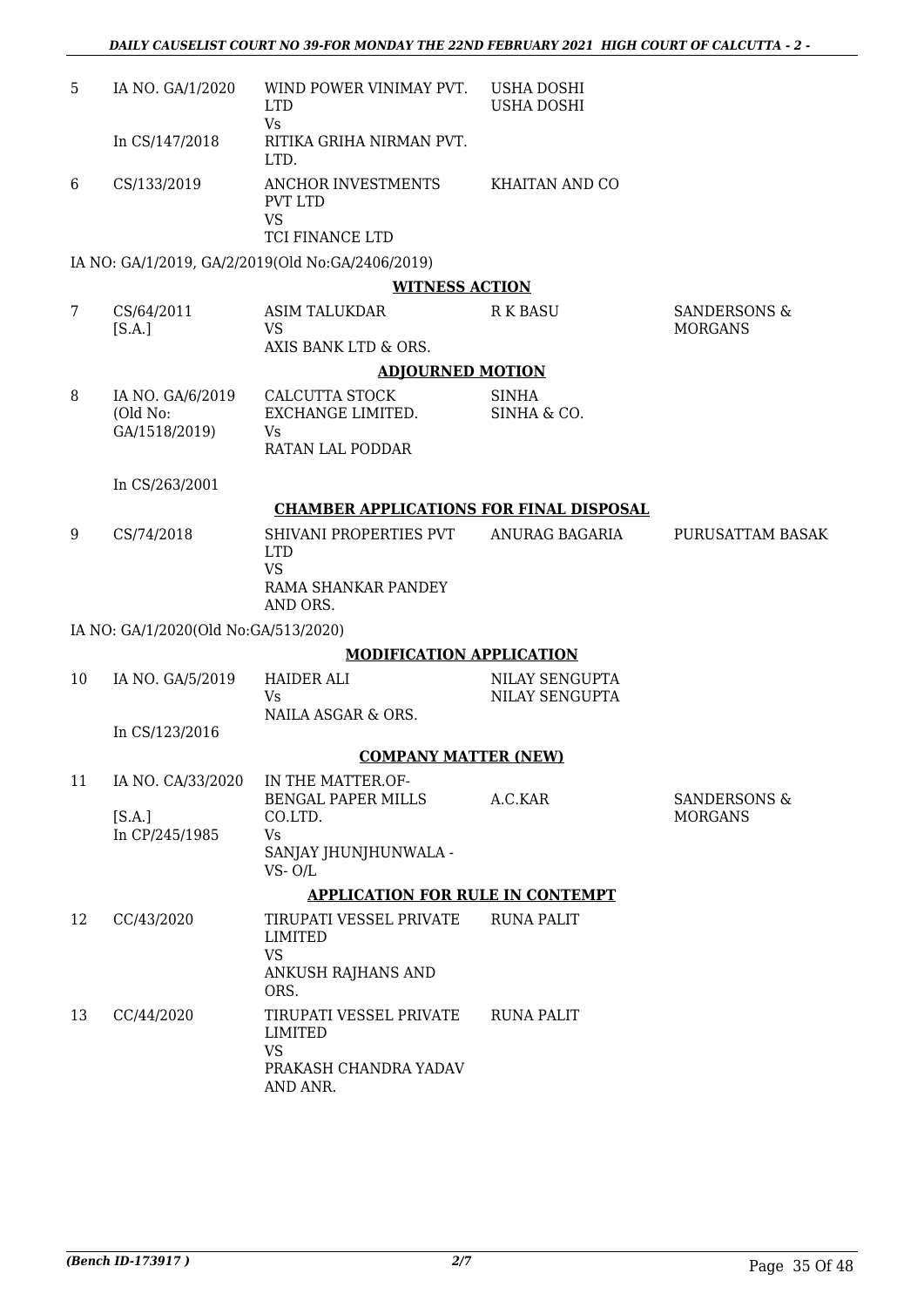| 14 | CC/3/2021                                    | TRIPTI RANJAN ROY<br><b>VS</b><br>RAJANVIR SINGH KAPUR,<br>MANAGING DIRECTOR OF<br>W.B.TRANSPORT CORP. LTD     | DEBDUTTA BASU                             |                                  |
|----|----------------------------------------------|----------------------------------------------------------------------------------------------------------------|-------------------------------------------|----------------------------------|
| 15 | CC/4/2021                                    | PIC DEPARTMENTALS PVT<br>LIMITED<br><b>VS</b><br>SATYABRATA DEY AND ANR                                        | H.N. DATTA AND CO.                        |                                  |
|    |                                              | <b>NEW MOTIONS(2)</b>                                                                                          |                                           |                                  |
| 16 | IA NO. GA/2/2021                             | M/S. UISHA MARTIN<br>LIMITED<br><b>Vs</b>                                                                      | M/S. CYBERPOLICIES<br>M/S. CYBERPOLICIES  | J.S. DHATT<br>J.S. DHATT         |
|    | In AP/486/2017                               | M/S. EASTERN GASES<br><b>LIMITED</b>                                                                           |                                           |                                  |
| 17 | AP/28/2021                                   | <b>RINA SINGH</b><br>VS<br>CHOLAMANDALAM<br><b>INVESTMENT AND</b><br>FINANCE COMPANY<br><b>LIMITED AND ORS</b> | MUKHERJEE<br><b>ASSOCIATES</b>            | <b>MOUMITA DAS(RES.</b><br>NO.1) |
| 18 | AP/29/2021                                   | PANCHU RAJAK AND ANR<br>VS<br>CHOLAMANDALAM<br><b>INVESTMENT AND</b><br>FINANCE COMPANY LTD                    | MUKHERJEE<br><b>ASSOCIATES</b>            | <b>MOUMITA DAS</b>               |
|    |                                              | <b>ARBITRATION MOTION (ADJ.) SEC. 34</b>                                                                       |                                           |                                  |
| 19 | AP/550/2008                                  | <b>SIRPUR PAPER MILLS</b><br>LIMITED<br>VS                                                                     | <b>SANDERSONS &amp;</b><br><b>MORGANS</b> |                                  |
|    |                                              | I. K. MERCHANTS PVT. LTD.<br>(FORMERLY KNOWN AS I.K.<br>MERCHANTS)                                             |                                           |                                  |
|    | IA NO: GA/1/2020(Old No:GA/188/2020)         |                                                                                                                |                                           |                                  |
| 20 | IA NO. GA/1/2020<br>(Old No:<br>GA/653/2020) | COAL INDIA LIMITED<br>HYDERABAD INDUSTRIES<br>LTD.                                                             | PARTHA BASU<br>PARTHA BASU                |                                  |
|    | In AP/99/2009                                |                                                                                                                |                                           |                                  |
| 21 | AP/631/2010                                  | UNION OF INDIA<br><b>VS</b><br><b>AJANTA ENTERPRISES</b>                                                       | <b>TANUSRI CHANDA</b>                     |                                  |
| 22 | AP/96/2011                                   | STATE OF WEST BENGAL<br><b>VS</b><br><b>ELSAMEX SA</b>                                                         | PARITOSH SINHA                            | CHANCHAL KUMAR<br><b>DUTT</b>    |
| 23 | AP/928/2011                                  | STATE OF WEST BENGAL<br><b>VS</b><br>M/S CHAKRABORTY &<br><b>COMPANY</b>                                       | PARITOSH SINHA                            | JAYANTA KR. PAIN                 |
|    | IA NO: GA/1/2018(Old No:GA/3399/2018)        |                                                                                                                |                                           |                                  |
| 24 | AP/780/2012                                  | UNION OF INDIA<br><b>VS</b><br>M/S. JAY BHARAT<br>CONSTRUCTION                                                 | ANIRUDHA MOHANTA                          | <b>SWAPNA PAUL</b>               |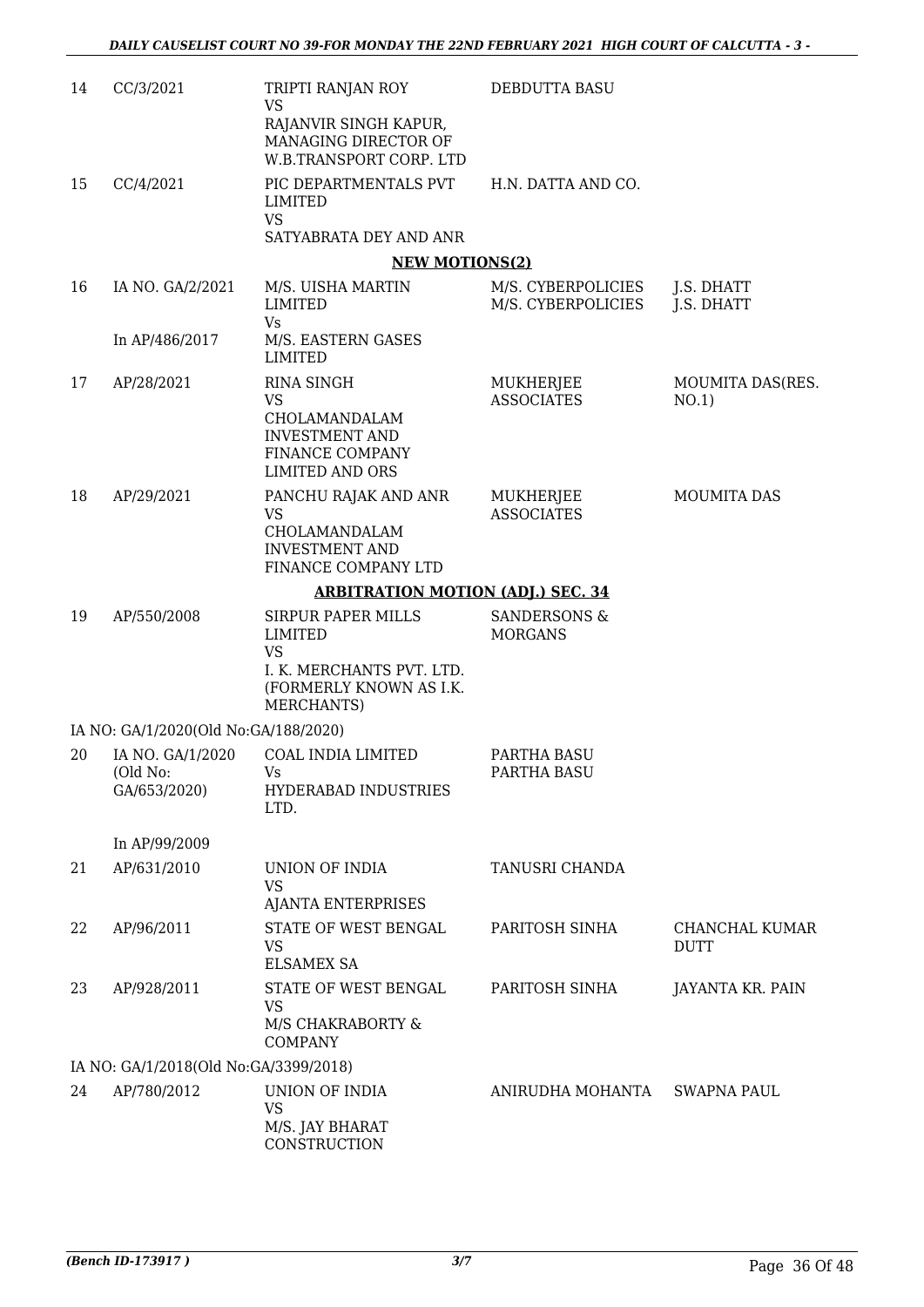| 25 | AP/866/2012  | THE STATE OF WEST<br><b>BENGAL</b><br><b>VS</b><br>MADHUSUDAN GARAI                                                                           | PARITOSH SINHA                             |                  |
|----|--------------|-----------------------------------------------------------------------------------------------------------------------------------------------|--------------------------------------------|------------------|
| 26 | AP/381/2013  | VASAVI INFRASTRUCTURE<br>PROJECTS LIMITED<br><b>VS</b>                                                                                        | V. BHATIA &<br><b>ASSOCIATES</b>           |                  |
|    |              | THE KOLKATA MUNICIPAL<br>CORPORATION                                                                                                          |                                            |                  |
| 27 | AP/1073/2013 | RIFLE FACTORY, ISHAPUR<br>& ORS.<br><b>VS</b>                                                                                                 | M. G. UPADHYAY                             |                  |
|    |              | M/S. TAL MANUFACTURING<br>& SOLUTIONS LTD.                                                                                                    |                                            |                  |
| 28 | AP/1097/2013 | STEEL AUTHORITY OF<br><b>INDIA LTD -IISCO STEEL</b><br><b>PLANT</b><br><b>VS</b>                                                              | <b>SUPRIYA DUBEY</b>                       |                  |
|    |              | <b>BALAJI INDUSTRIAL</b><br>PRODUCTS LTD.                                                                                                     |                                            |                  |
| 29 | AP/393/2015  | WADIA TECHNO-<br><b>ENGINEERING SERVICE</b><br>LTD.<br><b>VS</b><br>HINDUSTAN PETROLEUM                                                       | MUKHERJEE & CO.                            |                  |
| 30 | AP/1735/2015 | CORPORATION LTD.<br>M/S. SATELLITE ELECTRIC                                                                                                   | SOURAV MONDAL                              |                  |
|    |              | <b>COMPANY</b><br><b>VS</b><br>THE BOARD OF TRUSTEES<br>FOR THE PORT OF KOLKATA                                                               |                                            |                  |
| 31 | AP/147/2016  | MARMAGOA STEELS LTD.<br><b>VS</b><br>MSTC LTD.                                                                                                | A. N.<br><b>BHATTACHARYYA &amp;</b><br>CO. | DEY & ASSOCIATES |
| 32 | AP/288/2016  | INDRAJIT JHA<br>VS<br><b>UNION OF INDIA</b>                                                                                                   | <b>SANKAR KUMAR</b><br><b>SAMANTA</b>      |                  |
|    |              | IA NO: GA/1/2020(Old No:GA/255/2020), GA/2/2020(Old No:GA/256/2020)                                                                           |                                            |                  |
| 33 | AP/309/2016  | NATIONAL BUILDINGS<br>CONSTRUCTION<br>CORPORATION LIMITED<br><b>VS</b><br><b>AVINASH RAJ</b><br><b>CONSTRUCTION PRIVATE</b><br><b>LIMITED</b> | NAVOJIT MUKHERJEE                          |                  |
| 34 | AP/374/2016  | NATIONAL HIGHWAYS<br><b>AUTHORITY OF INDIA</b><br><b>VS</b>                                                                                   | DIPANKAR DAS                               |                  |
|    |              | KAUSHALYA<br><b>INFRASTRUCTURE</b><br>DEVELOPMENT<br>CORPORATION LTD.                                                                         |                                            |                  |
| 35 | AP/532/2016  | UNION OF INDIA<br><b>VS</b>                                                                                                                   | APARNA BANERJEE                            |                  |
|    |              | NATIONAL CONSTRUCTION<br>& TRADING COMPANY                                                                                                    |                                            |                  |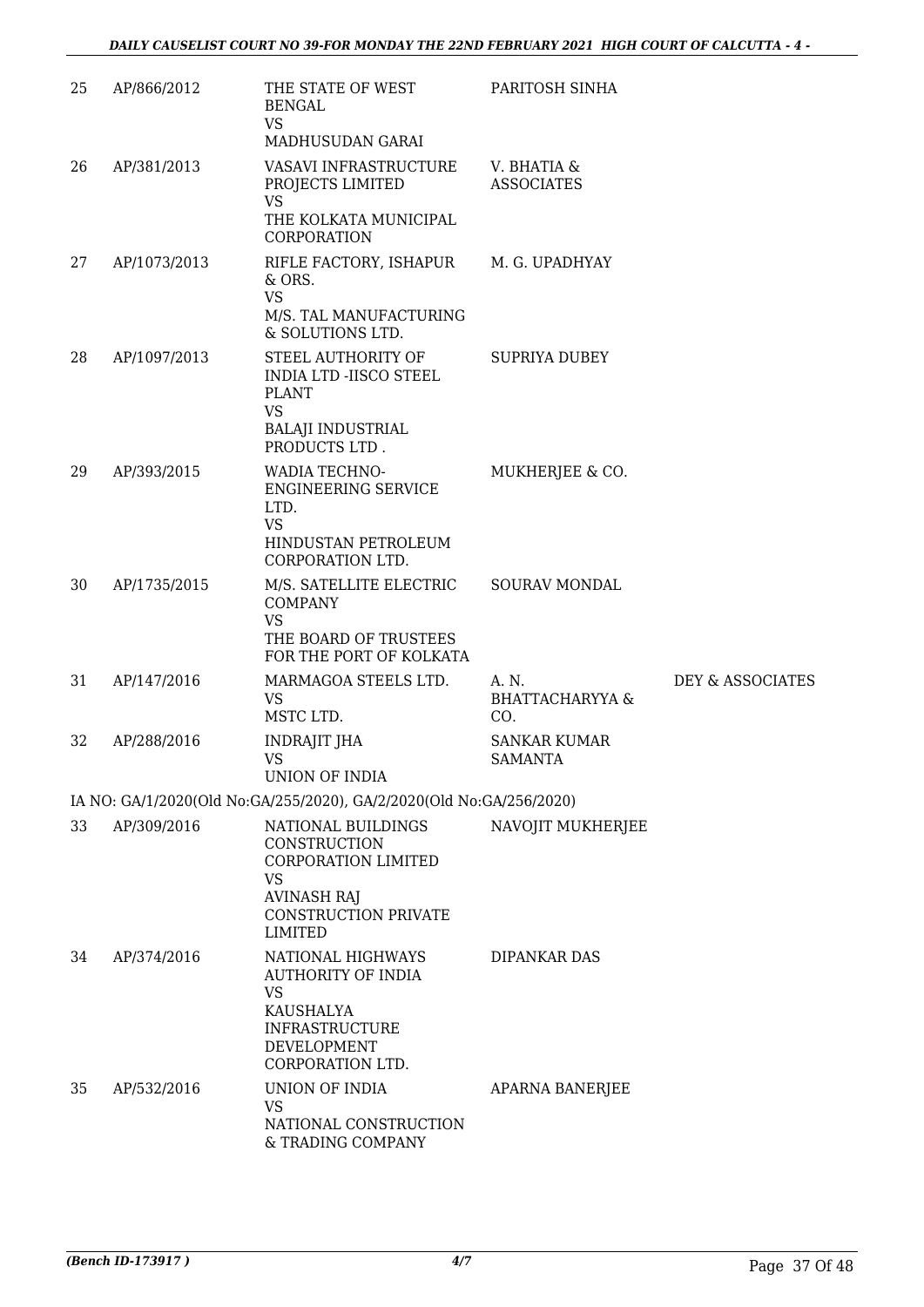| 36 | AP/698/2016<br>[S.A.]                 | <b>FUTURE MARKET</b><br>NETWORKS LTD<br><b>VS</b><br>LAXMI PAT SURANA & ANR.                                           | <b>ARNAB DUTTA</b>        |                         |
|----|---------------------------------------|------------------------------------------------------------------------------------------------------------------------|---------------------------|-------------------------|
|    | wt37 AP/700/2016                      | FUTURE ENTERPRISES LTD<br><b>VS</b>                                                                                    | FOX & MANDAL              |                         |
|    |                                       | LAXMI PAT SURANA & ORS.                                                                                                |                           |                         |
|    | wt38 AP/822/2016                      | LAXMI PAT SURANA<br><b>VS</b><br>PANTALOON RETAIL INDIA<br>LTD. & ORS.                                                 | G.S. GUPTA                |                         |
| 39 | AP/981/2016                           | PAM DEVELOPMENTS PVT.<br>LTD.<br><b>VS</b>                                                                             | <b>AMRITAM MANDAL</b>     |                         |
|    |                                       | UNION OF INDIA & ANR                                                                                                   |                           |                         |
| 40 | AP/1121/2016                          | UNION OF INDIA & ANR.<br><b>VS</b><br>PAM DEVELOPMENT PVT.<br>LTD.                                                     | <b>APARNA BANERJEE</b>    |                         |
|    | IA NO: GA/2/2019                      |                                                                                                                        |                           |                         |
| 41 | AP/313/2017                           | OIL AND NATURAL GAS<br><b>CORPORATION LIMITED &amp;</b><br>ANR.<br><b>VS</b><br>PAHAL SWAYAM SEVI<br>SANSTHA & ORS.    | ANS ASSOCIATES            |                         |
| 42 | AP/352/2017                           | STATE OF WEST BENGAL &<br><b>ORS</b><br><b>VS</b>                                                                      | MR. PARITOSH SINHA        | <b>SUPRATIK BASU</b>    |
| 43 | AP/377/2017                           | M/S. B.B.M. ENTERPRISES<br>THE ORIENTAL INSURANCE<br>CO. LTD<br><b>VS</b><br><b>MADHYA BHARAT PAPERS</b><br><b>LTD</b> | RAJESH SINGH              | R. GINODIA & CO.        |
| 44 | AP/429/2017                           | PURNIMA PURAKAYASTHA<br>& ANR.<br><b>VS</b><br>A. S. PLAZA PRIVATE<br><b>LIMITED</b>                                   | DEBSOUMYA BASAK           |                         |
|    | IA NO: GA/2/2018(Old No:GA/2830/2018) |                                                                                                                        |                           |                         |
| 45 | AP/702/2017                           | UNITED INDIA ASSURANCE<br><b>COMPANY LIMITED</b><br><b>VS</b><br>A.I. CHAMPDANY                                        | SOUMENDRA NATH<br>GANGULY | <b>ABHIJIT GUHA RAY</b> |
|    | IA NO: GA/1/2017(Old No:GA/2853/2017) | <b>INDUSTRIES LIMITED</b>                                                                                              |                           |                         |
| 46 | AP/708/2017                           | THE ORIENTAL INSURANCE<br>COMPANY LIMITED<br><b>VS</b><br><b>GLOSTER LIMITED</b>                                       | <b>SANJAY PAUL</b>        |                         |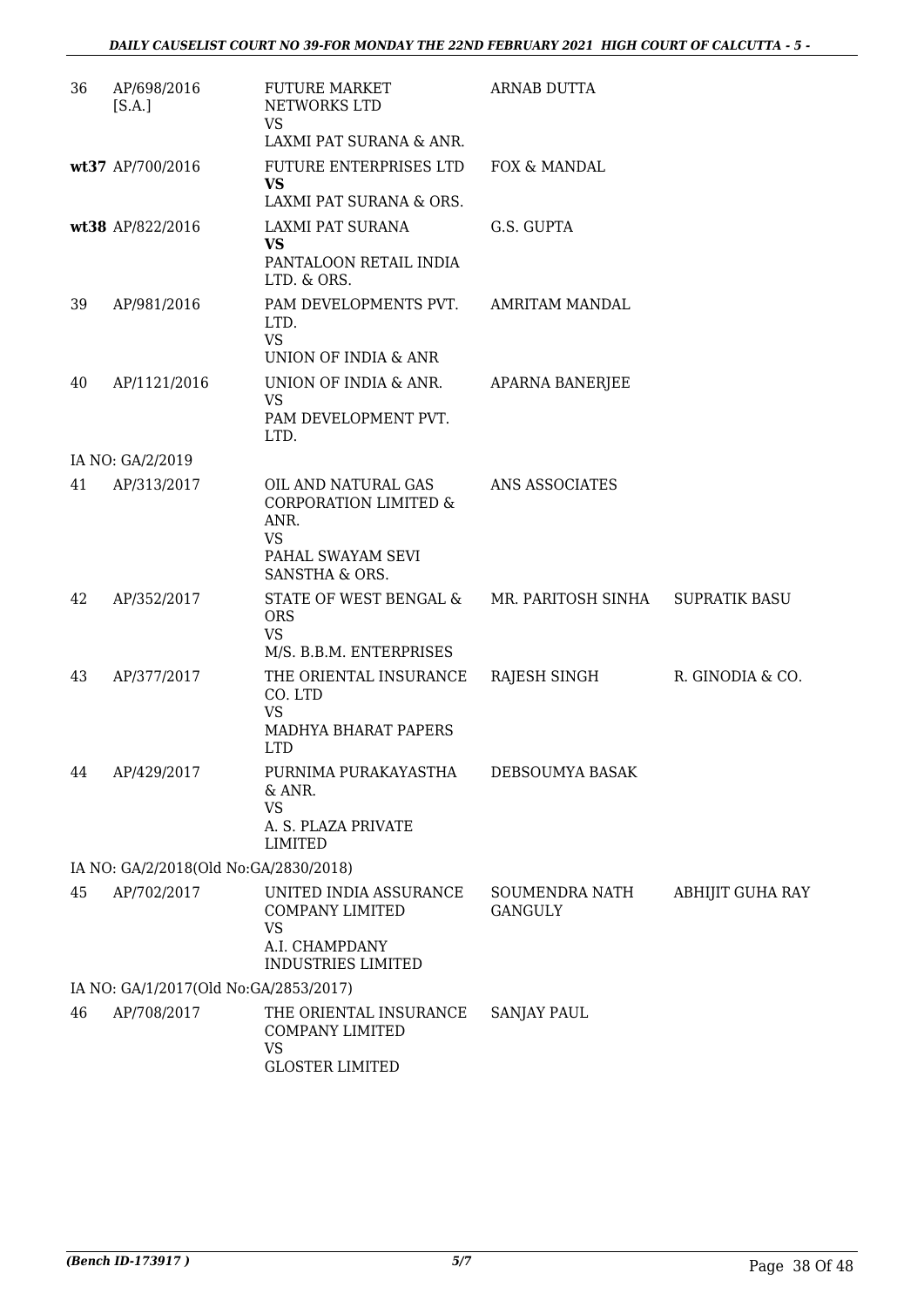| 47 | AP/99/2018                            | UNION OF INDIA,<br>THROUGH THE GENERAL<br>MANAGER, METRO<br>RAILWAY,<br><b>VS</b><br>M/S PERFECT                              | APARNA BANERJEE                          | CHANDAN DUTTA                       |
|----|---------------------------------------|-------------------------------------------------------------------------------------------------------------------------------|------------------------------------------|-------------------------------------|
| 48 | AP/195/2018                           | CONSTRUCTION<br>M/S CAPITAL CEMENT<br><b>AGENCY</b><br><b>VS</b><br>UNION OF INDIA                                            | H.N.DATTA & CO                           |                                     |
| 49 | AP/267/2018                           | M/S NAV BHARAT VANIJYA<br><b>UDYOG</b><br><b>VS</b><br>UNION OF INDIA                                                         | A P AGARWALLA                            |                                     |
| 50 | AP/367/2018                           | UNION OF INDIA & ORS.<br><b>VS</b><br>M/S. WONTECH<br><b>ENGINEERING PVT LTD</b>                                              | ARUN KUMAR<br><b>MISHRA</b>              | <b>SHROFF &amp; ASSOCIATES</b>      |
| 51 | AP/424/2018                           | <b>WONTECH ENGINEERING</b><br>PVT. LTD<br><b>VS</b><br><b>GENERAL MANAGER</b><br>SOUTH EASTERN RAILWAYS<br>& ORS              | <b>SHROFF &amp;</b><br><b>ASSOCIATES</b> | ARUN KR. MISHRA                     |
| 52 | AP/433/2018                           | TRIPTI SAHA<br><b>VS</b><br><b>UNION OF INDIA</b>                                                                             | Partha Chakraborty                       | APARNA BANERJEE                     |
|    | IA NO: GA/1/2020(Old No:GA/1112/2020) |                                                                                                                               |                                          |                                     |
| 53 | AP/630/2018                           | KRISHNA COKE(INDIA) PVT. A.P. AGARWALLA<br><b>LTD</b><br><b>VS</b><br><b>MSTC LIMITED</b>                                     |                                          |                                     |
| 54 | AP/681/2018                           | SHIRLEY BENNO<br><b>SEBASTIAN</b><br><b>VS</b><br>RAJENDRA KUMAR PODDAR                                                       | <b>SANDIP KUMAR</b><br><b>DATTA</b>      |                                     |
| 55 | AP/792/2018                           | <b>SHYAM METALICS AND</b><br><b>ENERGY LIMITED</b><br><b>VS</b><br><b>INDIA INDUSTRIAL</b><br>ENTERPRISES PVT. LTD.           | <b>SKR &amp; ASSOCIATES</b>              | S.KAKRANIA AND CO.                  |
|    | IA NO: GA/1/2019                      |                                                                                                                               |                                          |                                     |
| 56 | AP/797/2018                           | MOOKHERJEE, BISWAS AND<br>PATHAK & ORS.<br><b>VS</b><br>KANCHAN DUTTA & ORS.                                                  | ANS ASSOCIATES                           | <b>SIDDHANT</b><br>GHOSH(RES.1,2,3) |
| 57 | AP/831/2018                           | MARINE CRAFT ENGINEERS<br>PRIVATE LIMITED<br><b>VS</b><br><b>GARDEN REACH</b><br>SHIPBUILDERS AND<br><b>ENGINEERS LIMITED</b> | <b>ABHIJIT GUHA RAY</b>                  |                                     |
|    |                                       |                                                                                                                               |                                          |                                     |

IA NO: GA/1/2019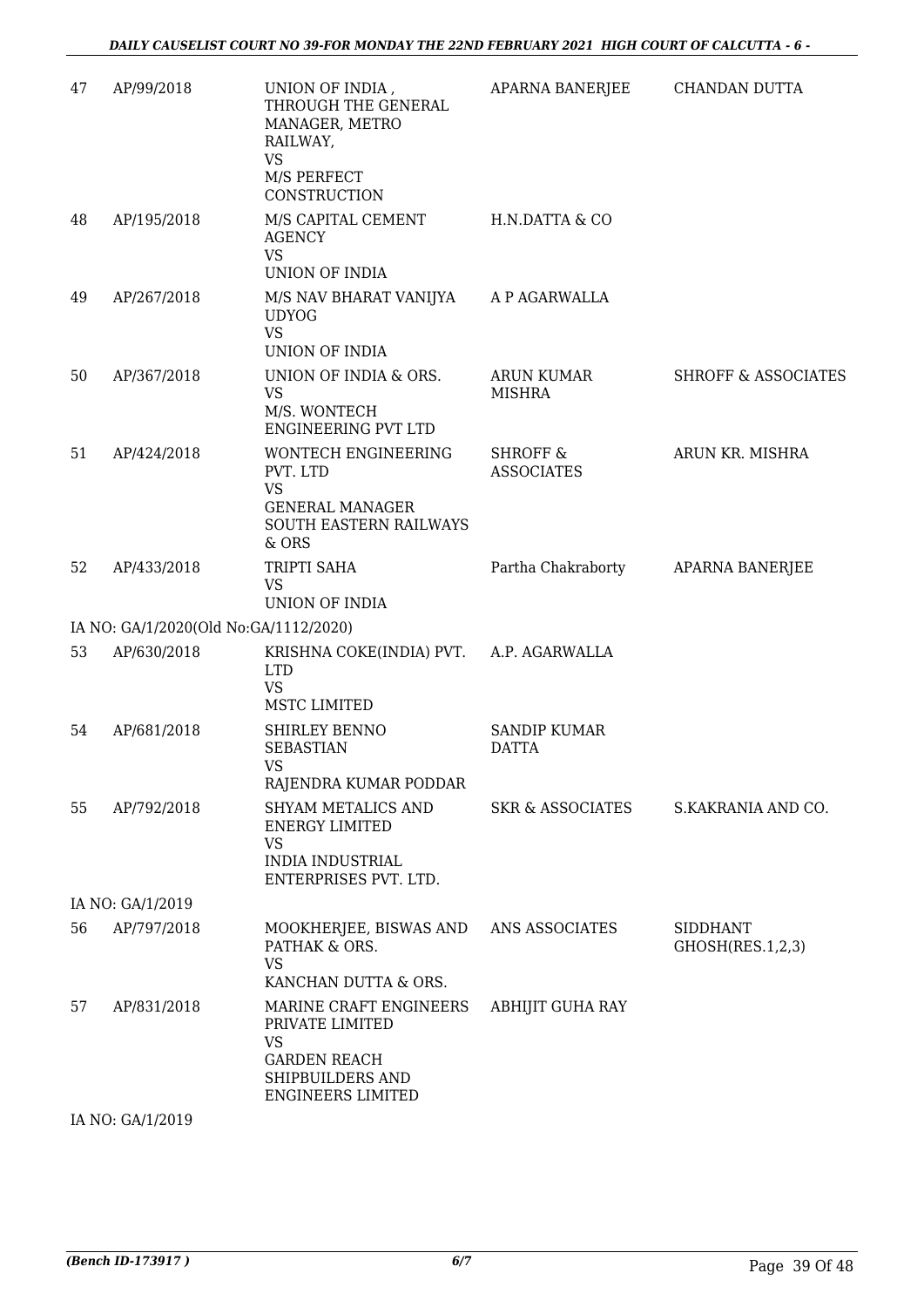| 58 | AP/430/2019 | Y D TRANSPORT CO AND<br>ANR<br>VS<br>SREI EQUIPMENT FINANCE<br>LIMITED                   | SURYANU SENGUPTA              | ARCHANA CHOWDHURY |
|----|-------------|------------------------------------------------------------------------------------------|-------------------------------|-------------------|
| 59 | AP/394/2020 | M/S ARIHANT ELECTRICALS<br>DELHI<br>VS<br><b>CHITTARANJAN</b><br><b>LOCOMOTIVE WORKS</b> | PHATICK CHANDRA<br><b>DAS</b> |                   |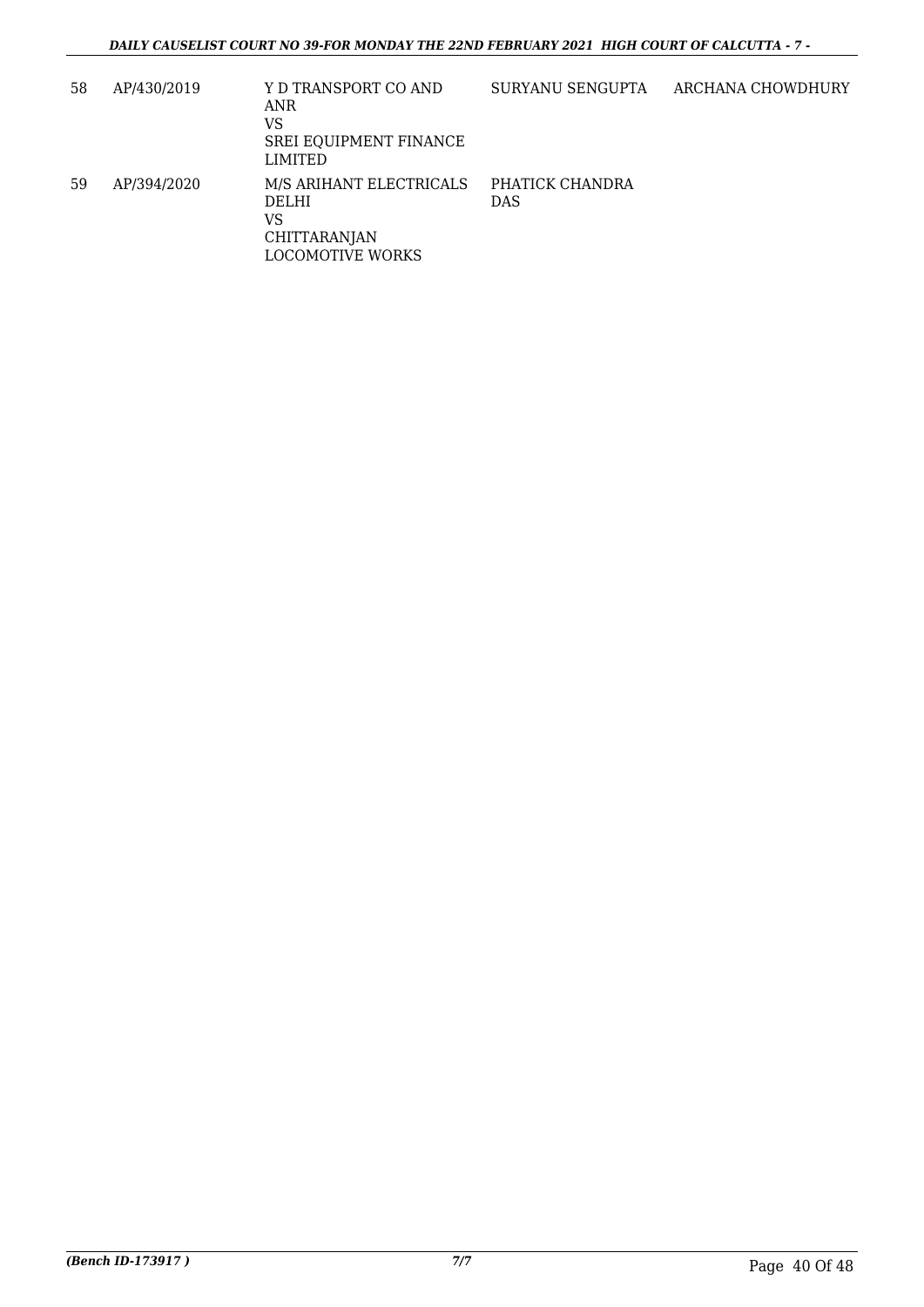

## **Original Side**

**DAILY CAUSELIST For Monday The 22nd February 2021**

**COURT NO. 15 SINGLE BENCH (SB-VII) AT 10:45 AM HON'BLE JUSTICE RAJARSHI BHARADWAJ (VIA VIDEO CONFERENCE)**

**NOTE:MATTERS WILL BE TAKEN UP THROUGH PHYSICAL HEARING ONLY WHEN BOTH THE PARTIES ARE AGREED.**

**NOTE: ON FRIDAY (26/02/2021) ORIGINAL SIDE MATTERS WILL BE TAKEN UP AT 10:45 A.M.**

**AFTER COMPLETION OF ORIGINAL SIDE MATTERS, APPELLATE SIDE MATTERS WILL BE TAKEN UP.**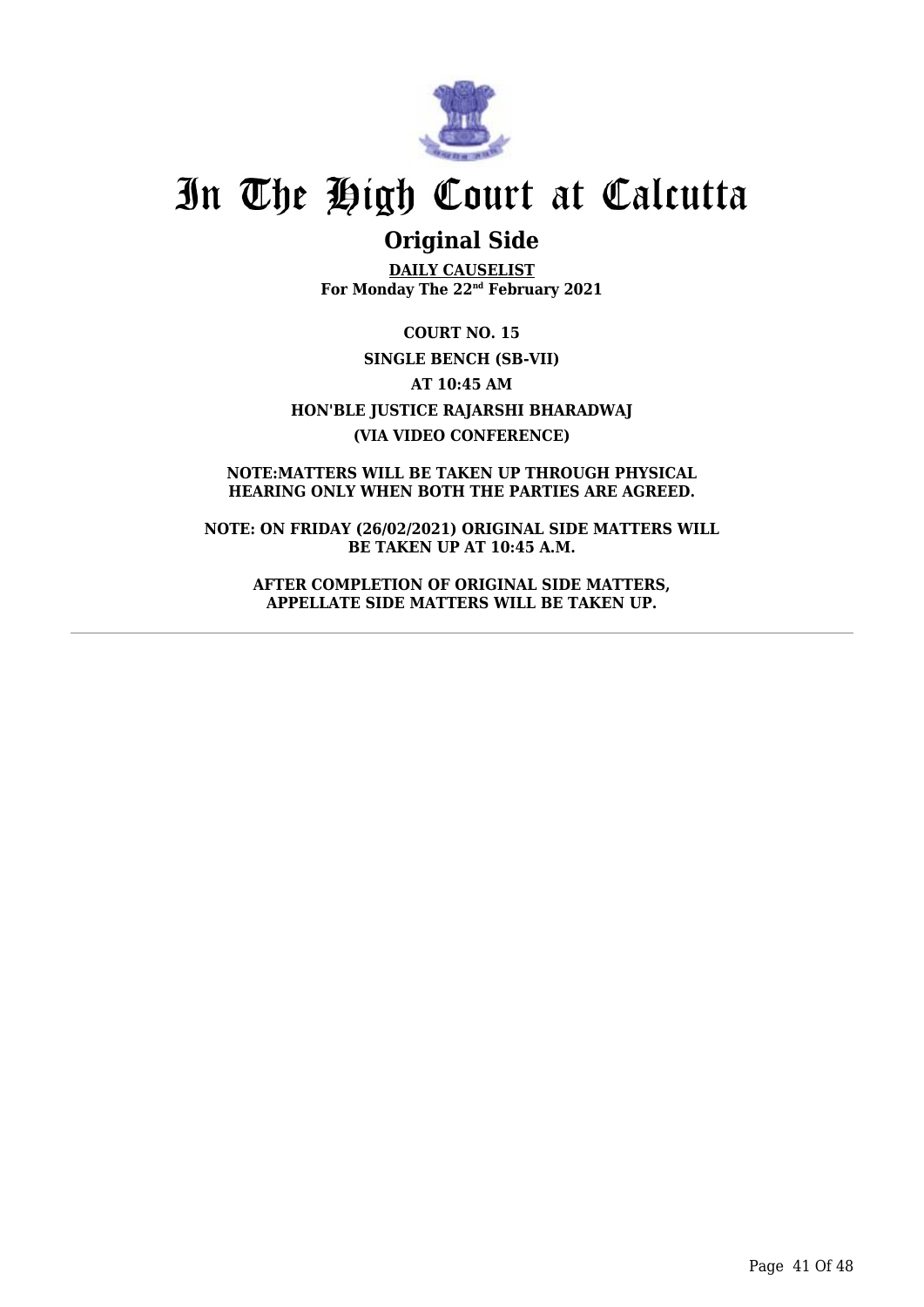

### **Original Side**

**DAILY CAUSELIST For Monday The 22nd February 2021**

**COURT NO. 10**

**SINGLE BENCH (SB-IX )**

**AT 10:45 AM**

#### **HON'BLE JUSTICE RAVI KRISHAN KAPUR**

**ON AND FROM MONDAY, 22ND FEBRUARY, 2021 – MATTERS (MOTION & HEARING) UNDER ARTICLE 226 OF THE CONSTITUTION RELATING TO MADHYAMIK SIKSHYA KENDRA INCLUDING APPLICATIONS CONNECTED THERETO;**

**MATTERS (MOTION & HEARING) UNDER ARTICLE 226 OF THE CONSTITUTION RELATING TO RESIDUARY UNDER GROUP IX RELATING TO PUBLIC PREMISES (UNAUTHORISED OCCUPANTS) ACT, 1971 INCLUDING APPLICATIONS CONNECTED THERETO;**

**MATTERS (MOTION & HEARING) UNDER ARTICLE 226 OF THE CONSTITUTION OF INDIA RELATING TO CO-OPERATIVE SOCIETIES UNDER GROUP V (EXCLUDING SERVICE MATTERS) AND APPLICATIONS CONNECTED THERETO;**

**HEARING OF WRIT PETITIONS IRRESPECTIVE OF CLASSIFICATION AND APPLICATIONS CONNECTED THERETO.**

**ON AND FROM MONDAY, 15TH FEBRUARY, 2021 TO FRIDAY, 26TH FEBRUARY, 2021- WILL TAKE, IN ADDITION TO HIS OWN LIST AND DETERMINATION, THE LIST AND DETERMINATION OF HON'BLE JUSTICE SHEKHAR B. SARAF.**

**(VIA VIDEO CONFERENCE)**

**NOTE:MATTERS WILL BE TAKEN UP THROUGH PHYSICAL HEARING ONLY WHEN BOTH THE PARTIES ARE AGREED.**

> **NOTE: (I) ORIGINAL SIDE MENTIONING EVERY WEDNESDAY AND THURSDAY AT 10:45 A.M.**

**(II) ORIGINAL SIDE MATTERS WILL BE TAKEN UP EVERY WEDNESDAY AND THURSDAY AT 10:45 A.M. BEFORE APPELLATE SIDE MATTERS.**

**AFTER COMPLETION OF ORIGINAL SIDE MATTERS, APPELLATE SIDE MATTERS WILL BE TAKEN UP**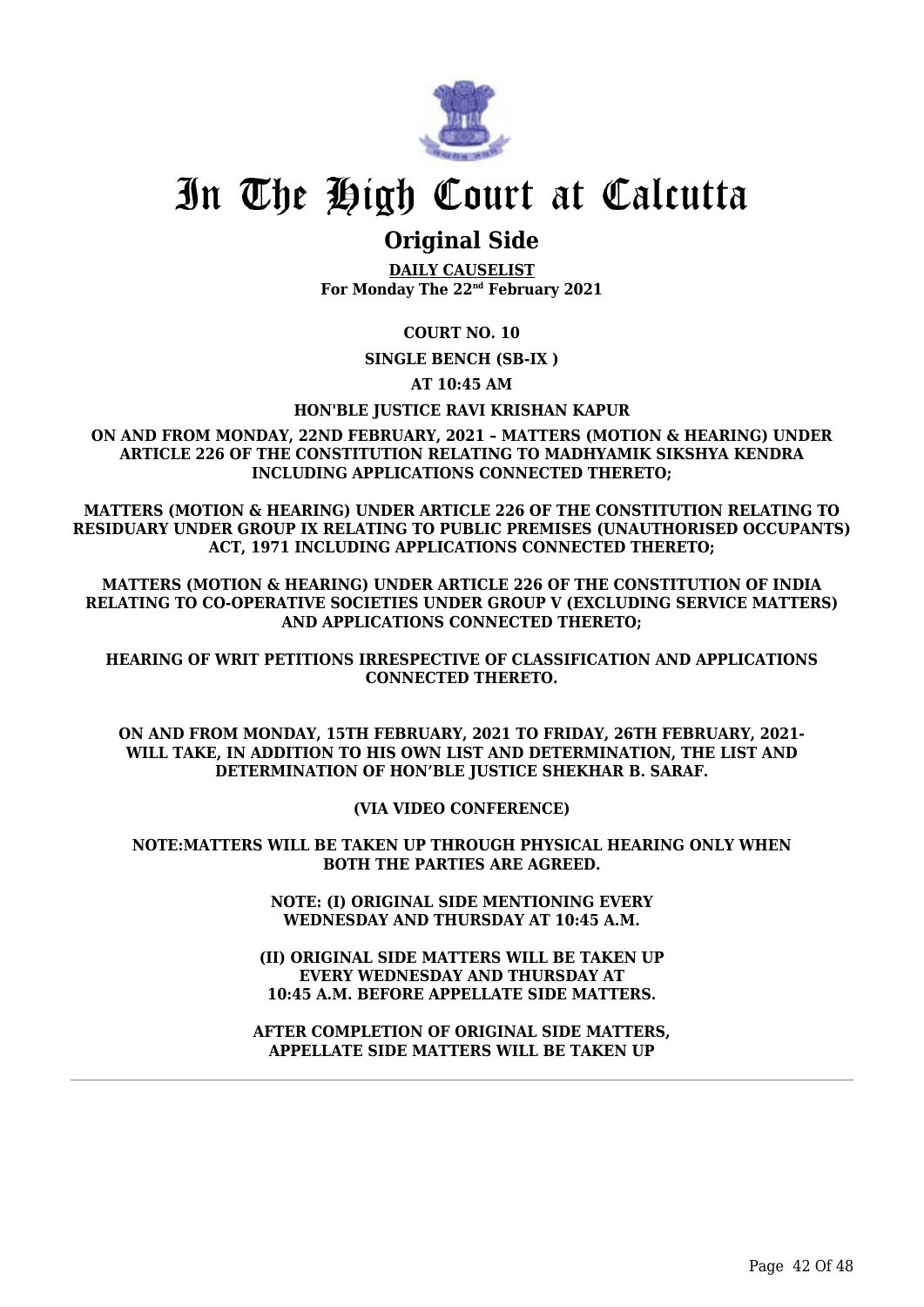

## **Original Side**

**DAILY CAUSELIST For Monday The 22nd February 2021**

**COURT NO. 23 SINGLE BENCH (SB-X) AT 2:00 PM HON'BLE JUSTICE ARINDAM MUKHERJEE (VIA VIDEO CONFERENCE)**

#### **NOTE:MATTERS WILL BE TAKEN UP THROUGH PHYSICAL HEARING ONLY WHEN BOTH THE PARTIES ARE AGREED.**

#### **NOTE: 1) ORIGINAL SIDE MATTERS SHALL BE TAKEN UP EVERYDAY AT 2:00 P.M.**

**2) ORDINARILY, SPECIALLY ASSIGNED MATTERS SHALL BE TAKEN UP ON FRIDAY AT 2:00 P.M.**

**3) AFTER COMPLETION OF ORIGINAL SIDE MATTERS, IF TIME PERMITS, APPELLATE SIDE MATTERS SHALL BE AGAIN TAKEN UP.**

#### **COURT APPLICATIONS UNDER ART.226**

| 1 | WPO/198/2020 | <b>BONGAON CO-OPERATIVE</b><br>CREDIT SOCIETY LIMITED<br>VS<br>GOVERNMENT OF INDIA,<br>MINISTRY OF FINANCE, I.T.<br>DEPT. AND ORS. | PRAGYA BHOWMICK  |
|---|--------------|------------------------------------------------------------------------------------------------------------------------------------|------------------|
| 2 | WPO/50/2021  | VODAFONE IDEA LIMITED<br>AND ANR.<br>VS<br>UNION OF INDIA AND ORS.                                                                 | SWAPNA DAS       |
| 3 | WPO/79/2021  | HIRISE HOSPITALITY PVT<br>LTD.<br>VS<br><b>INCOME TAX OFFICER</b><br>WARD 2(3) KOLKATA                                             | L P MANOT AND CO |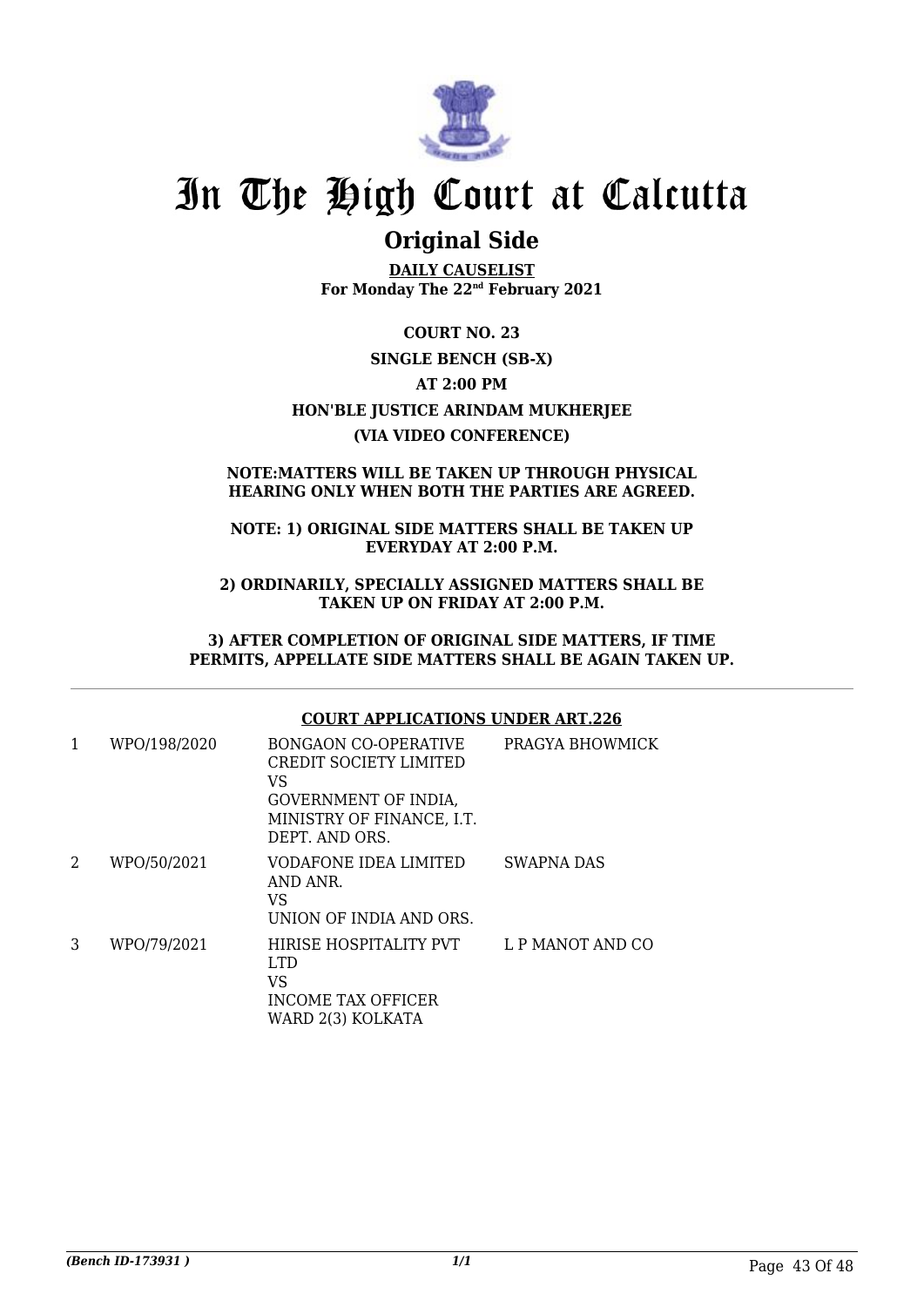

### **Original Side**

**DAILY CAUSELIST For Monday The 22nd February 2021**

**COURT NO. 18**

**SINGLE BENCH (SB-XI)**

**AT 10:45 AM**

**HON'BLE JUSTICE BISWAJIT BASU**

#### **ON AND FROM MONDAY, 15TH FEBRUARY, 2021 TO FRIDAY, 26TH FEBRUARY, 2021 - WILL TAKE, IN ADDITION TO HIS OWN LIST AND DETERMINATION, THE LIST AND DETERMINATION OF HON'BLE JUSTICE SHIVAKANT PRASAD.**

**ON AND FROM MONDAY, 22ND FEBRUARY, 2021 - MATTERS (MOTION & HEARING) UNDER ARTICLE 226 OF THE CONSTITUTION RELATING TO MADRASAH EDUCATION UNDER GROUP II AND APPLICATIONS CONNECTED THERETO;**

**MATTERS (MOTION & HEARING) UNDER ARTICLE 226 OF THE CONSTITUTION RELATING TO APPOINTMENT AND SERVICE CONDITION OF PARA TEACHERS UNDER GROUP II AND APPLICATIONS CONNECTED THERETO;**

**MATTERS (MOTION & HEARING) UNDER ARTICLE 226 OF THE CONSTITUTION OF INDIA RELATING TO LAND UNDER GROUP I INCLUDING APPLICATIONS CONNECTED THERETO.**

**(VIA VIDEO CONFERENCE)**

**NOTE:MATTERS WILL BE TAKEN UP THROUGH PHYSICAL HEARING ONLY WHEN BOTH THE PARTIES ARE AGREED.**

**NOTE: ORIGINAL SIDE MENTIONING WILL BE TAKEN UP AT 10:45 A.M**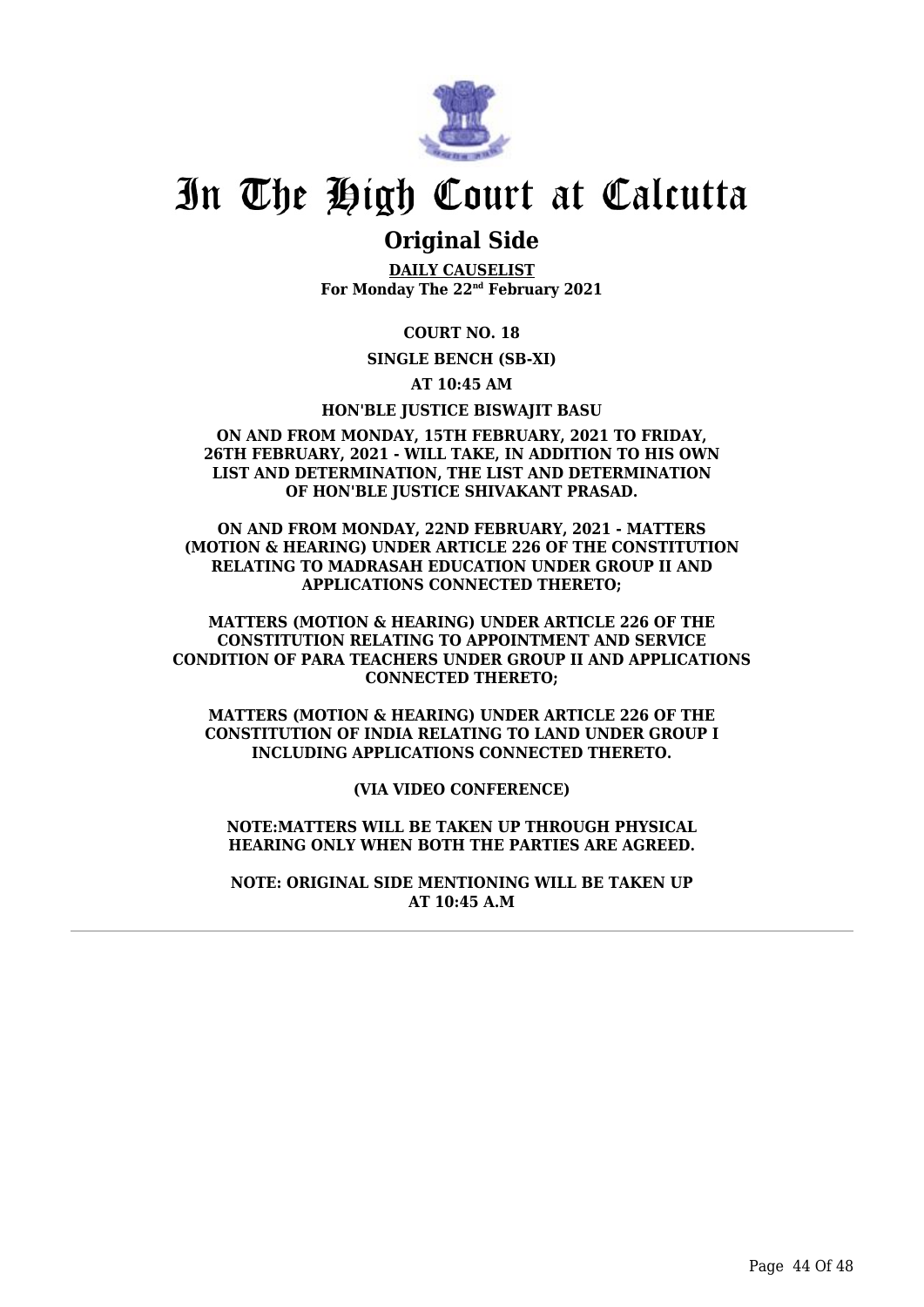

### **Original Side**

**DAILY CAUSELIST For Monday The 22nd February 2021**

**COURT NO. 24 SINGLE BENCH (SB- XII) AT 10:45 AM HON'BLE JUSTICE AMRITA SINHA (VIA VIDEO CONFERENCE)**

#### **NOTE:MATTERS WILL BE TAKEN UP THROUGH PHYSICAL HEARING ONLY WHEN BOTH THE PARTIES ARE AGREED.**

#### **NOTE: ORIGINAL SIDE MATTERS WILL BE TAKEN UP AT THE FIRST SITTING OF THE COURT.**

#### **AFTER COMPLETION OF ORIGINAL SIDE MATTERS; APPELLATE SIDE MATTERS WILL BE TAKEN UP.**

#### **NO PHYSICAL MENTIONING IN COURT.**

#### **COURT APPLICATIONS UNDER ART.226**

| 1 | WPO/470/2019 | SMT. SUHASINI LOHIA<br>VS<br>KOLKATA MUNICIPAL<br><b>CORPORATION AND ORS.</b>                              | S. KAKRANIA AND CO.           | MUKHERJEE<br>PRASAD &<br>ASSO.(FOR PRO.<br>RES.<br>16, 17, 18, 22, 24, 28) |
|---|--------------|------------------------------------------------------------------------------------------------------------|-------------------------------|----------------------------------------------------------------------------|
| 2 | WPO/473/2019 | KALLU BABU LALCHAND<br>HUF<br>VS<br>KOLKATA MUNICIPAL<br>CORPORATION AND 6<br><b>OTHERS</b>                | VINAY KUMAR<br><b>PUROHIT</b> |                                                                            |
| 3 | WPO/413/2020 | SATYA NARAYAN KARAN<br>AND ANR<br>VS.<br>THE KOLKATA MUNICIPAL<br>CORPORATION AND ORS                      | <b>NEIL BASU</b>              |                                                                            |
| 4 | WPO/452/2020 | K. K. SAHA AND COMPANY<br>PVT. LTD. AND ANR.<br><b>VS</b><br>THE KOLKATA MUNICIPAL<br>CORPORATION AND ORS. | MRS. SUBHRA DAS               |                                                                            |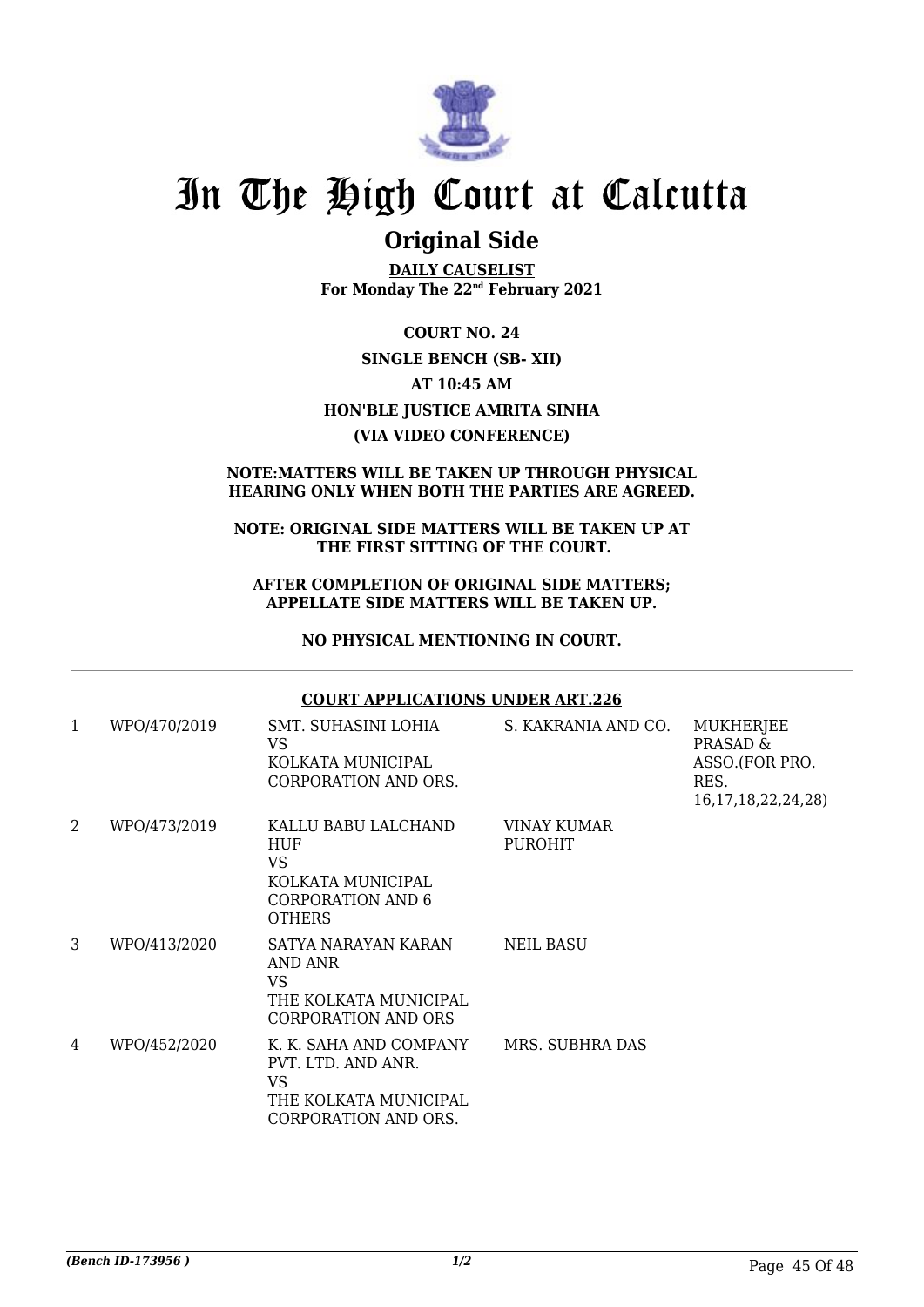5 WPO/75/2021 JASPAL SINGH CHANDHOK VS THE KOLKATA MUNICIPAL CORPORATION AND ORS. SOMALI MUKHOPADHYAY

#### **FOR HEARING**

6 WPO/251/2020 SITALA PRASAD JAISWAL ANDA ANR VS THE KOLKATA MUNICIPAL CORPORATION SUBHANKAR CHAKRABORTY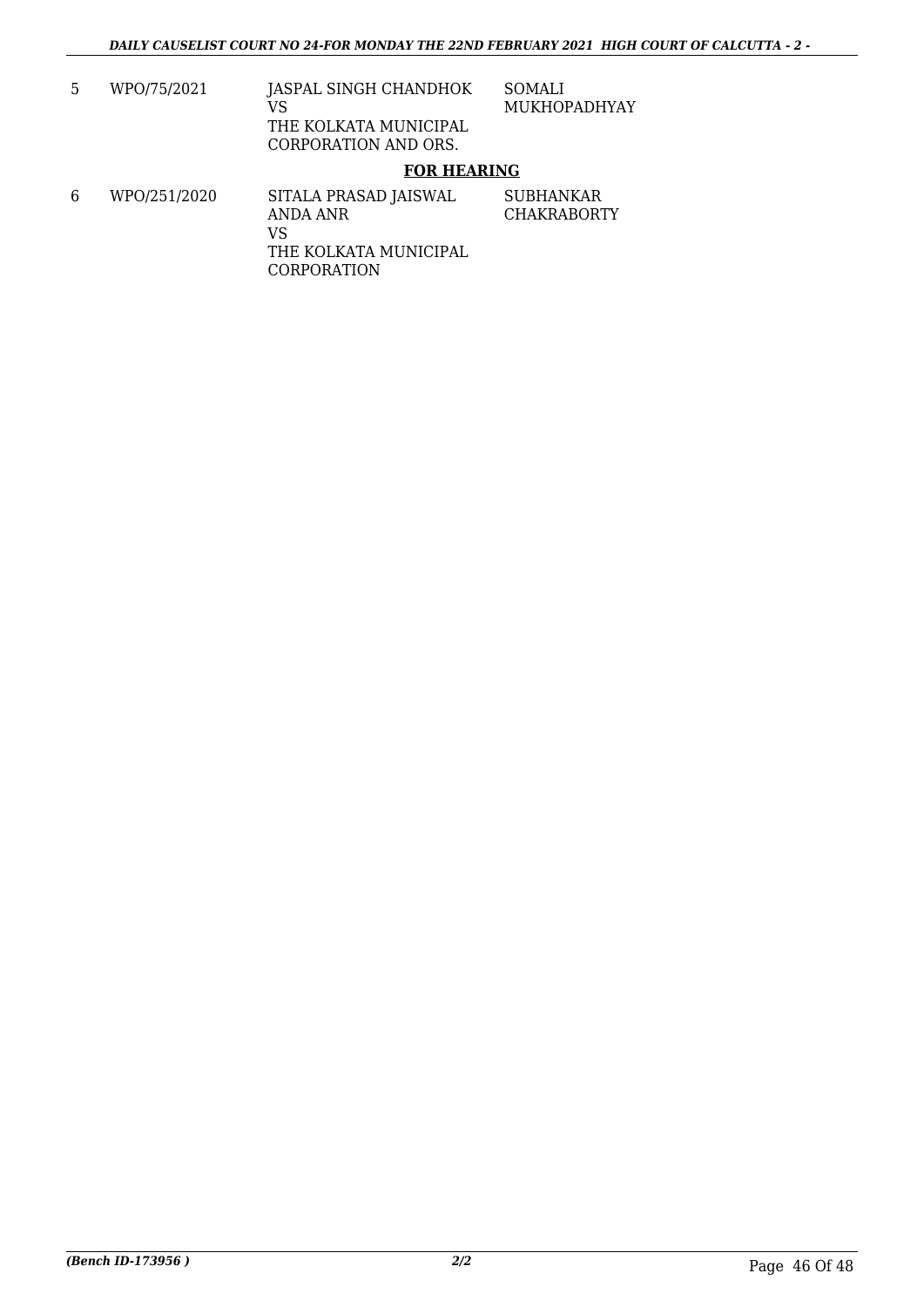

### **Original Side**

**DAILY CAUSELIST For Monday The 22nd February 2021**

**COURT NO. 22 SINGLE BENCH (SB-XIII) AT 3:30 PM HON'BLE JUSTICE ABHIJIT GANGOPADHYAY (VIA VIDEO CONFERENCE)**

**NOTE:MATTERS WILL BE TAKEN UP THROUGH PHYSICAL HEARING ONLY WHEN BOTH THE PARTIES ARE AGREED.**

**SPECIAL NOTE.: IF ON ANY TUESDAY OR THURSDAY THERE IS A RESOLUTION FOR COURT RISING AT 3:30 P.M., ORIGINAL SIDE WILL SIT AT 3:00 P.M. INSTEAD OF 3:30 P.M.**

**NOTE: 1) ORIGINAL SIDE MATTERS WILL BE TAKEN UP EVERY TUESDAY AND THURSDAY AT 3:30 P.M.**

**2) MENTIONING ON THE ORIGINAL SIDE WILL BE ALLOWED EVERY TUESDAY AND THURSDAY AT 3:30 P.M**